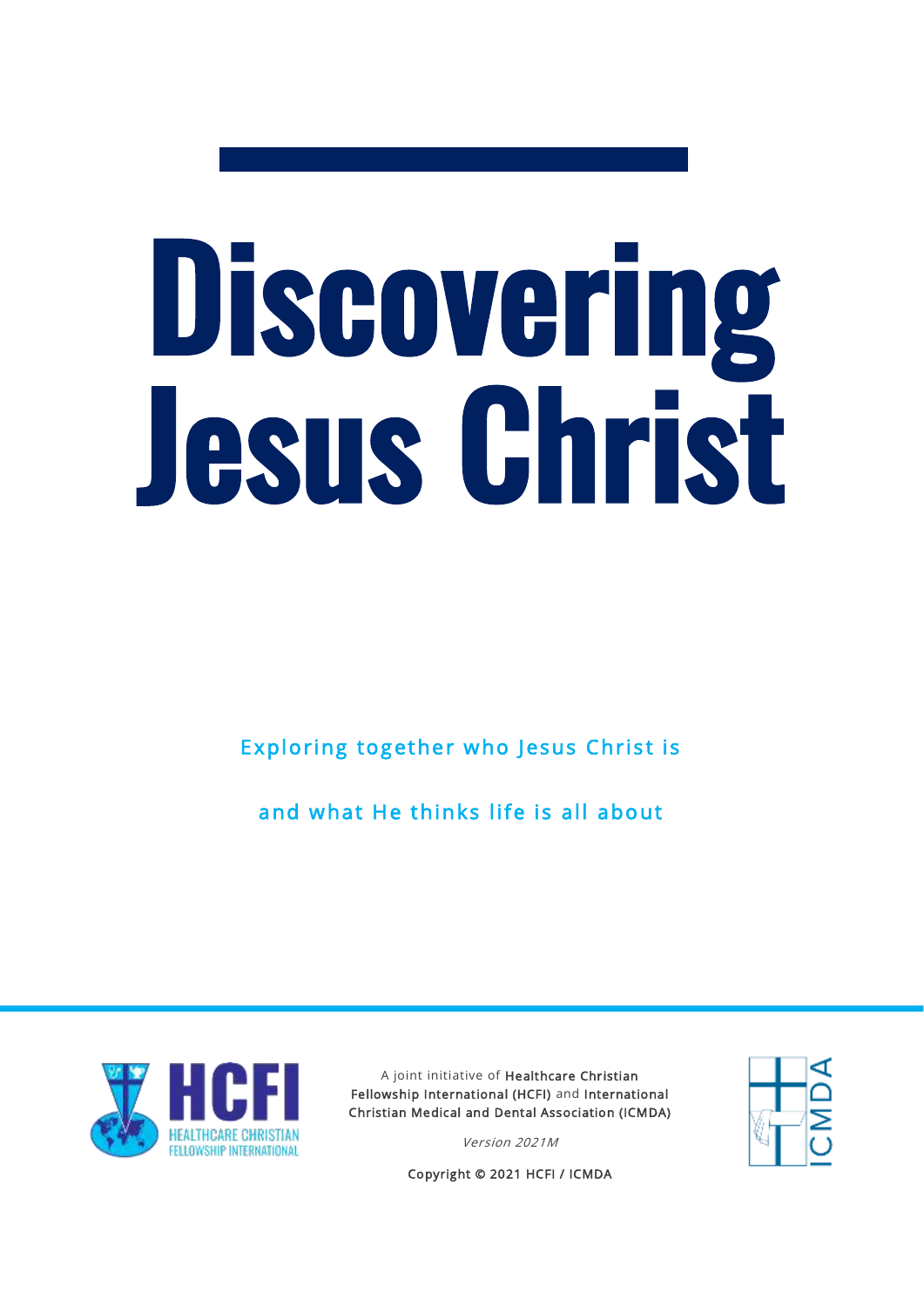# Table of Contents

| Introduction                                                                | 5  |
|-----------------------------------------------------------------------------|----|
| Unrivalled impact on history                                                | 5  |
| Astonishing amount of responses                                             | 5  |
| What did Jesus Christ really say about what is important and about Himself? | 5  |
| <b>Discovery Groups</b>                                                     | 5  |
| Role of the facilitator:                                                    | 6  |
| Exploring who Jesus Christ is and what life is all about                    | 6  |
| Meeting 1: Jesus says I am the Bread of Life                                | 7  |
| Look back: Celebration and Fellowship (1/3 of your time)                    | 7  |
| Look up: Listen to God's Word (1/3 of your time)                            | 7  |
| Look forward: Bless one another to obey (1/3 of your time)                  | 9  |
| Meeting 2: Jesus says I am the Light of the World                           | 10 |
| Look back: Celebration and Fellowship (1/3 of your time)                    | 10 |
| Look up: Listen to God's Word (1/3 of your time)                            | 10 |
| Look forward: Bless one another to obey (1/3 of your time)                  | 12 |
| Meeting 3: Jesus says I am the Door / Gate                                  | 13 |
| Look back: Celebration and Fellowship (1/3 of your time)                    | 13 |
| Look up: Listen to God's Word (1/3 of your time)                            | 13 |
| Look forward: Bless one another to obey (1/3 of your time)                  | 14 |
| Meeting 4: Jesus says I Am the Good Shepherd                                | 15 |
| Look back: Celebration and Fellowship (1/3 of your time)                    | 15 |
| Look up: Listen to God's Word (1/3 of your time)                            | 15 |
| Look forward: Bless one another to obey (1/3 of your time)                  | 17 |
| Meeting 5: Jesus says I Am the Resurrection and the Life                    | 18 |
| Look back: Celebration and Fellowship (1/3 of your time)                    | 18 |
| Look up: Listen to God's Word (1/3 of your time)                            | 18 |
| Look forward: Bless one another to obey (1/3 of your time)                  | 19 |
| Meeting 6: Jesus says I Am the Way, the Truth, and the Life                 | 20 |
| Look back: Celebration and Fellowship (1/3 of your time)                    | 20 |

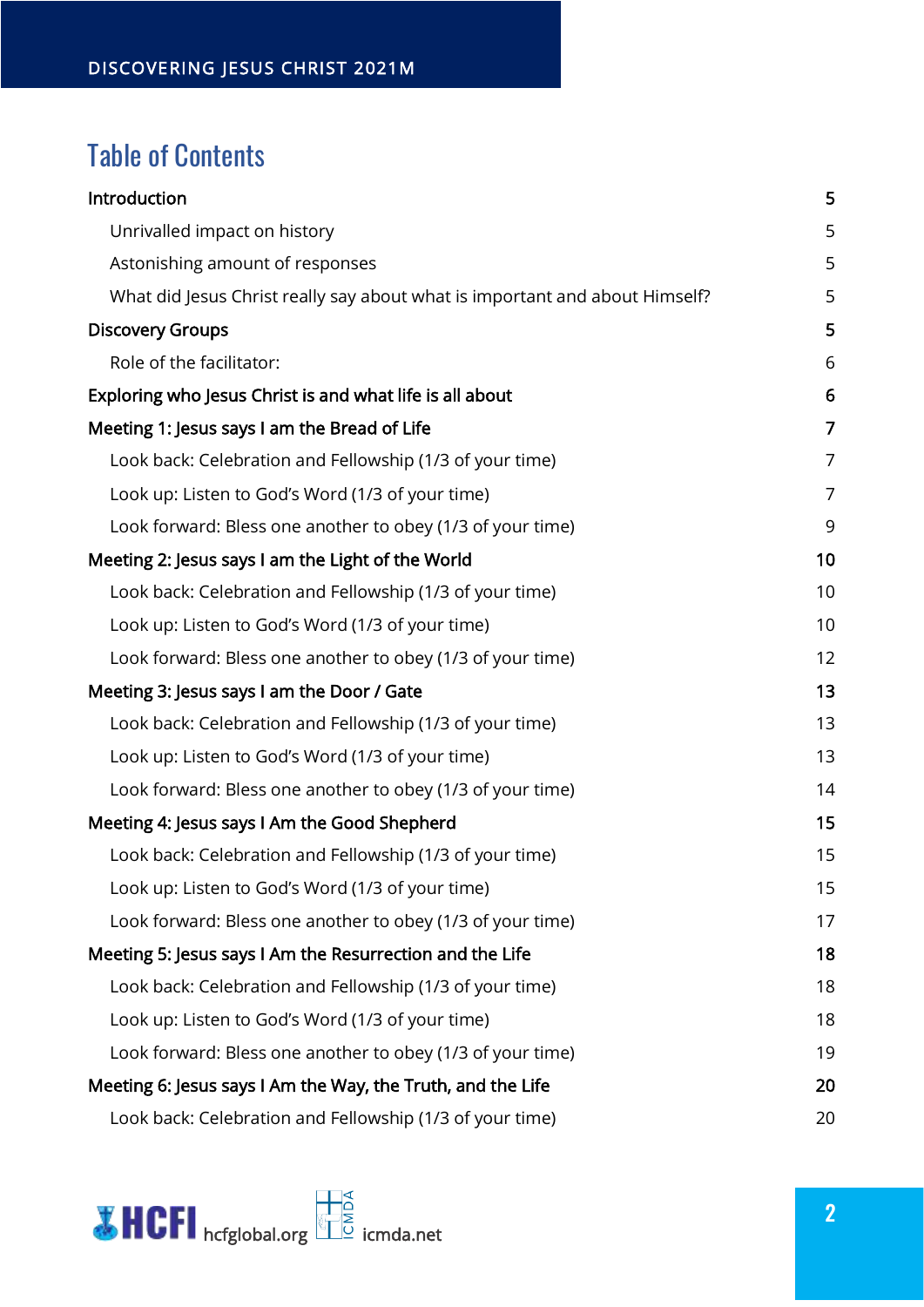## DISCOVERING JESUS CHRIST 2021M

| Look up: Listen to God's Word (1/3 of your time)                | 20 |
|-----------------------------------------------------------------|----|
| Look forward: Bless one another to obey (1/3 of your time)      | 21 |
| Meeting 7: Jesus says I Am the True Vine                        | 22 |
| Look back: Celebration and Fellowship (1/3 of your time)        | 22 |
| Look up: Listen to God's Word (1/3 of your time)                | 22 |
| Look forward: Bless one another to obey (1/3 of your time)      | 23 |
| Meeting 8: The Great Commandment Part One                       | 24 |
| Look Back: Celebration and Fellowship (1/3 of your time)        | 24 |
| Look Up: Listen to God's Word (1/3 of your time)                | 24 |
| Look Forward: Bless one another to obey (1/3 of your time)      | 26 |
| Meeting 9: The Great Commandment Part Two                       | 27 |
| Look Back: Celebration and Fellowship (1/3 of your time)        | 27 |
| Look Up: Listen to God's Word (1/3 of your time)                | 27 |
| Look Forward: Bless one another to obey (1/3 of your time)      | 29 |
| Meeting 10: The Great Commandment Part Three                    | 30 |
| Look Back: Celebration and Fellowship (1/3 of your time)        | 30 |
| Look Up: Listen to God's Word (1/3 of your time)                | 30 |
| Look Forward: Bless one another to obey (1/3 of your time)      | 32 |
| Meeting 11: The Great Prayer: Pray "Our Father"                 | 34 |
| Look Back: Celebration and Fellowship (1/3 of your time)        | 34 |
| Look Up: Listen to God's Word (1/3 of your time)                | 34 |
| Look Forward: Bless one another to obey (1/3 of your time)      | 36 |
| Meeting 12: The Great Commission: Make disciples of all nations | 37 |
| Look Back: Celebration and Fellowship (1/3 of your time)        | 37 |
| Look Up: Listen to God's Word (1/3 of your time)                | 37 |
| Why the Great Commission?                                       | 38 |
| Look Forward: Bless one another to obey (1/3 of your time)      | 39 |
| Meeting 13: The Great Priority: Seek first God's Kingdom        | 40 |
| Look Back: Celebration and Fellowship (1/3 of your time)        | 40 |
| Look Up: Listen to God's Word (1/3 of your time)                | 40 |
| Look Forward: Bless one another to obey (1/3 of your time)      | 43 |
| Meeting 14: The Great Lifestyle: Live the Beatitudes            | 44 |

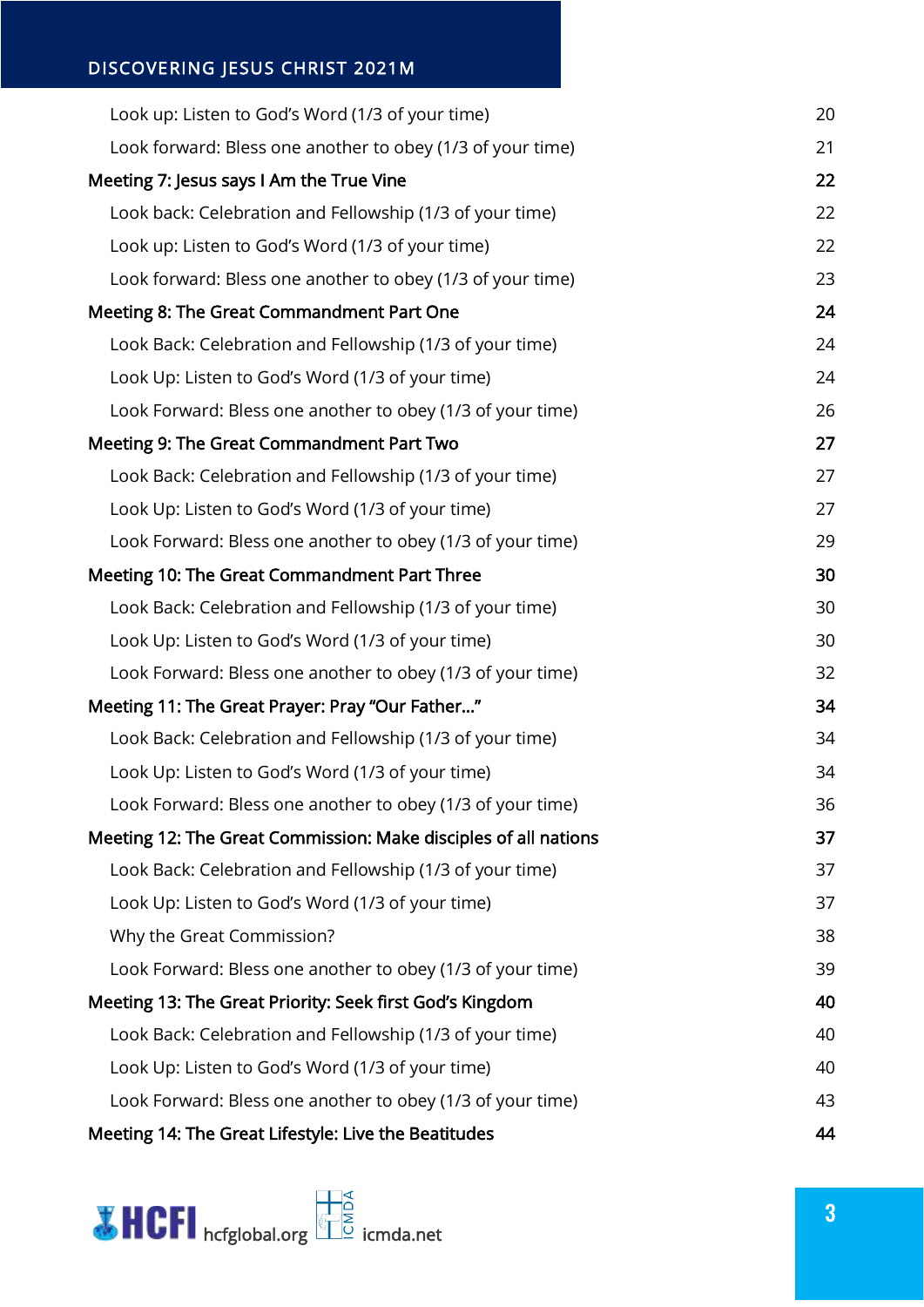## DISCOVERING JESUS CHRIST 2021M

| Look Back: Celebration and Fellowship (1/3 of your time)   | 44 |
|------------------------------------------------------------|----|
| Look Up: Listen to God's Word (1/3 of your time)           | 44 |
| Look Forward: Bless one another to obey (1/3 of your time) | 46 |
| Meeting 15: The Great Calling: As the Father has sent Me   | 47 |
| Look Back: Celebration and Fellowship (1/3 of your time)   | 47 |
| Look Up: Listen to God's Word (1/3 of your time)           | 47 |
| Look Forward: Bless one another to obey (1/3 of your time) | 49 |
| Meeting 16: The Great Focus: You have done this to Me      | 50 |
| Look Back: Celebration and Fellowship (1/3 of your time)   | 50 |
| Look Up: Listen to God's Word (1/3 of your time)           | 50 |
| Look Forward: Bless one another to obey (1/3 of your time) | 52 |
| Now that you have completed this Discovery Group Series:   | 53 |
| <b>Addendum One: SOAPS</b>                                 | 54 |
| Addendum Two: Three-Part Approach in Discovery Groups      | 56 |
| Look Back: Celebration and Fellowship (1/3 of time)        | 56 |
| Look Up: Listening to God's Word (1/3 of time)             | 56 |
| Look Forward: Bless one another to obey (1/3)              | 56 |
|                                                            |    |

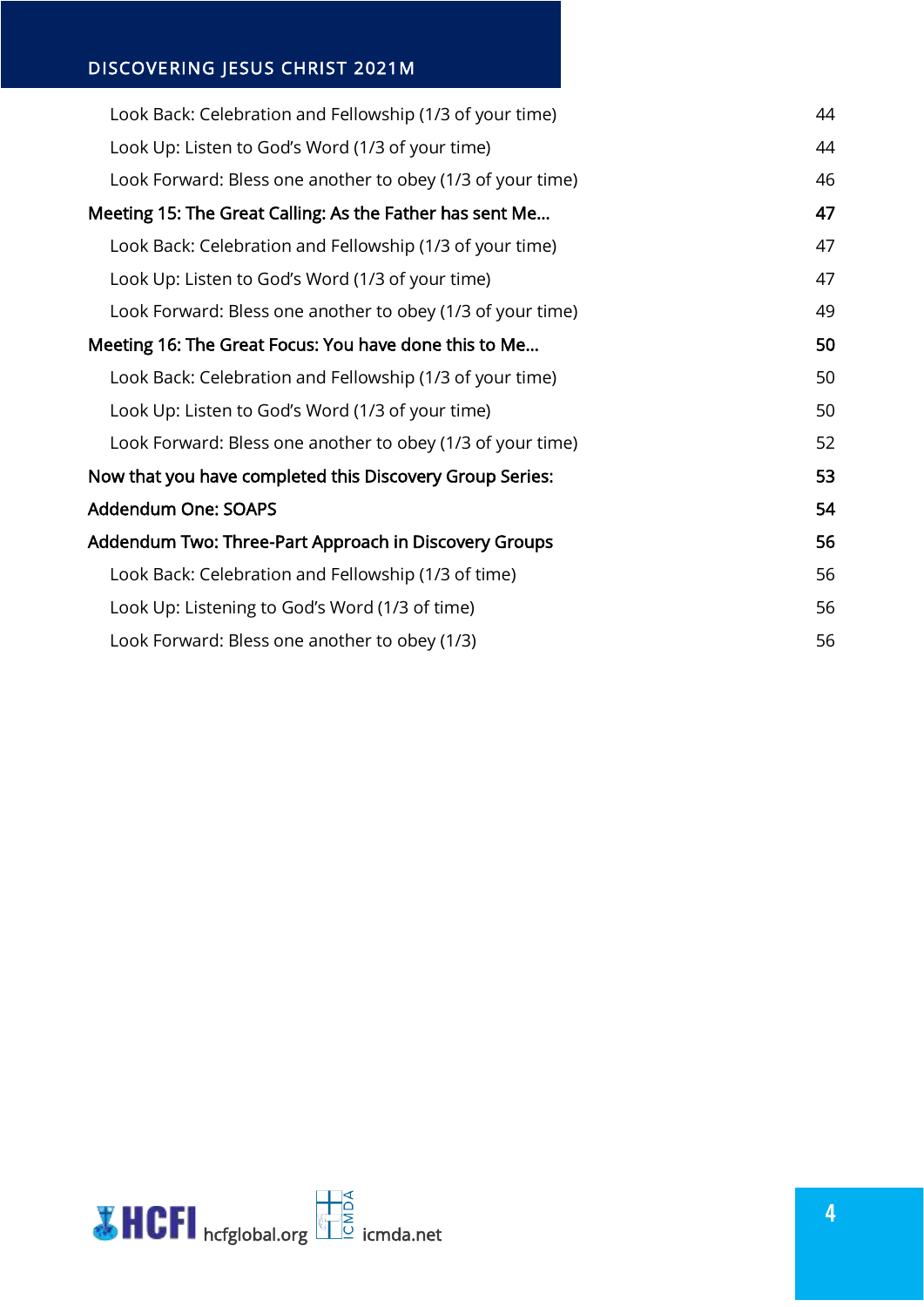# <span id="page-4-0"></span>**Introduction**

## <span id="page-4-1"></span>Unrivalled impact on history

Any student of world history is confronted with the fact of the unrivalled impact that Jesus Christ has had on mankind. No other person has ever made such a difference. More hospitals, schools, universities, development efforts, and humanitarian projects have been started in His name than of any other historical figure. More books, movies, videos, broadcasts, and other media messages about Him have been published in more languages and in more countries than about anybody else.

## <span id="page-4-2"></span>Astonishing amount of responses

Yet, there are so many different responses to Jesus Christ. Some hate Him, others ignore Him, some admire Him, others love Him, some think He is a prophet, others think He is a good example, some think He is a liar, others think He is a lunatic, some think He is Lord. Who is right?

# <span id="page-4-3"></span>What did Jesus Christ really say about what is important and about Himself?

Let us discover the truth about Jesus Christ in His own words and explore what He wants us to do with our lives. Let us go on the journey of Discovering Jesus Christ together.

# <span id="page-4-4"></span>Discovery Groups

The small group approach we will use for our journey is known as a Discovery Group and is served by a facilitator.

- $\triangleright$  Size: Three to five persons (including the facilitator): This is the optimal size for a group of busy people, especially for online meetings. Face to face groups may have one or two persons more. With a larger group, there is the risk of people missing out on important encounters. In a larger group, there would also not be enough time for deep sharing and personal involvement. If other people would like to join a group, it is better to aim for multiplication by creating another group rather than by increasing the number of people in the first group.
- ➢ Membership: Start your journey together with people whom you already have a trust relationship.
- ➢ Venue: If you meet face to face, meet in places where people normally meet (at home, in a restaurant, in a park, at work, etc.). Otherwise, you might meet online, for example using Zoom.
- ➢ Learn together: all participants help one another to learn about and from Jesus Christ
- ➢ Frequency: meet once a week or once every two weeks as a rule. During holidays or emergencies, the time between meetings might be longer

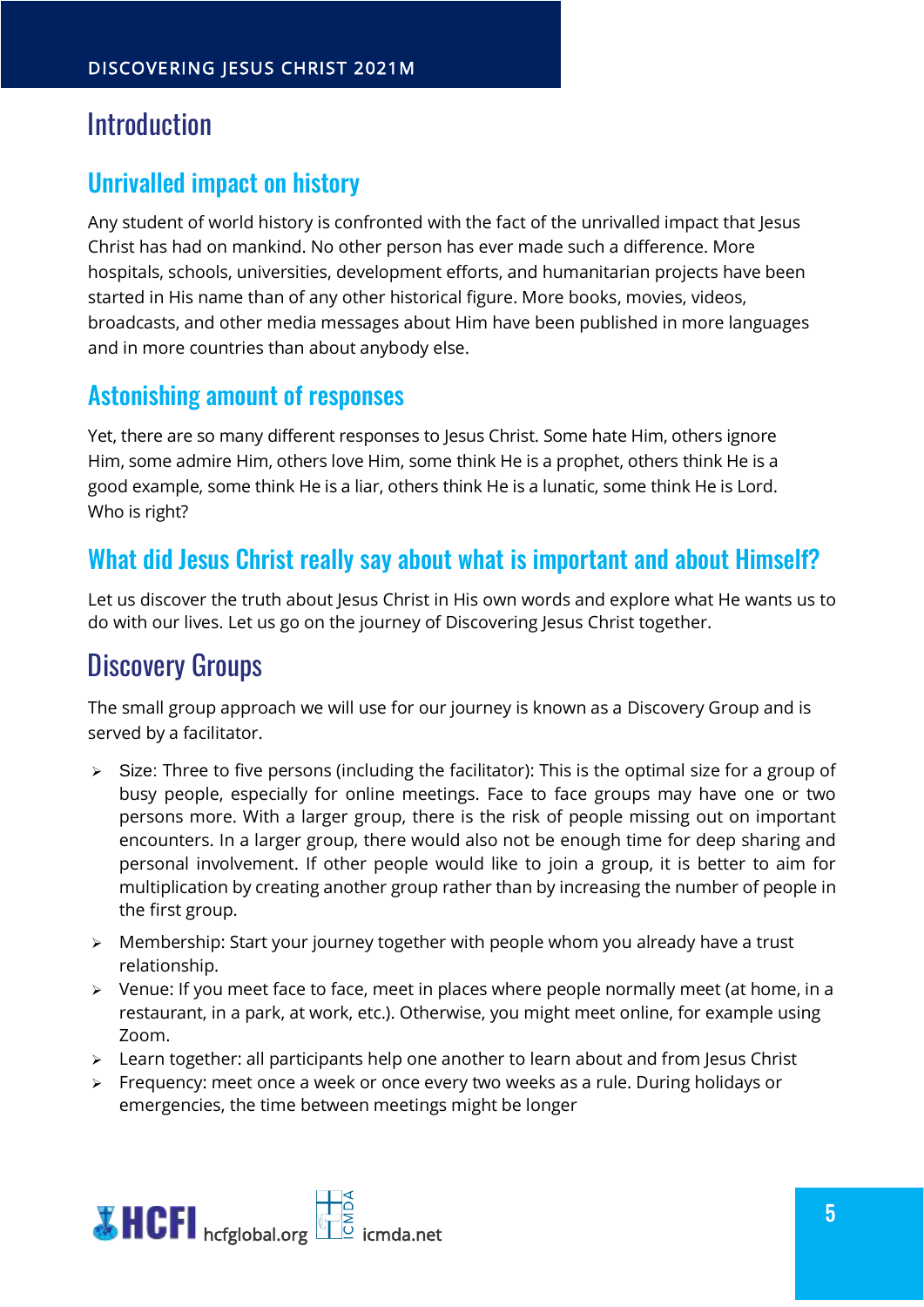#### DISCOVERING JESUS CHRIST 2021M

- ➢ When: it is very important to meet only when all the members of the group can be present. This is the best way to develop depth of relationships between the participants
- ➢ Meeting elements: each meeting has three parts Look Back; Look Up; Look Forward. This will be described in more detail further on
- $\triangleright$  Duration: Each of the three parts takes about 30 minutes  $\rightarrow$  90 minutes in total

# <span id="page-5-0"></span>Role of the facilitator:

Each Discovery Group has a facilitator who initiates the meetings. After a facilitating a few times, the group members start taking turns to facilitate the meeting. This way they learn how to facilitate their own groups once that becomes possible. The facilitator:

- 1. Provides an example of some-one who wants to learn as much as possible from Jesus Christ and who applies what has been learnt in daily life and work
- 2. Promotes a culture of honouring one another in the Discovery Group
- 3. Is a co-learner together with the rest of the group; not the "great expert"
- 4. Is a meeting organizer/scheduler; not the "spiritual superstar"
- 5. Makes sure all Discovery Group members participate; not the "centre of attention"
- 6. Facilitates learning experiences by asking questions; not the "great preacher"
- 7. Furthers formation of new Discovery Groups; not the "gatherer of admirers"
- 8. Makes sure each Bible passage is read aloud two times and that the participants try to rephrase it in their own words
- 9. Lets the participants take turns to read the meeting notes so that they get practical experience in being active in the group. It will help prepare them to facilitate their own group meetings in the future

#### Suggestion:

Print out this document for easy reference. Write down your notes about these sessions in a separate notebook. This will help you to remember what you have learnt, to record your intended action steps and what you have prayed about. Later you can refer to your notes for prayer if you want to.

# <span id="page-5-1"></span>Exploring who Jesus Christ is and what life is all about

During the first seven meetings we explore what Jesus Christ said about Himself. It might be good to know what other people say about Jesus Christ, but it is much more important to know what He said about Himself.

During meetings eight to sixteen we explore what life is all about. Philosophers, professors, poets, and people have all kinds of proposals about what the most important aspect of life is. Let us examine what Jesus Christ Himself said about this vital topic.

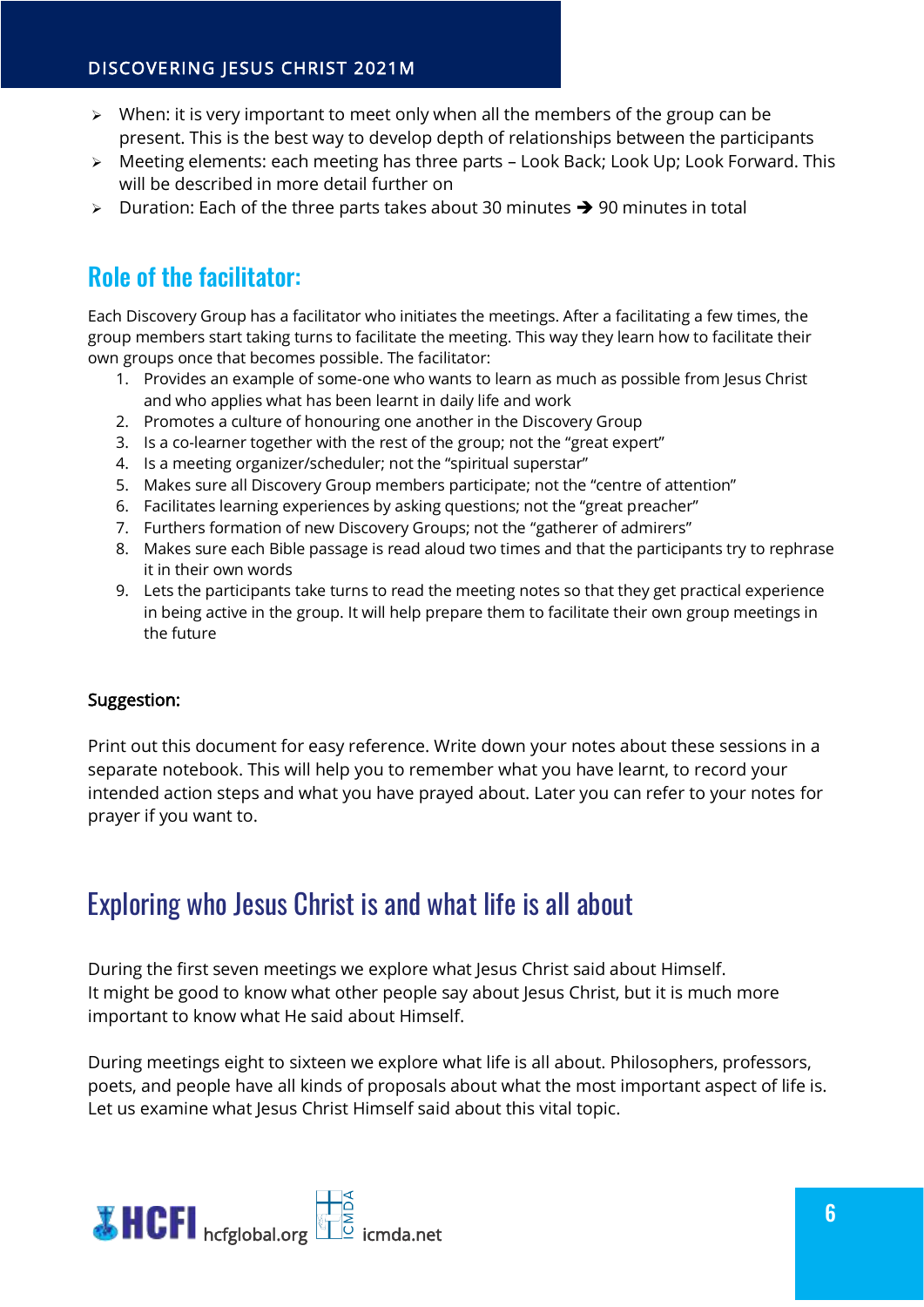# <span id="page-6-0"></span>Meeting 1: Jesus says I am the Bread of Life

This series of meetings commences by exploring seven statements that Jesus Christ made about Himself and Who He really is. These statements are commonly referred to as the "I AM" statements of Jesus Christ. One "I AM" statement is explored per meeting.

As we go through these "I AM" statements, we will quickly discover that Jesus Christ made very high claims about Himself. Claims that challenge us to rethink whatever we believe about Him. He courageously tells the truth as it is, not holding back anything that could be helpful to us.

If this is the first meeting of the group, invite the participants to introduce themselves and share why they have decided to join this Discovery Group

# <span id="page-6-1"></span>Look back: Celebration and Fellowship (1/3 of your time)

Each participant shares as much as they feel free to do:

- What happened in the past week that you are thankful for?
- What challenges / struggles are you facing right now?
- What are our deepest hungers as human beings? Think about the meaning and purpose of life, hope, worship, etc. Each participant shares their answer while the others listen attentively. The answers are not discussed.

# <span id="page-6-2"></span>Look up: Listen to God's Word (1/3 of your time)

Let us discover together what Jesus Christ has to say about the deepest hungers of human beings. Read John 6:32 – 58 aloud please. It is taken from the ESV (English Standard Version).

Jesus then said to them, "Truly, truly, I say to you, it was not Moses who gave you the bread from heaven, but my Father gives you the true bread from heaven. For the bread of God is He who comes down from heaven and gives life to the world."

They said to him, "Sir, give us this bread always."

Jesus said to them, "I am the bread of life; whoever comes to me shall not hunger, and whoever believes in Me shall never thirst. But I said to you that you have seen Me and yet do not believe. All that the Father gives Me will come to Me, and whoever comes to Me I will never cast out. For I have come down from heaven, not to do My own will but the will of Him who sent Me. And this is the will of Him who sent Me, that I should lose nothing of all that He has given Me, but raise it up on the last day. For this is the will of My Father, that everyone who looks on the Son and believes in Him should have eternal life, and I will raise him up on the last day."

So the Jews grumbled about him, because he said, "I am the bread that came down from heaven." They said, "Is not this Jesus, the son of Joseph, whose father and mother we know?

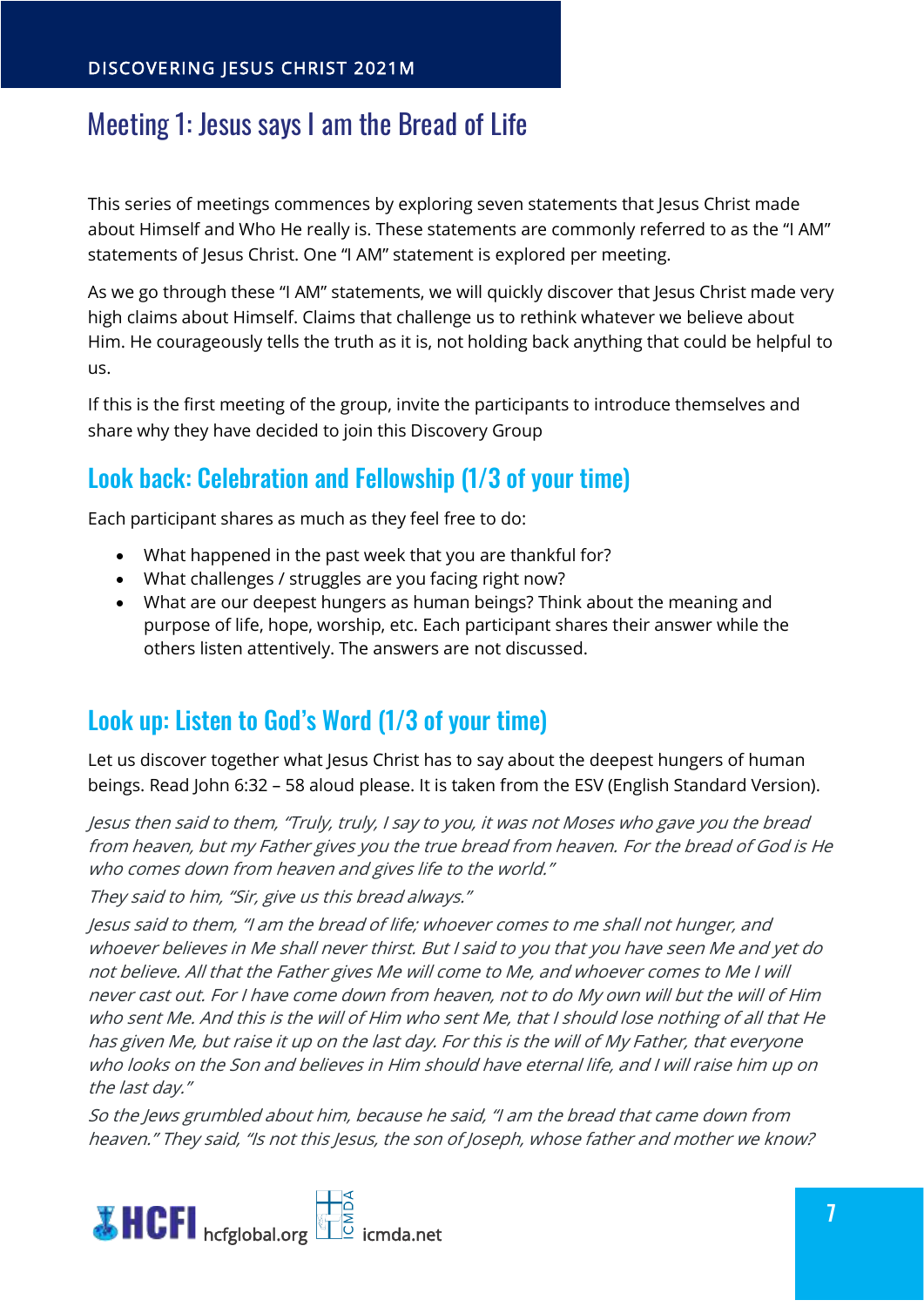How does He now say, 'I have come down from heaven'?"

Jesus answered them, "Do not grumble among yourselves. No one can come to Me unless the Father who sent Me draws him. And I will raise him up on the last day. It is written in the Prophets, 'And they will all be taught by God.' Everyone who has heard and learned from the Father comes to Me — not that anyone has seen the Father except He who is from God; He has seen the Father.

Truly, truly, I say to you, whoever believes has eternal life. I am the bread of life. Your fathers ate the manna in the wilderness, and they died. This is the bread that comes down from heaven, so that one may eat of it and not die. I am the living bread that came down from heaven. If anyone eats of this bread, he will live forever. And the bread that I will give for the life of the world is my flesh."

The Jews then disputed among themselves, saying, "How can this man give us His flesh to eat?"

So Jesus said to them, "Truly, truly, I say to you, unless you eat the flesh of the Son of Man and drink his blood, you have no life in you. Whoever feeds on My flesh and drinks My blood has eternal life, and I will raise him up on the last day. For My flesh is true food, and My blood is true drink. Whoever feeds on My flesh and drinks My blood abides in Me, and I in him.

As the living Father sent Me, and I live because of the Father, so whoever feeds on Me, he also will live because of Me. This is the bread that came down from heaven, not like the bread the fathers ate, and died. Whoever feeds on this bread will live forever."

#### Digging Deeper

Jesus addresses His first few I AM statements to religious Jews. In this case He reminds them of how God miraculously provided for the needs of their forefathers in the wilderness after the Exodus from Egypt. Israel had moved out of Egypt where although they were oppressed and dreadfully treated, they knew where their next meal was coming from. They were able to cultivate their own food and sustenance and they had ready access to water. In the desert they had no way of cultivating and supplying themselves with food and water. Without food or water, they would die in the desert. Moses tells the story of how God provided a bread-like food for the people every morning for forty years. They had no need to plant and cultivate food because God provided. The truth is that having become a nomadic people, they were simply not able to provide for themselves and satisfy their needs. If God had not done so, they would have perished.

- What if these words of Jesus Christ were true? What would that say about our hunger as human beings and about what He wants to do / could do about that hunger?
- If these words of Jesus Christ were true, what did you learn about God / His ways / Jesus Christ?
- If these words of Jesus Christ were true, how could you respond to Him?

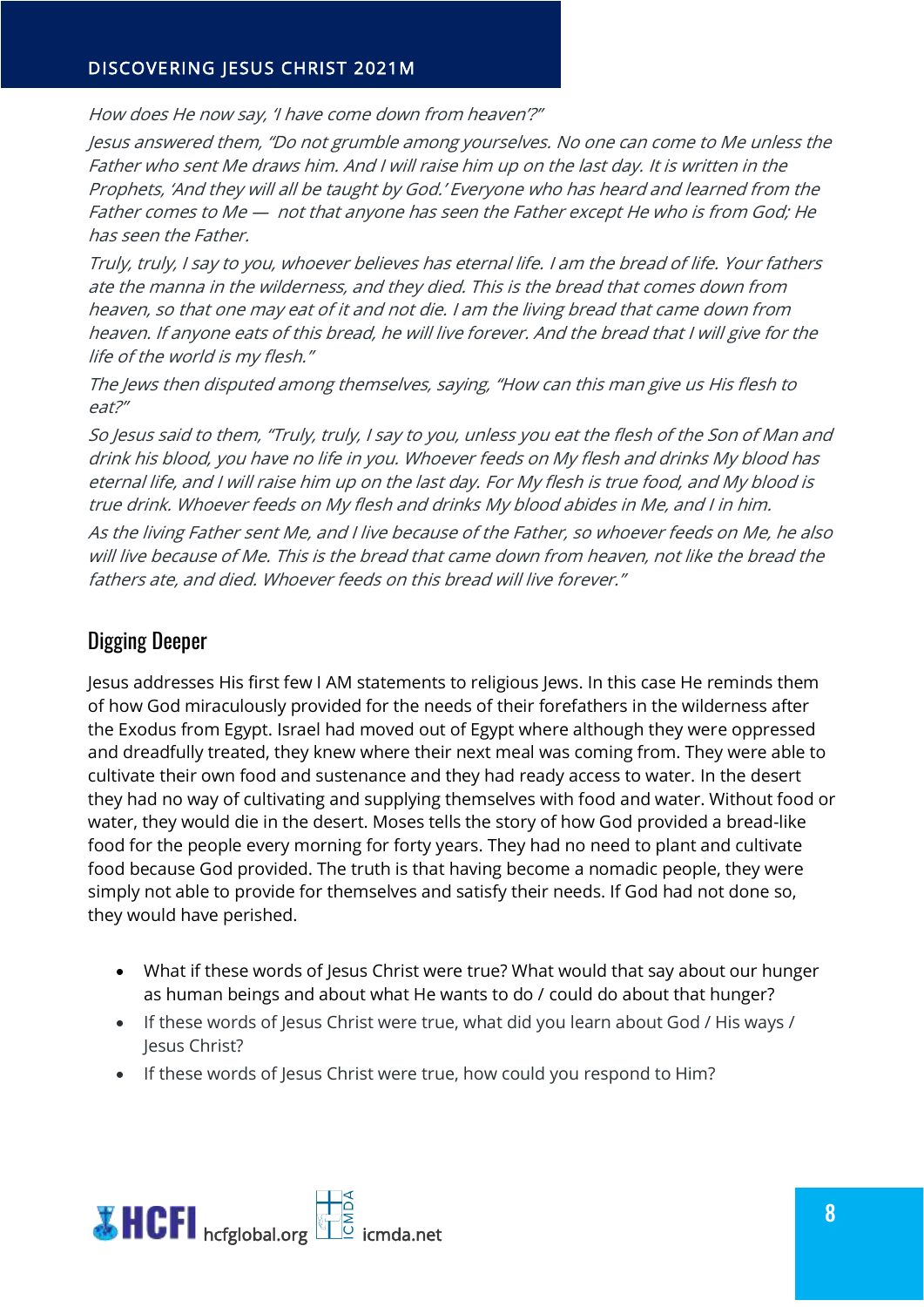## <span id="page-8-0"></span>Look forward: Bless one another to obey (1/3 of your time)

- What does Jesus want you to do about what He taught you? Pray about it now and write down your answer. "With the Lord's help I will…" Participants share and write down one another's answers
- Pray with one another:
	- o For the Lord's help to implement your "I will…" statements
	- o For one another's challenges/struggles shared in Part One
	- o For the people on your Lost List (VIP's Very Important Persons)
- When and where do we meet again?

Note: make sure your "I will" statements meet the SMARTIE goal criteria:

S = specific; M = measurable; A = attainable; R = result-oriented; T = time-limited; I = in line with the vision to see God's kingdom come in your five social circles (family, friends, faith community, workplace, neighbourhood); E = exalting God

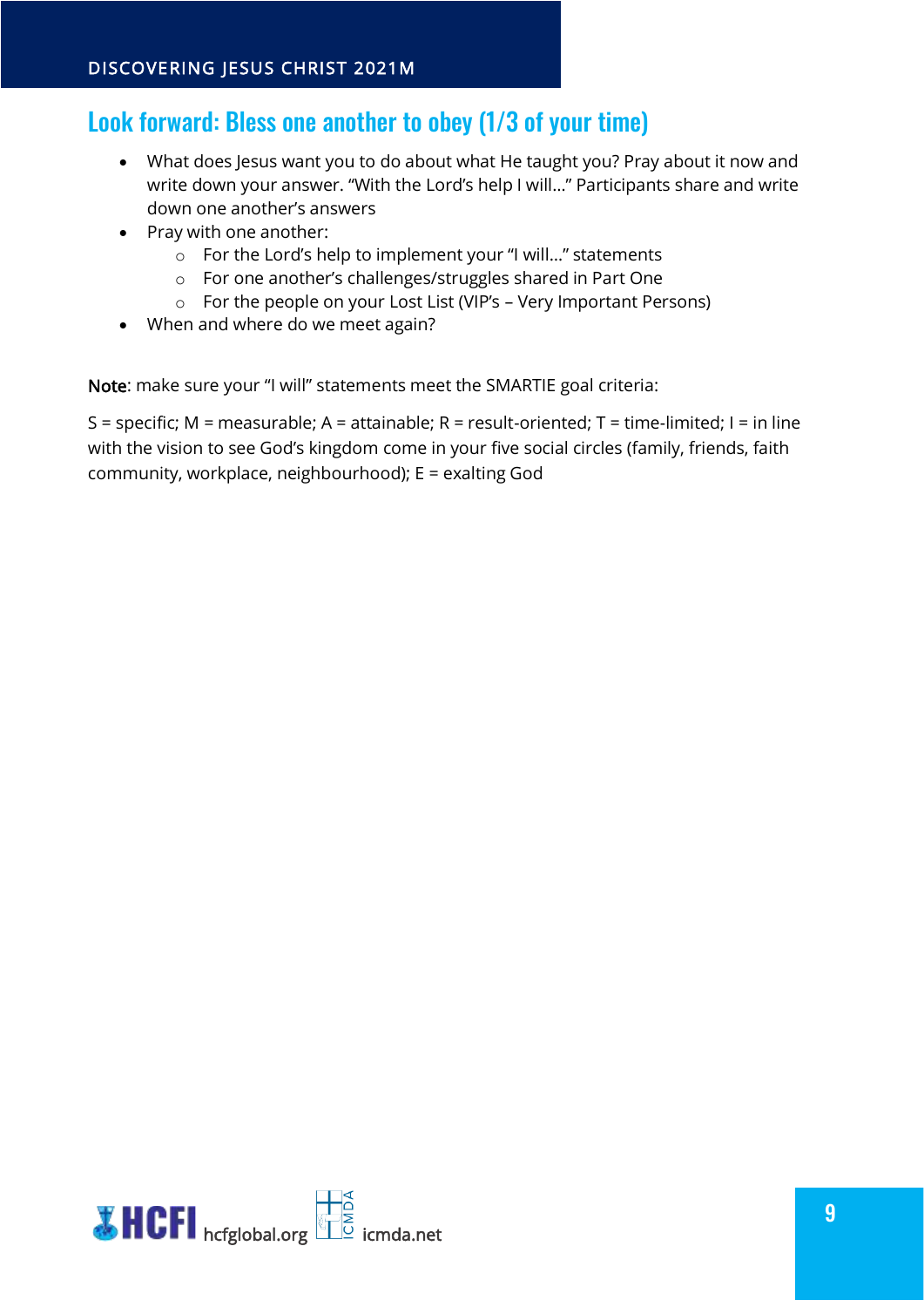# <span id="page-9-0"></span>Meeting 2: Jesus says I am the Light of the World

# <span id="page-9-1"></span>Look back: Celebration and Fellowship (1/3 of your time)

- What happened in the past week that you are thankful for?
- What challenges / struggles are you facing right now?
- What has been the darkest period of your life and/or the lives of the people you love? Each participant shares their answer while the other group members listen attentively. The answers are not discussed.

Let us discover together what Jesus Christ has to say about times of darkness

# <span id="page-9-2"></span>Look up: Listen to God's Word (1/3 of your time)

Please read the following quotes from the Bible aloud together. It is found in John 8:12-18 and Matthew 4:13-16.

#### John 8:12-18 ESV

Again Jesus spoke to them, saying, "I am the light of the world. Whoever follows Me will not walk in darkness, but will have the light of life."

So the Pharisees said to Him, "You are bearing witness about yourself; your testimony is not true."

Jesus answered, "Even if I do bear witness about Myself, My testimony is true, for I know where I came from and where I am going, but you do not know where I come from or where I am going. You judge according to the flesh; I judge no one. Yet even if I do judge, My judgment is true, for it is not I alone who judge, but I and the Father who sent Me. In your Law it is written that the testimony of two people is true. I am the one who bears witness about Myself, and the Father who sent Me bears witness about Me."

#### Matthew 4:13-16 ESV

And leaving Nazareth He went and lived in Capernaum by the sea, in the territory of Zebulun and Naphtali, so that what was spoken by the prophet Isaiah might be fulfilled: "The land of Zebulun and the land of Naphtali, the way of the sea, beyond the Jordan, Galilee of the Gentiles — the people dwelling in darkness have seen a great light, and for those dwelling in the region and shadow of death, on them a light has dawned."

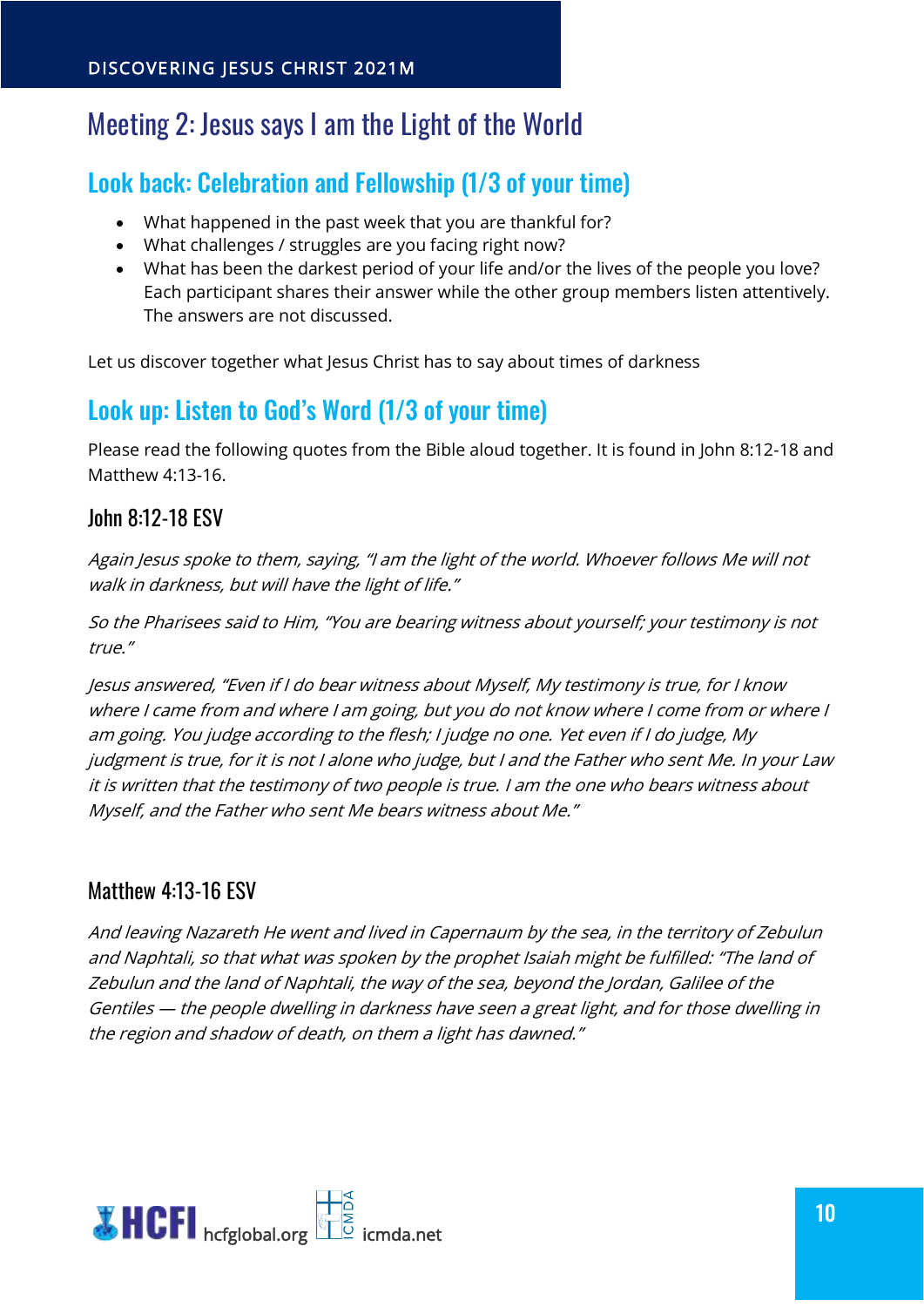#### Digging Deeper

Jesus addresses His first few I AM statements to religious Jews. In identifying Himself as the Light of the World, Jesus reminds these Jews of the important role that light played in the history of the Jewish nation. When God used Moses to deliver the people of Israel from the land of Egypt, God provided them with a pillar of cloud by day to protect them against the hot sun, and a pillar of fire by night, to help this now nomadic people to move about in the dark. In fact, in the Bible we are told that God Himself was present in the pillar of cloud and in the pillar of fire. See Exodus 13:21: And the LORD went before them by day in a pillar of cloud to lead them along the way, and by night in a pillar of fire to give them light, that they might travel by day and by night. ESV

For these Jews light not only represented God's protection in the midst of a hostile and unfamiliar environment, but it especially represents God's presence among His people. Even in their temple worship there was always a lampstand providing light. This lampstand represented the presence of God among His people.

When Jesus refers to Himself as the Light of the World, He is making it clear to His original audience that He is in fact the very presence of God, not only amongst the Jewish people, but to the whole world.

Light is revelatory – it shows or reveals what otherwise would not be seen in the darkness. We have all at some time stumbled over an object when we were trying to negotiate our way in the dark. Light protects because it exposes what is hidden in the darkness.

#### Group interaction and discussion

- What if these words of Jesus Christ were true? What would that say about the darkness and uncertainty in our lives and about what He wants to do / could do about that darkness?
- If these words were true, what did you learn about God / His ways / Jesus Christ?
- If these words of lesus Christ were true, how could you respond to Him?

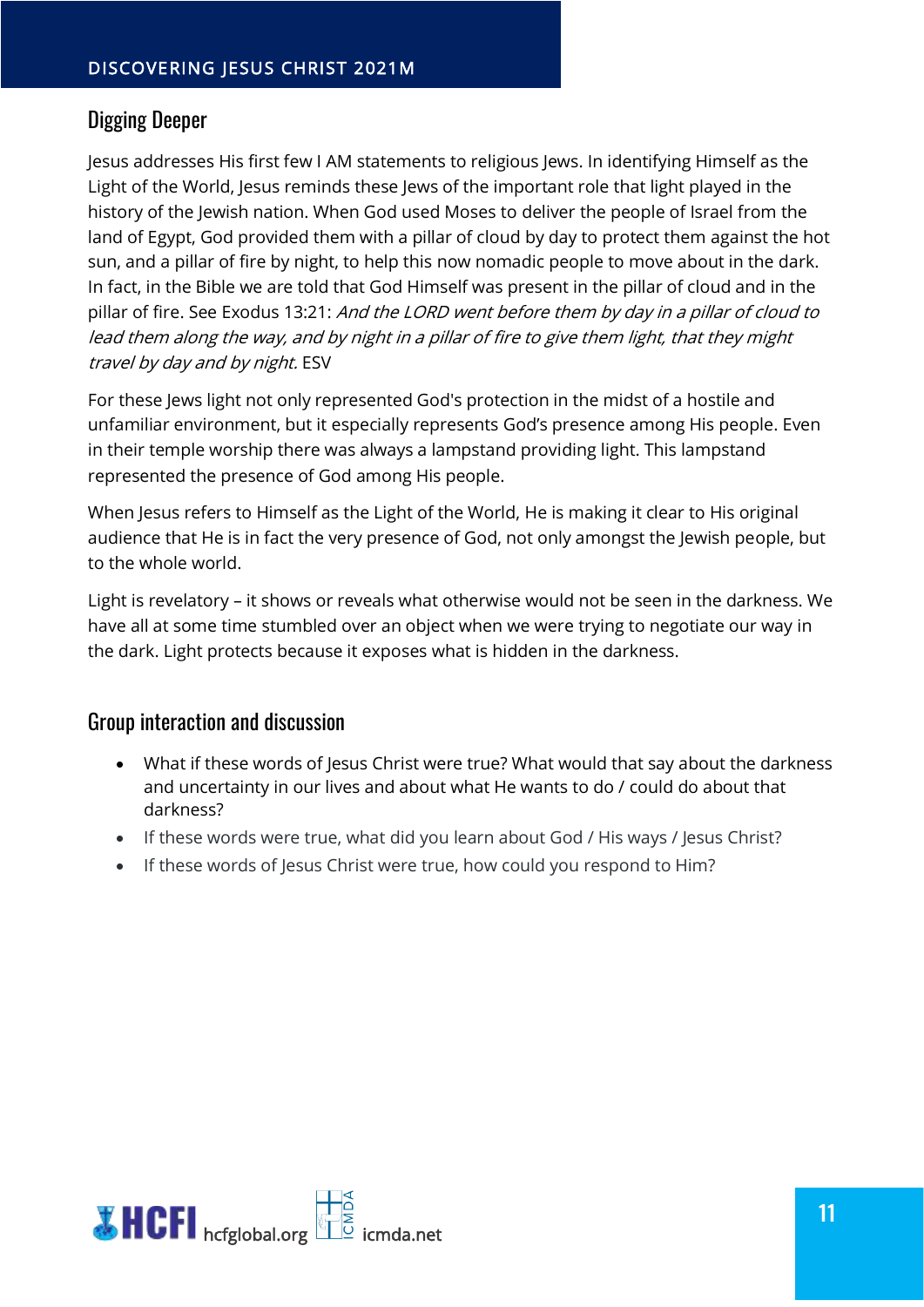## <span id="page-11-0"></span>Look forward: Bless one another to obey (1/3 of your time)

- What does Jesus want you to do about what He taught you? Pray about it now and write down your answer. "With the Lord's help I will…" Participants share and write down one another's answers
- Pray with one another:
	- o For the Lord's help to implement your "I will…" statements
	- o For one another's challenges/struggles shared in Part One
	- o For the people on your Lost List (VIP's Very Important Persons)
- When and where do we meet again?

Note: make sure your "I will" statements meet the SMARTIE goal criteria:

S = specific; M = measurable; A = attainable; R = result-oriented; T = time-limited; I = in line with the vision to see God's kingdom come in your five social circles (family, friends, faith community, workplace, neighbourhood); E = exalting God

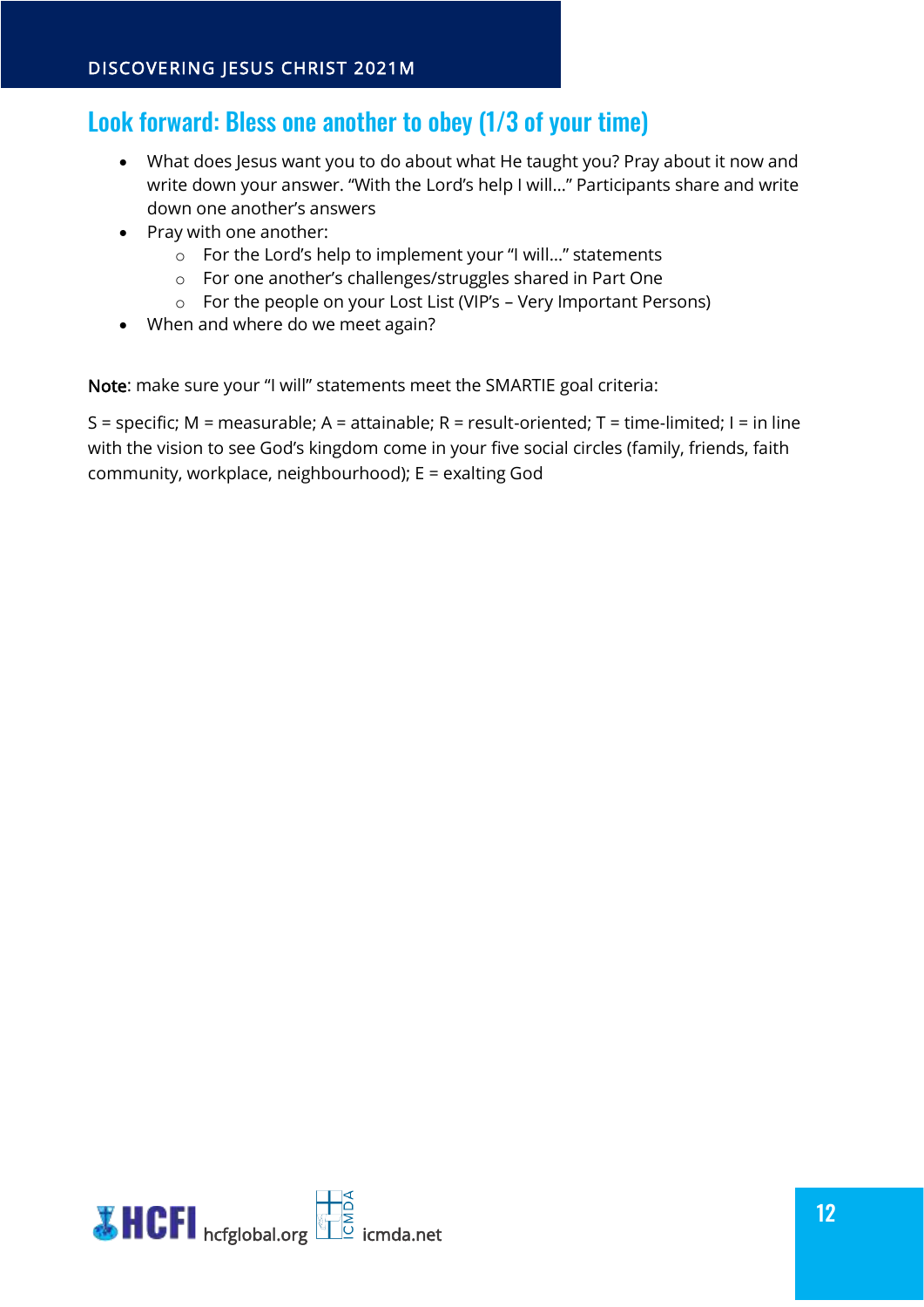# <span id="page-12-0"></span>Meeting 3: Jesus says I am the Door / Gate

## <span id="page-12-1"></span>Look back: Celebration and Fellowship (1/3 of your time)

- What happened in the past week that you are thankful for?
- What challenges / struggles are you facing right now?
- How did it go with your "I will…" statement?
- What is the key to an abundant life? Each participant shares their answer while the other group members listen attentively. The answers are not discussed.

Let us discover together what Jesus Christ has to say about an abundant life.

## <span id="page-12-2"></span>Look up: Listen to God's Word (1/3 of your time)

Please read the following quote from the Bible aloud together.

## John 10:1-10 (ESV)

"Truly, truly, I say to you, he who does not enter the sheepfold by the door but climbs in by another way, that man is a thief and a robber. But He who enters by the door is the shepherd of the sheep. To Him the gatekeeper opens. The sheep hear His voice, and He calls His own sheep by name and leads them out. When He has brought out all His own, He goes before them, and the sheep follow Him, for they know His voice. A stranger they will not follow, but they will flee from him, for they do not know the voice of strangers."

This figure of speech Jesus used with them, but they did not understand what He was saying to them.

So Jesus again said to them, "Truly, truly, I say to you, I am the door of the sheep. All who came before Me are thieves and robbers, but the sheep did not listen to them. I am the door. If anyone enters by Me, he will be saved and will go in and out and find pasture. The thief comes only to steal and kill and destroy. I came that they may have life and have it abundantly.

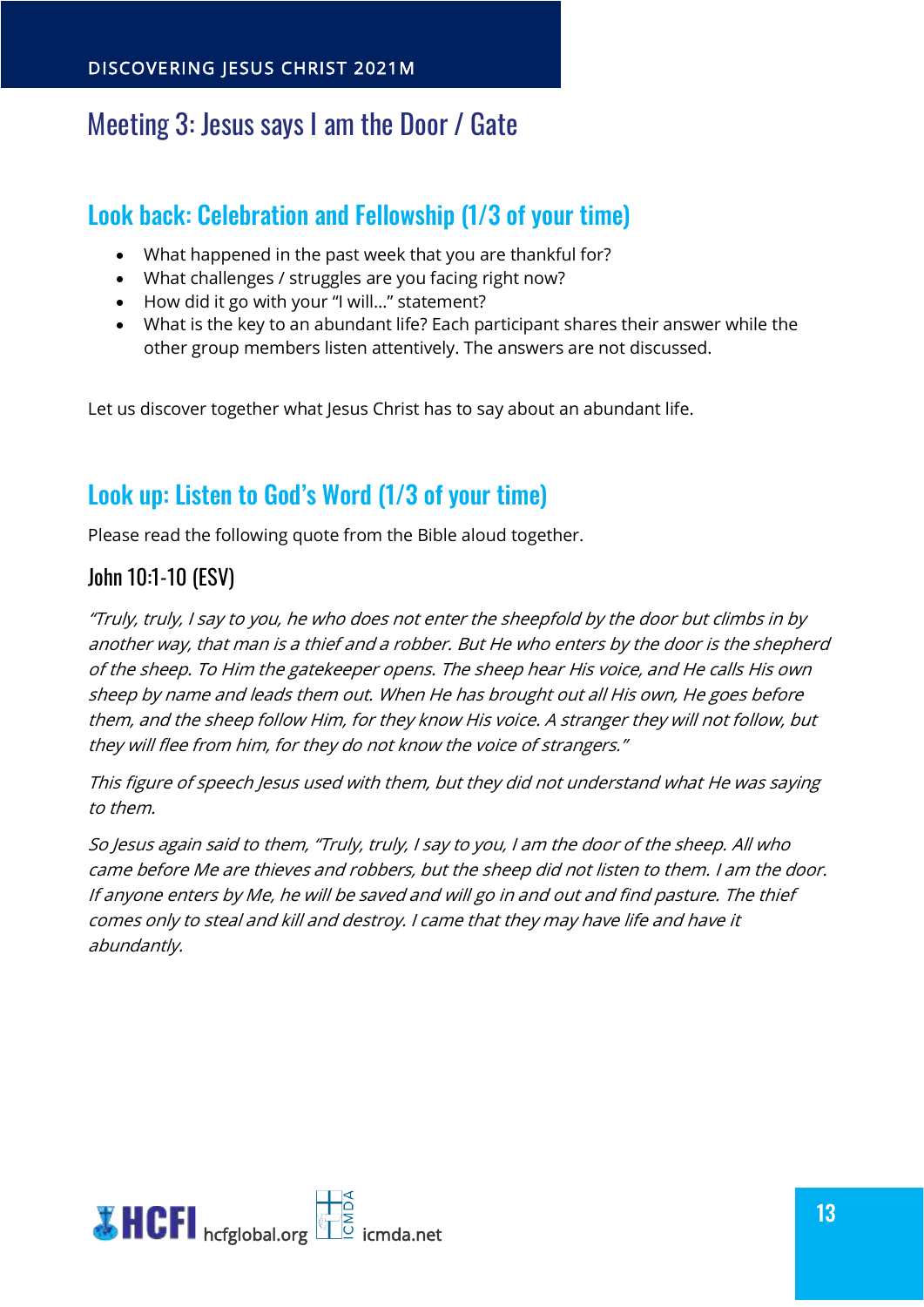#### Digging Deeper

Jesus addresses His first few I AM statements to religious Jews and in this case to the Jewish leaders. In identifying Himself as the Door of the sheep, Jesus is reminding them of what God told their forefathers through the prophet Ezekiel, that He expects the leaders of His people to help them to get closer to God. God appoints leaders to be His representatives to care for, support, protect and provide for the people as He would do it. In fact, Jesus describes this blessed life as an abundant life. In this passage Jesus actually accuses the Jewish leaders of being a hindrance and in fact of stealing from the people the opportunity of finding and knowing God.

When Jesus refers to Himself as the Door to the sheep, He is saying that He is the only way into this abundant life. He is not only claiming to be God, but He is claiming to be the only way to God. In the same way that the door enables access to the sheep's pen, so Jesus says that He is the one through whom there is access to God. Jesus is making it clear to the Jews that He is the way to God. In referring to Himself as THE door, Jesus implies that there is no other door and no other way to God.

- What if these words of Jesus Christ were true? What would that say about the abundant life and the way to get there?
- If these words were true, what did you learn about God / His ways / Jesus Christ?
- I If these words of Jesus Christ were true, how could you respond to Him?

## <span id="page-13-0"></span>Look forward: Bless one another to obey (1/3 of your time)

- What does Jesus want you to do about what He taught you? Pray about it now and write down your answer. "With the Lord's help I will…" Participants share and write down one another's answers
- Pray with one another:
	- o For the Lord's help to implement your "I will…" statements
	- o For one another's challenges/struggles shared in Part One
	- o For the people on your Lost List (VIP's Very Important Persons)
- When and where do we meet again?

Note: make sure your "I will" statements meet the SMARTIE goal criteria:

S = specific; M = measurable; A = attainable; R = result-oriented; T = time-limited; I = in line with the vision to see God's kingdom come in your five social circles (family, friends, faith community, workplace, neighbourhood); E = exalting God

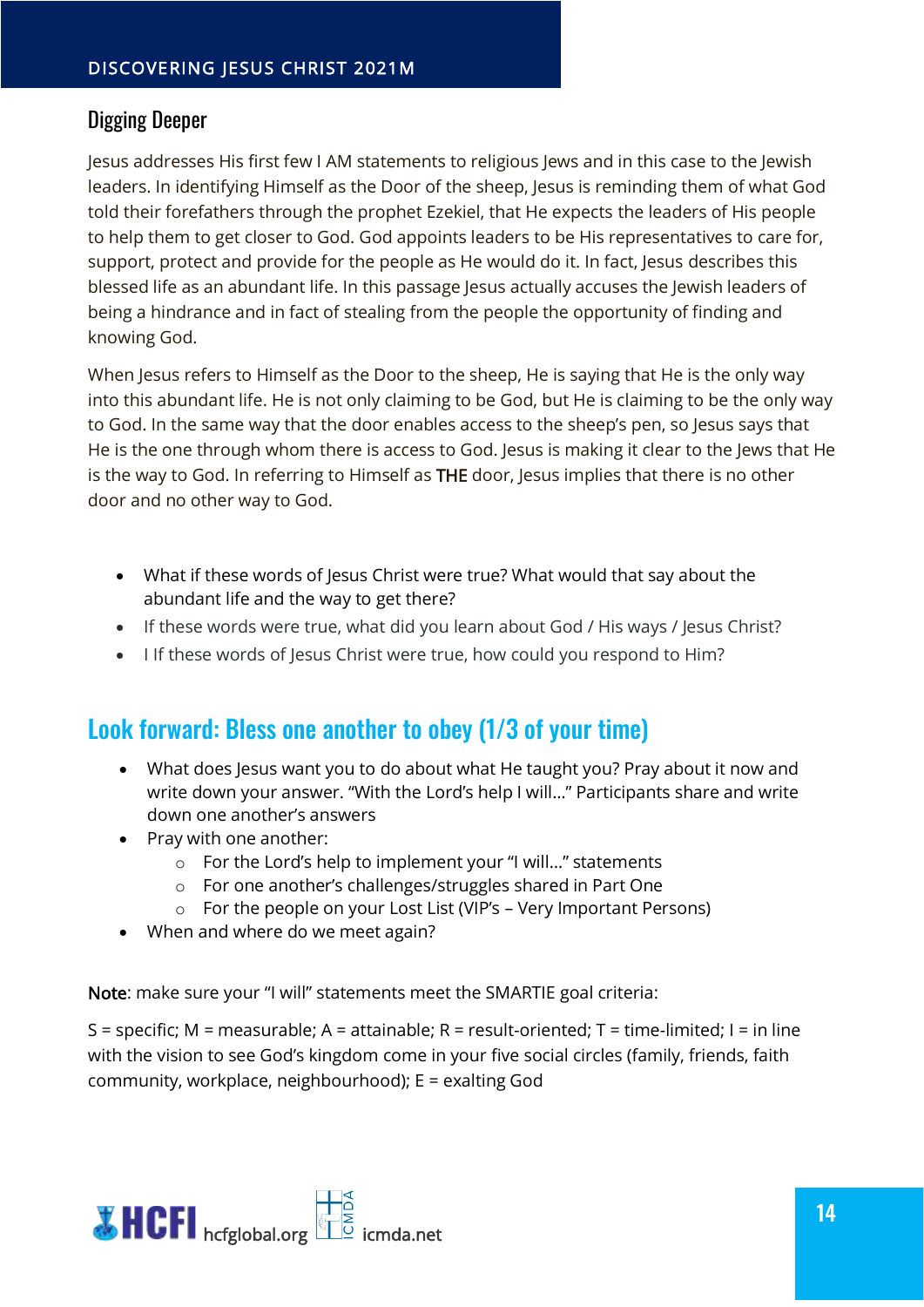# <span id="page-14-0"></span>Meeting 4: Jesus says I Am the Good Shepherd

## <span id="page-14-1"></span>Look back: Celebration and Fellowship (1/3 of your time)

- What happened in the past week that you are thankful for?
- What challenges / struggles are you facing right now?
- How did it go with your "I will…" statement?
- What would it mean to you and your loved ones if you were deeply loved, protected, and cared for? Each participant shares their answer while the other group members listen attentively. The answers are not discussed.

Let us discover together what Jesus Christ has to say about such a kind of life.

## <span id="page-14-2"></span>Look up: Listen to God's Word (1/3 of your time)

Please read the following quotes from the Bible aloud together.

#### John 10:11-18 ESV

I am the good shepherd. The good shepherd lays down His life for the sheep. He who is a hired hand and not a shepherd, who does not own the sheep, sees the wolf coming and leaves the sheep and flees, and the wolf snatches them and scatters them. He flees because he is a hired hand and cares nothing for the sheep. I am the Good Shepherd. I know My own and My own know Me, just as the Father knows Me and I know the Father; and I lay down My life for the sheep. And I have other sheep that are not of this fold. I must bring them also, and they will listen to My voice. So there will be one flock, one shepherd. For this reason the Father loves Me, because I lay down My life that I may take it up again. No one takes it from Me, but I lay it down of My own accord. I have authority to lay it down, and I have authority to take it up again. This charge I have received from my Father."

#### Numbers 27:15-17 ESV

Moses spoke to the LORD, saying, "Let the LORD, the God of the spirits of all flesh, appoint a man over the congregation who shall go out before them and come in before them, who shall lead them out and bring them in, that the congregation of the LORD may not be as sheep that have no shepherd."

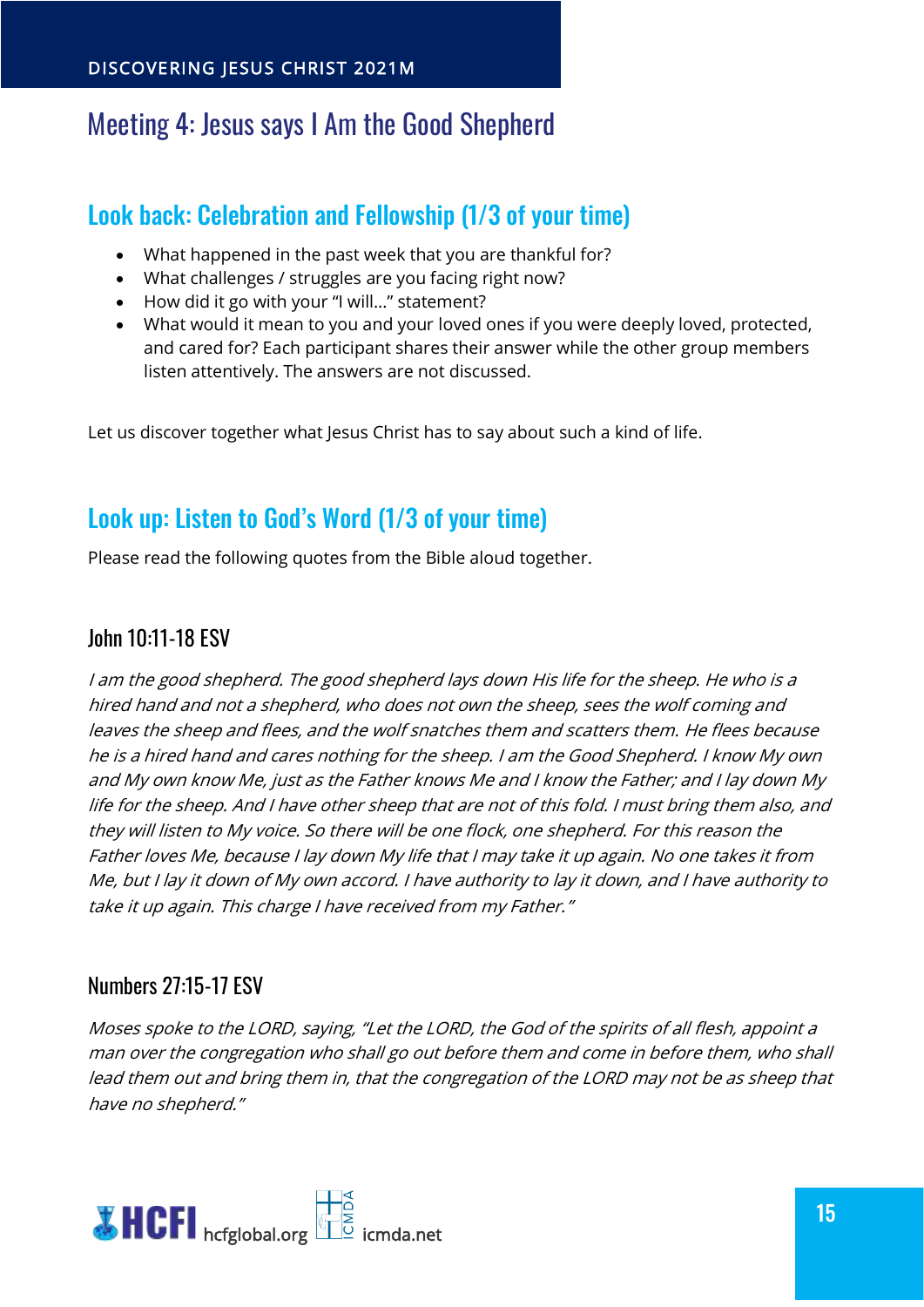#### Psalm 23:1 ESV

A Psalm of David. The LORD is my shepherd; I shall not want.

#### Digging Deeper

Jesus addresses His next I AM statement to the Jewish leaders. When God had miraculously delivered the people of Israel from slavery in Egypt, they spent 40 years as a nomadic people with no home and no way of providing for themselves and protecting themselves in a dangerous environment. As Moses prayed for this people, he reminded God that they need a leader who will take care of them, provide for them, and protect them so that they would not be like sheep without a shepherd. About 400 years later, David, who started out as a simple shepherd boy, but ended up as king of Israel and a forefather of Jesus, calls God his Shepherd and beautifully describes how God takes care of his every conceivable need.

When Jesus refers to Himself as the Good Shepherd, He is clearly claiming that He is able to take care of every need of those who are His sheep, those who know His voice and follow Him. Jesus especially contrasts Himself as Good Shepherd with other shepherds who are not capable of protecting the sheep from wolves.

With this I AM statement Jesus also refers to laying down His life for the sheep, which clearly distinguishes Him from any other possible shepherd, and is a reference to the fact that He will in fact die on the cross and be raised up from the dead, thereby providing what no other shepherd could provide, forgiveness of sins, resurrection from death, and eternal life – a life filled with purpose. Through His death and resurrection this Good Shepherd makes possible the restoration of all our relationships – with God, with others, with ourselves and with God's creation. We will begin to experience His love, protection, and care in this life, and we will experience it fully in the new heaven and new earth.

- What if these words of Jesus Christ were true? What would that say about sin and death in our lives and about what He wants to do / could do about sin and death?
- If these words were true, what did you learn about God / His ways / Jesus Christ?
- If these words of Jesus Christ were true, how could you respond to Him?

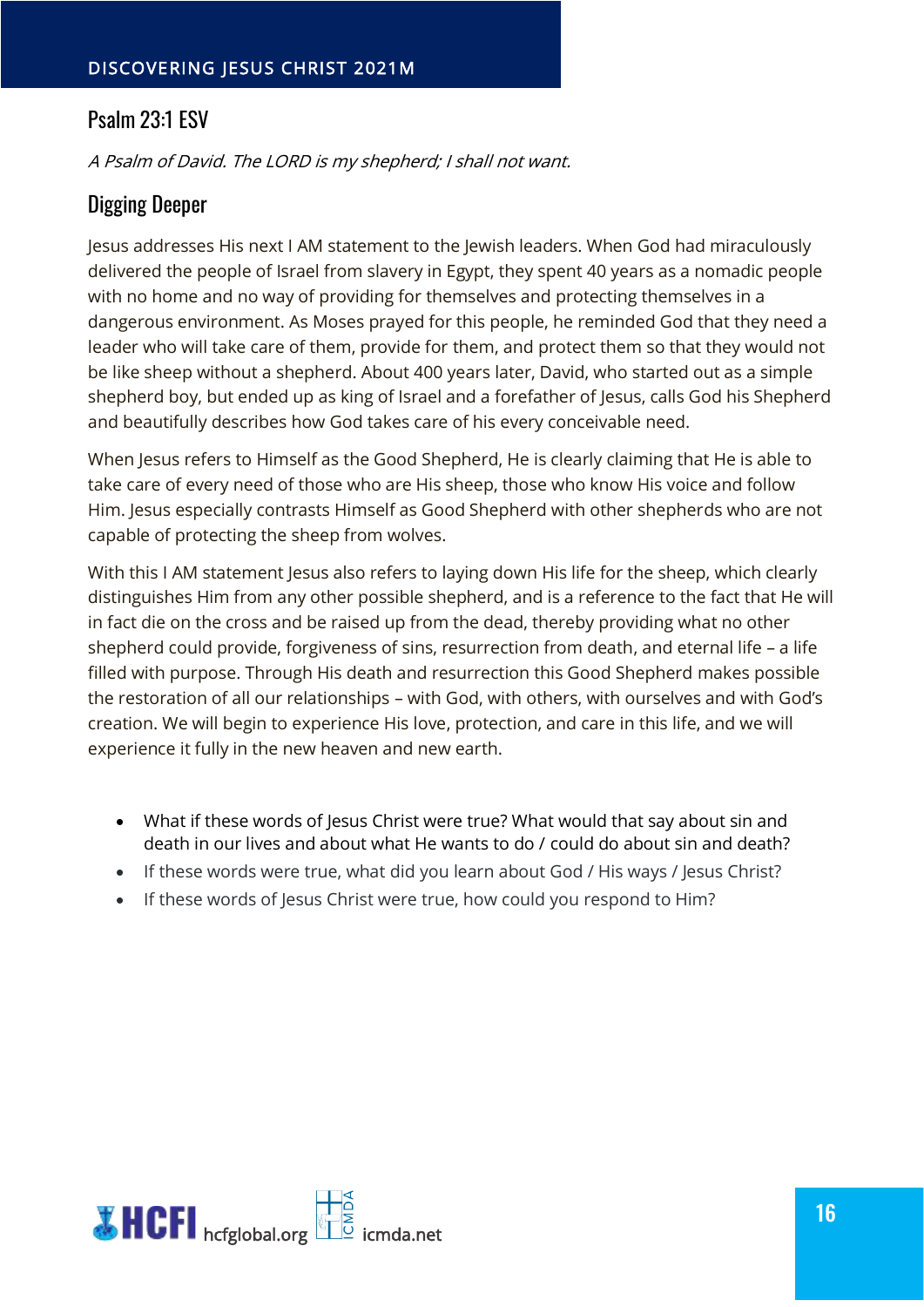## <span id="page-16-0"></span>Look forward: Bless one another to obey (1/3 of your time)

- What does Jesus want you to do about what He taught you? Pray about it now and write down your answer. "With the Lord's help I will…" Participants share and write down one another's answers
- Pray with one another:
	- o For the Lord's help to implement your "I will…" statements
	- o For one another's challenges/struggles shared in Part One
	- o For the people on your Lost List (VIP's Very Important Persons)
- When and where do we meet again?

Note: make sure your "I will" statements meet the SMARTIE goal criteria:

S = specific; M = measurable; A = attainable; R = result-oriented; T = time-limited; I = in line with the vision to see God's kingdom come in your five social circles (family, friends, faith community, workplace, neighbourhood); E = exalting God

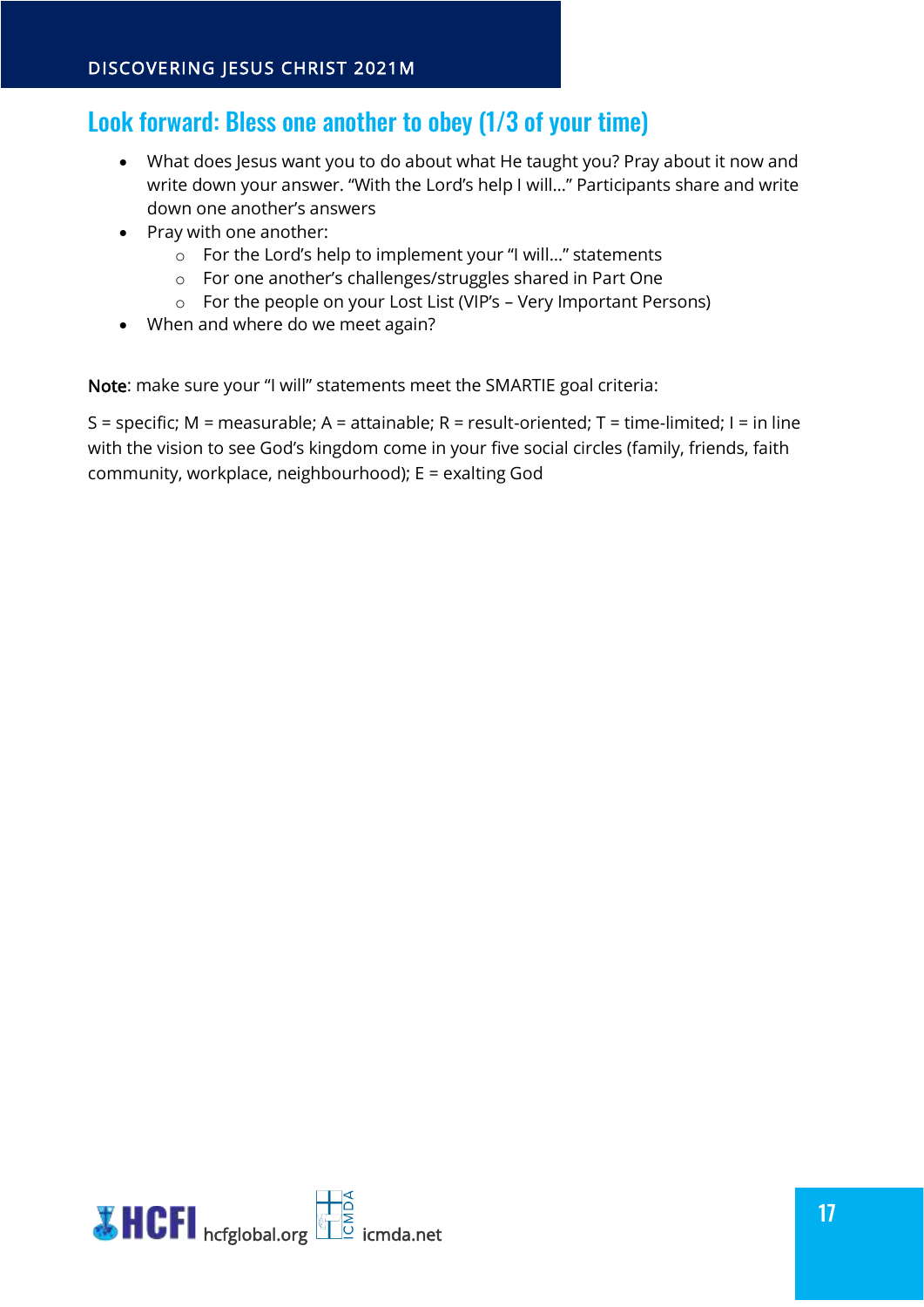# <span id="page-17-0"></span>Meeting 5: Jesus says I Am the Resurrection and the Life

## <span id="page-17-1"></span>Look back: Celebration and Fellowship (1/3 of your time)

- What happened in the past week that you are thankful for?
- What challenges / struggles are you facing right now?
- How did it go with your "I will…" statement?
- What would it mean to you and your loved ones if you knew you would meet one another in God's presence one day, even though some of you may have died? Each participant shares their answer while the other group members listen attentively. The answers are not discussed.

Let us discover together what Jesus Christ has to say about such a kind of life.

## <span id="page-17-2"></span>Look up: Listen to God's Word (1/3 of your time)

Please read the following quotes from the Bible aloud together.

#### John 11:17-27 ESV

Now when Jesus came, He found that Lazarus had already been in the tomb four days. Bethany was near Jerusalem, about two miles off, and many of the Jews had come to Martha and Mary to console them concerning their brother.

So when Martha heard that Jesus was coming, she went and met Him, but Mary remained seated in the house. Martha said to Jesus, "Lord, if You had been here, my brother would not have died. But even now I know that whatever You ask from God, God will give You."

Jesus said to her, "Your brother will rise again."

Martha said to him, "I know that he will rise again in the resurrection on the last day."

Jesus said to her, "I am the resurrection and the life. Whoever believes in Me, though he die, yet shall he live, and everyone who lives and believes in Me shall never die. Do you believe this?"

She said to him, "Yes, Lord; I believe that You are the Christ, the Son of God, Who is coming into the world."

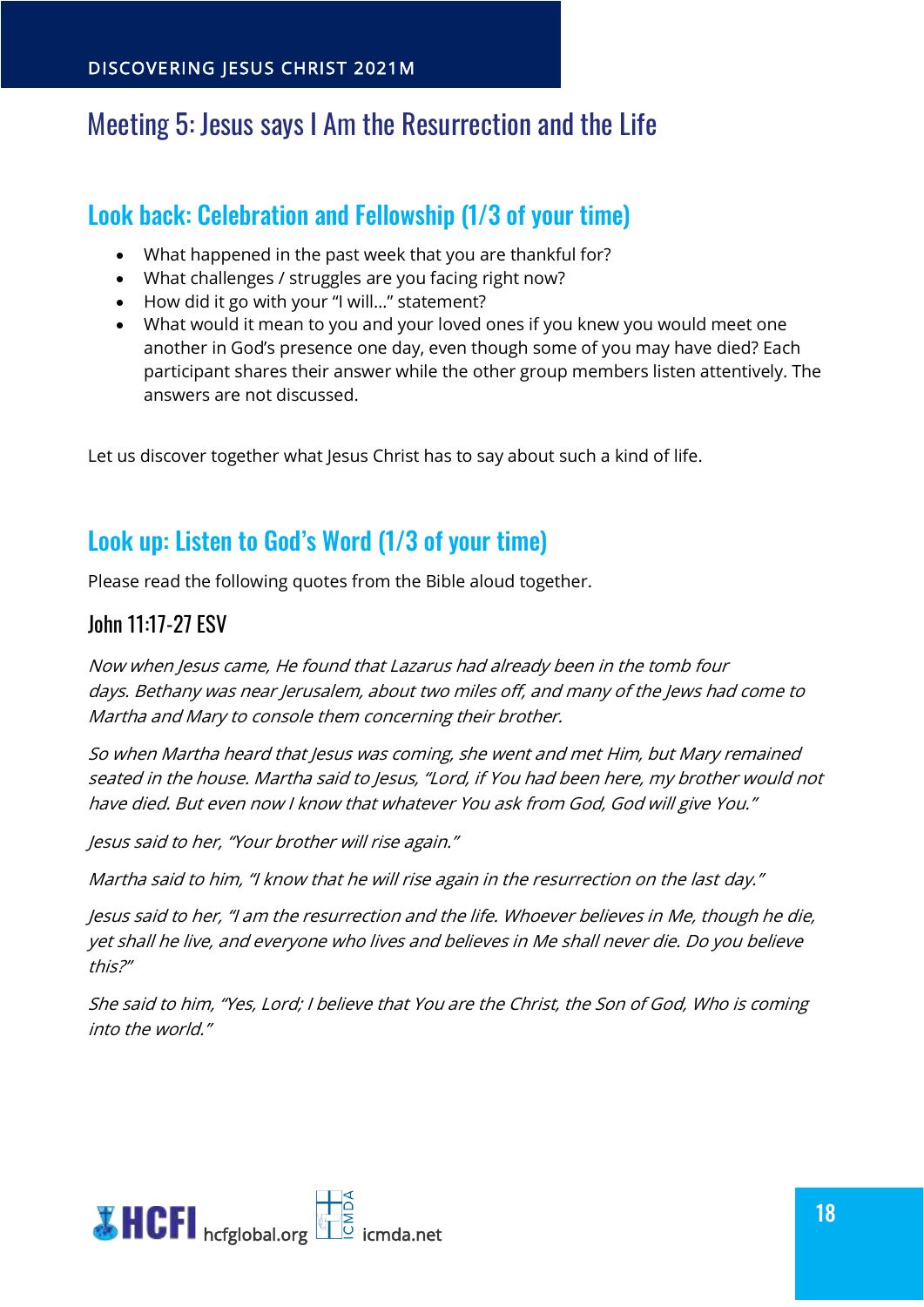#### Digging Deeper

Jesus addresses this I AM statement not to the crowds who gathered to hear Him speak and see His miracles and also not to the Jewish religious leaders of the time. He doesn't even address this I AM statement to His chosen disciples. Instead, Jesus chooses to address arguably the most profound of His I AM statements, to a broken family at the grave of a loved one. John tells us that Mary, Martha, and Lazarus were siblings who were also followers of Jesus. Lazarus had fallen ill and died. Jesus arrives in their hometown, Bethany, four days after Lazarus' passing, to find a mourning family.

What ensues is a conversation between Jesus and the two sisters in which Jesus states that He is the Resurrection and the Life and that if someone believes in Him, even if they are dead, they will be resurrected, and that those who are living and believe in Him, will never die!! Martha and Mary, and those of Jesus' disciples who may have heard these words, did not yet know that Jesus would be crucified and then three days later rise from the dead and in so doing offer eternal life to those who believe in Him.

In this I AM statement Jesus tells this hurting family that through His death and resurrection, everyone who believes in Him, will also rise from the grave, and live eternally with Him. They will meet one another in His presence and enjoy life together forever.

- What if these words of Jesus Christ were true? What would that say about life after death and what we could look forward to?
- If these words were true, what did you learn about God / His ways / Jesus Christ?
- If these words of Jesus Christ were true, how could you respond to Him?

## <span id="page-18-0"></span>Look forward: Bless one another to obey (1/3 of your time)

- What does Jesus want you to do about what He taught you? Pray about it now and write down your answer. "With the Lord's help I will…" Participants share and write down one another's answers
- Pray with one another:
	- o For the Lord's help to implement your "I will…" statements
	- o For one another's challenges/struggles shared in Part One
	- o For the people on your Lost List (VIP's Very Important Persons)
- When and where do we meet again?

Note: make sure your "I will" statements meet the SMARTIE goal criteria:

S = specific; M = measurable; A = attainable; R = result-oriented; T = time-limited; I = in line with the vision to see God's kingdom come in your five social circles (family, friends, faith community, workplace, neighbourhood); E = exalting God

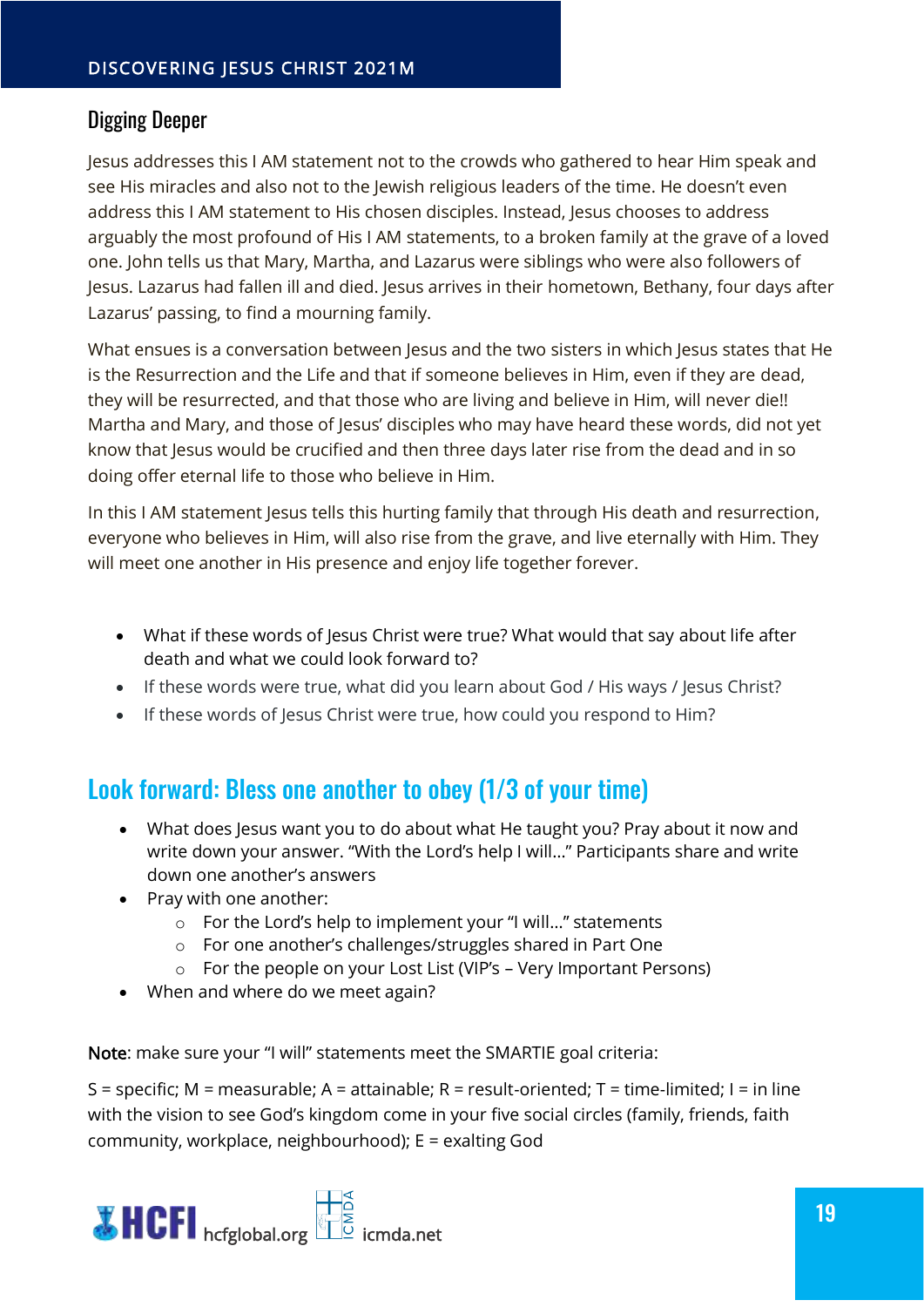# <span id="page-19-0"></span>Meeting 6: Jesus says I Am the Way, the Truth, and the Life

## <span id="page-19-1"></span>Look back: Celebration and Fellowship (1/3 of your time)

- What happened in the past week that you are thankful for?
- What challenges / struggles are you facing right now?
- How did it go with your "I will…" statement?
- What would it mean to you if you knew the truth about the way to God, and about the meaning and purpose of your life? Each participant shares their answer while the other group members listen attentively. The answers are not discussed.

Let us discover together what Jesus Christ has to say about the way to God, and about meaningful life.

## <span id="page-19-2"></span>Look up: Listen to God's Word (1/3 of your time)

Please read the following quote from the Bible aloud together.

### John 14:1-7 (ESV)

"Let not your hearts be troubled. Believe in God; believe also in Me. In my Father's house are many rooms. If it were not so, would I have told you that I go to prepare a place for you? And if I go and prepare a place for you, I will come again and will take you to Myself, that where I am you may be also. And you know the way to where I am going."

Thomas said to him, "Lord, we do not know where You are going. How can we know the way?"

Jesus said to him, "I am the way, and the truth, and the life. No one comes to the Father except through Me. If you had known Me, you would have known My Father also. From now on you do know Him and have seen Him."

#### Digging Deeper

Jesus addresses this I AM statement to His disciples. He claims to be more than a prophet, more than an example, more than a teacher, more than a philosopher, more than a priest, more than a leader – He Himself is the Way to God; He Himself is the Truth itself; He Himself is Life itself.

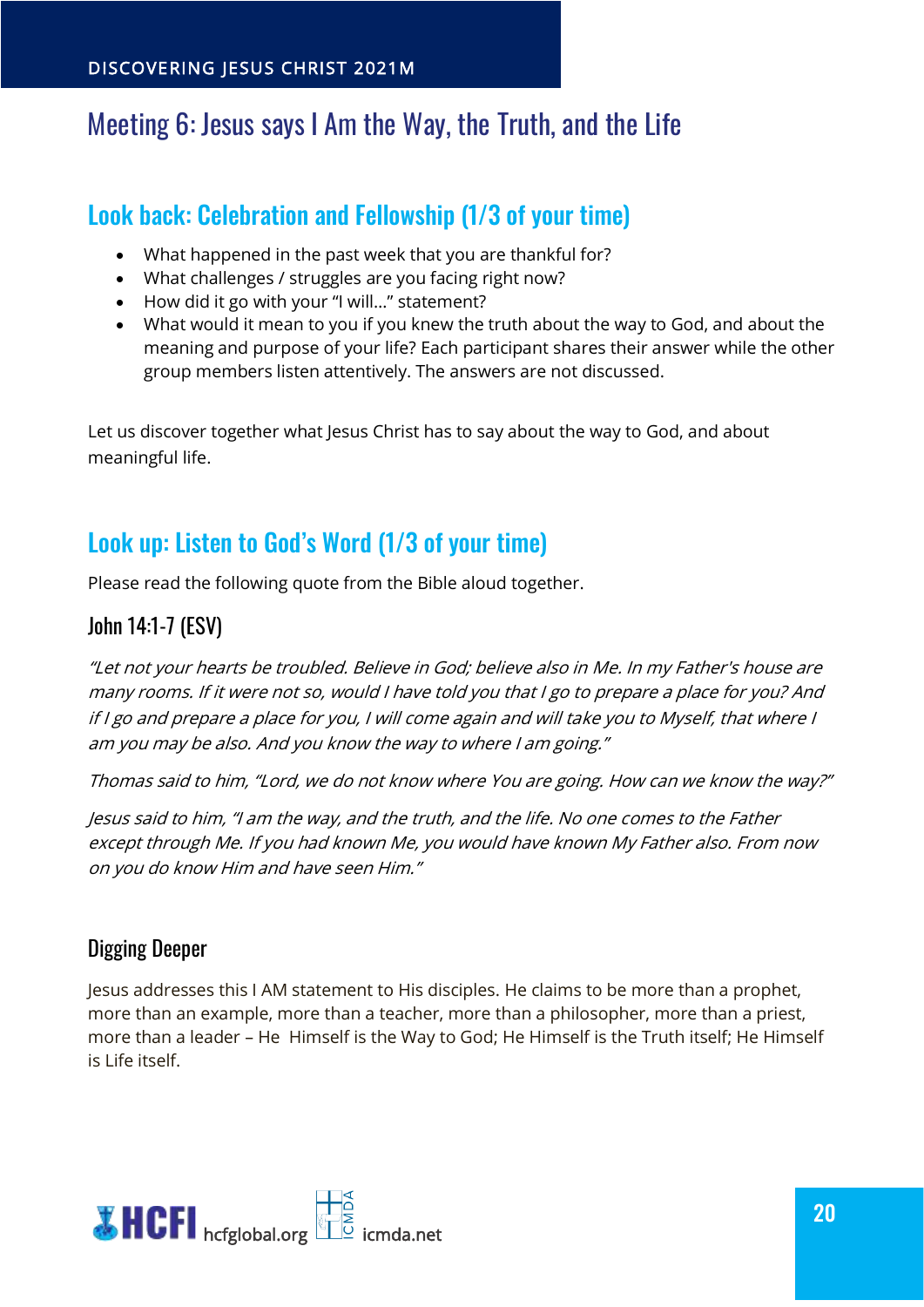- What if these words of Jesus Christ were true? What would that say about the way to God, about the truth and about eternal life?
- If these words were true, what did you learn about God / His ways / Jesus Christ?
- If these words of Jesus Christ were true, how could you respond to Him?

## <span id="page-20-0"></span>Look forward: Bless one another to obey (1/3 of your time)

- What does Jesus want you to do about what He taught you? Pray about it now and write down your answer. "With the Lord's help I will…" Participants share and write down one another's answers
- Pray with one another:
	- o For the Lord's help to implement your "I will…" statements
	- o For one another's challenges/struggles shared in Part One
	- o For the people on your Lost List (VIP's Very Important Persons)
- When and where do we meet again?

Note: make sure your "I will" statements meet the SMARTIE goal criteria:

S = specific; M = measurable; A = attainable; R = result-oriented; T = time-limited; I = in line with the vision to see God's kingdom come in your five social circles (family, friends, faith community, workplace, neighbourhood); E = exalting God

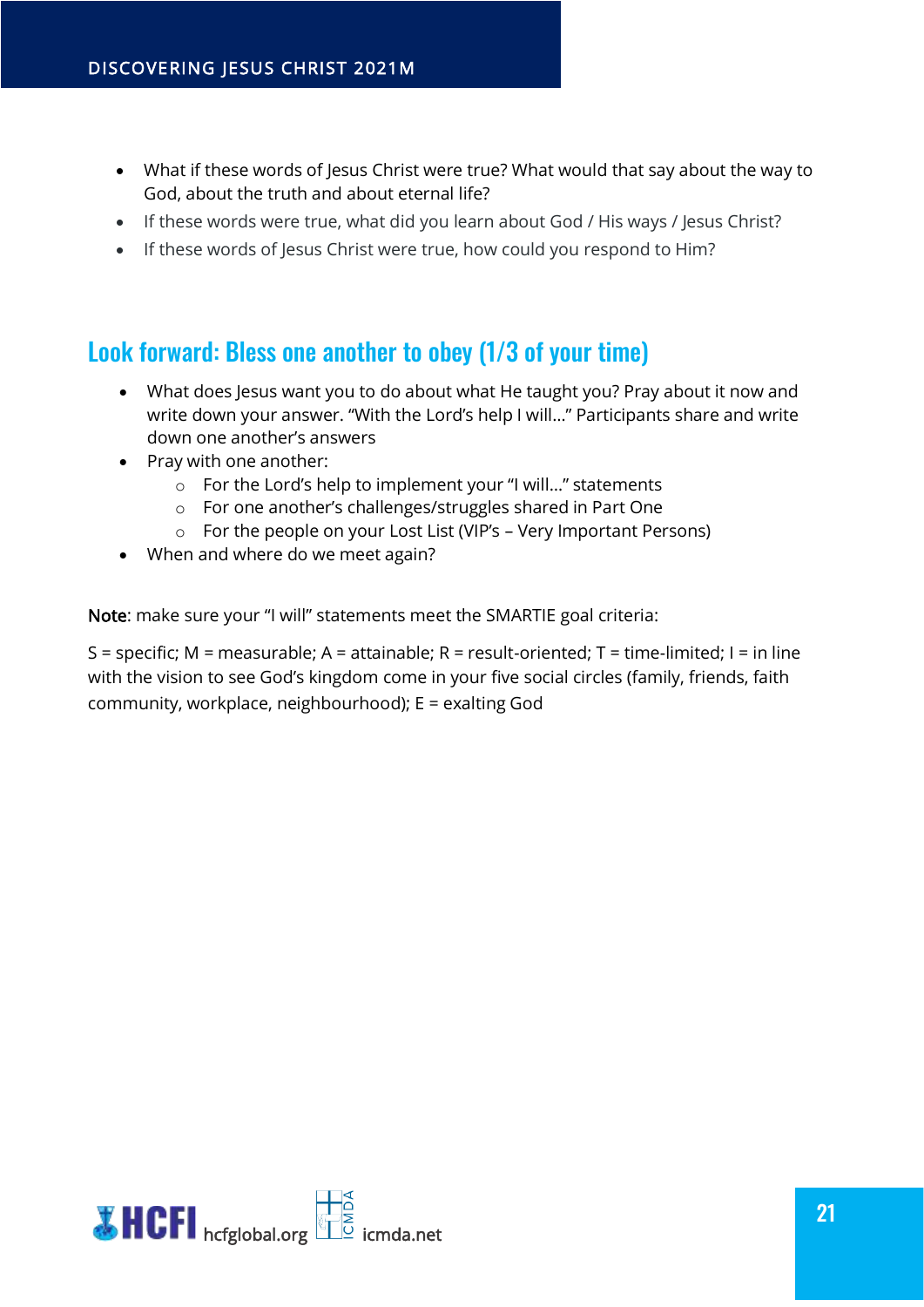# <span id="page-21-0"></span>Meeting 7: Jesus says I Am the True Vine

## <span id="page-21-1"></span>Look back: Celebration and Fellowship (1/3 of your time)

- What happened in the past week that you are thankful for?
- What challenges / struggles are you facing right now?
- How did it go with your "I will…" statement?
- What would it mean to you if you had access to unlimited resources to help you face all the difficulties you encounter in this broken world? Each participant shares their answer while the other group members listen attentively. The answers are not discussed.

Let us discover together what Jesus Christ has to say about access to unlimited resources to face the challenges of life.

# <span id="page-21-2"></span>Look up: Listen to God's Word (1/3 of your time)

Please read the following quote from the Bible aloud together.

## John15:1-17 (ESV)

"I am the true vine, and my Father is the vinedresser. Every branch in me that does not bear fruit he takes away, and every branch that does bear fruit he prunes, that it may bear more fruit. Already you are clean because of the word that I have spoken to you. Abide in me, and I in you. As the branch cannot bear fruit by itself, unless it abides in the vine, neither can you, unless you abide in me. I am the vine; you are the branches. Whoever abides in me and I in him, he it is that bears much fruit, for apart from me you can do nothing. If anyone does not abide in me he is thrown away like a branch and withers; and the branches are gathered, thrown into the fire, and burned. If you abide in me, and my words abide in you, ask whatever you wish, and it will be done for you. By this my Father is glorified, that you bear much fruit and so prove to be my disciples. As the Father has loved me, so have I loved you. Abide in my love. If you keep my commandments, you will abide in my love, just as I have kept my Father's commandments and abide in his love. These things I have spoken to you, that my joy may be in you, and that your joy may be full. "This is my commandment, that you love one another as I have loved you. Greater love has no one than this, that someone lay down his life for his friends. You are my friends if you do what I command you. No longer do I call you servants, for the servant does not know what his master is doing; but I have called you friends, for all that I have heard from my Father I have made known to you. You did not choose me, but I chose you and appointed you that you should go and bear fruit and that your fruit should abide, so that whatever you ask the Father in my name, he may give it to you. These things I command you, so that you will love one another.

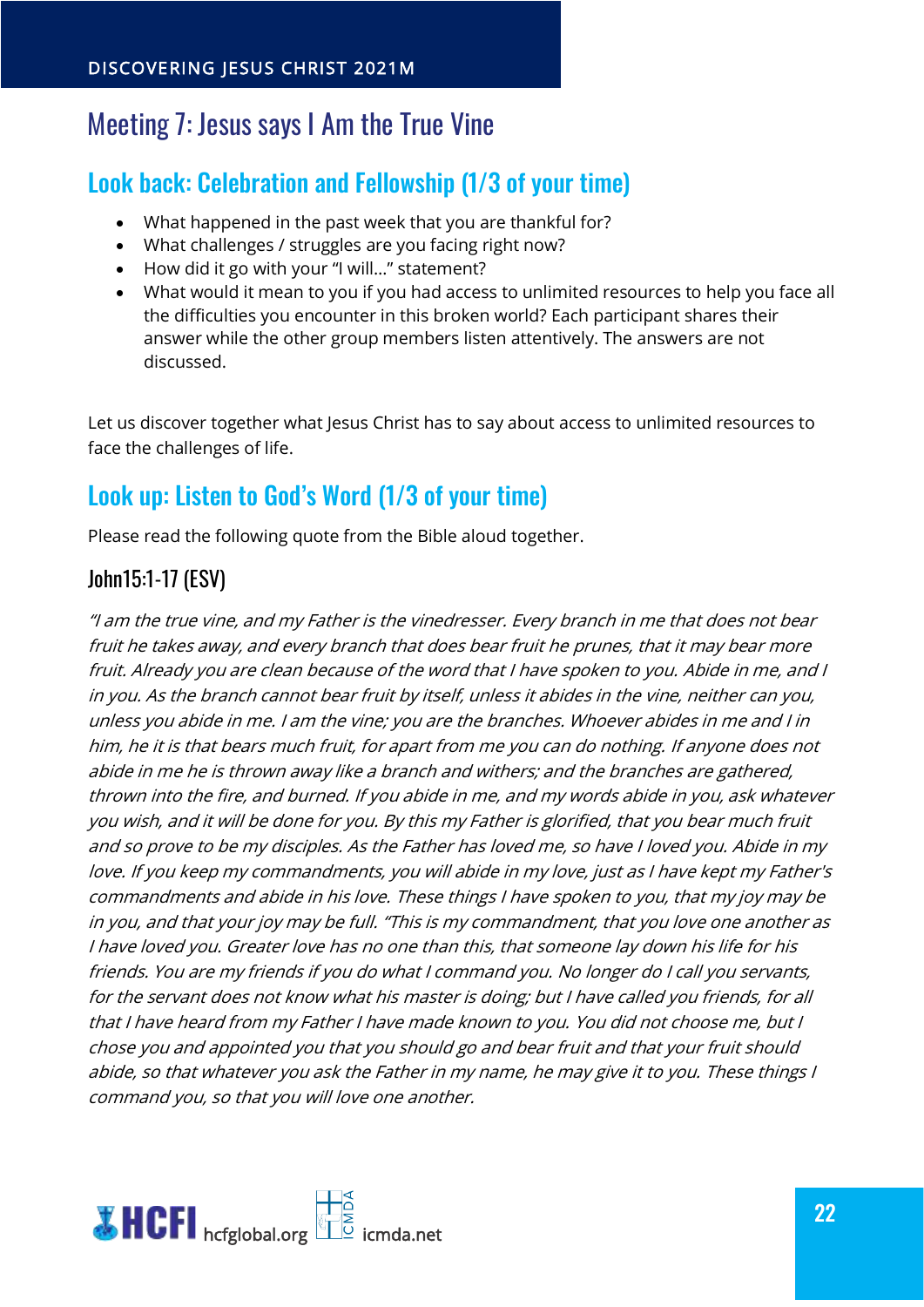#### Digging Deeper

Jesus also addresses this I AM statement to His disciples. Just as branches draw all their resources from the vine, we can draw all the resources we need to live fruitful lives from Him. He will provide what He thinks is best. We need to make sure we remain connected to Him all the time.

- What if these words of Jesus Christ were true? What would that say about our access to the resources we need to live fruitful lives?
- If these words were true, what did you learn about God / His ways / Jesus Christ?
- If these words of Jesus Christ were true, how could you respond to Him?

# <span id="page-22-0"></span>Look forward: Bless one another to obey (1/3 of your time)

- What does Jesus want you to do about what He taught you? Pray about it now and write down your answer. "With the Lord's help I will…" Participants share and write down one another's answers
- Pray with one another:
	- o For the Lord's help to implement your "I will…" statements
	- o For one another's challenges/struggles shared in Part One
	- o For the people on your Lost List (VIP's Very Important Persons)
- When and where do we meet again?

Note: make sure your "I will" statements meet the SMARTIE goal criteria:

S = specific; M = measurable; A = attainable; R = result-oriented; T = time-limited; I = in line with the vision to see God's kingdom come in your five social circles (family, friends, faith community, workplace, neighbourhood); E = exalting God

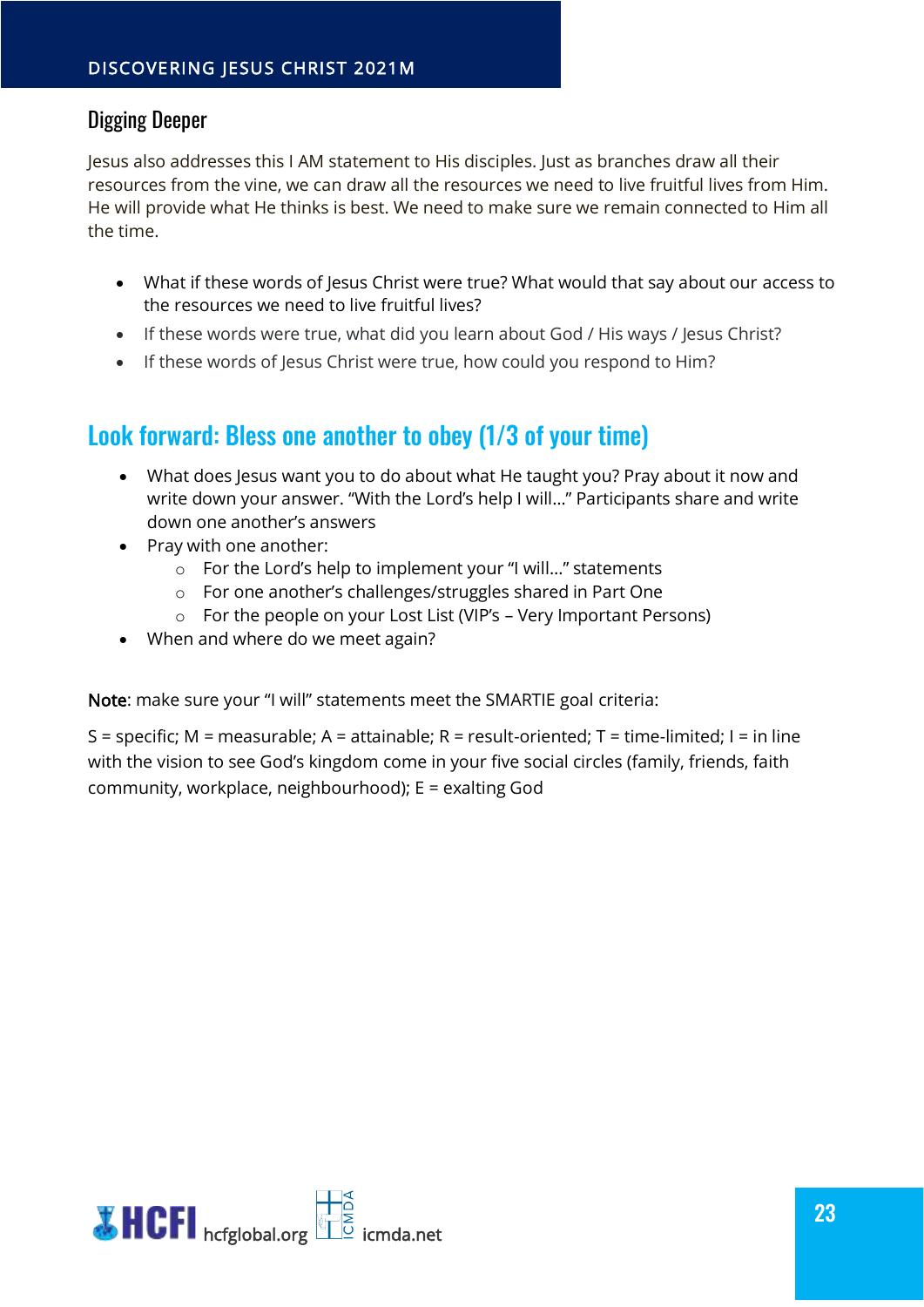# <span id="page-23-0"></span>Meeting 8: The Great Commandment Part One

# <span id="page-23-1"></span>Look Back: Celebration and Fellowship (1/3 of your time)

- What happened in the past week that you are thankful for?
- What challenges / struggles are you facing right now?
- How did it go with your "I will…" statement?

# <span id="page-23-2"></span>Look Up: Listen to God's Word (1/3 of your time)

#### Luke 10:27 (ESV) (Please read aloud twice)

You shall love the Lord your God with all your heart, with all your soul, with all your strength and with all your mind and your neighbour as yourself.

Pay attention to the order and sequence that Jesus uses.

- ➢ Order:
	- a. First commandment is about loving God in a comprehensive way
	- b. Second commandment is about loving our neighbour and loving ourselves (two in one)
- ➢ Sequence:
	- a. First love God.
	- b. Then love your neighbour.
	- c. Then love yourself.

The construction of these two love commandments reflects Jesus Christ's vision of life, including His view of spirituality. In short, He declares that life is about relationships in which God clearly takes first place. Together we look up to learn from Him.

Note: The Great Commandment has three elements: Love God, love your neighbour, love yourself. We will explore these three elements spread over three meetings. We begin with the first element: Love God

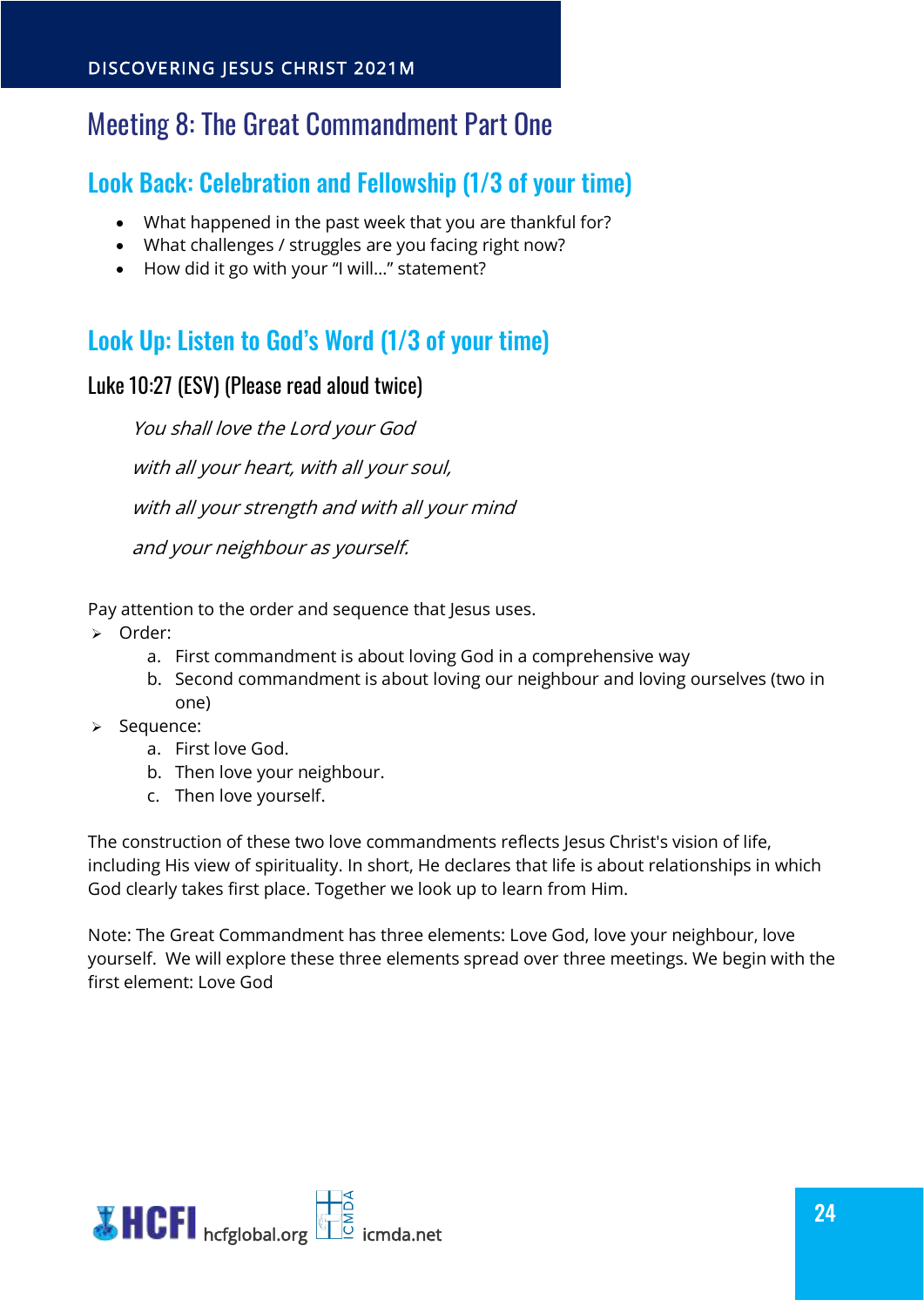#### Love God:

Why should we love God?

- He loves us first
- He deserves our love with His perfect character
- He created us for Himself
- He bought us for Himself through the blood of Christ
- He adopted us to Himself

To love God: what does it mean to you? Something to prayerfully explore in the time to come.

#### What could we do to help us grow in loving God?

#### A. Spend time with God daily in our Devotional Time: S.O.A.P.S. $^1$

S = Scripture: Read one chapter of the Bible daily. Write down the verse(s) that strike you.

- O = Observation: What does God say through these verses?
- A = Application: How does God want me to do respond to what He said?
- P = Prayer: Lord, help me to put Your Word into practice in my life
- S = Share: Who could I bless by sharing what I learnt today?

How is it going with your daily devotional time? Would it be possible for you to try out SOAPS if you have not been using this approach?

#### B. Once a week, take some extra time to do in-depth Bible Study.

Use a free digital Study Bible, such as e-Sword. You could study a topic, or a Bible book. Write down the results of what you have learnt on paper or digitally.

#### C. Periodically spend an extended period with God

Begin your year with an annual week of prayer / retreat Half/whole day of fasting/prayer once a month / quarter

What would be do-able for you? Something to explore prayerfully…

<sup>1</sup> See Addendum 1: SOAPS

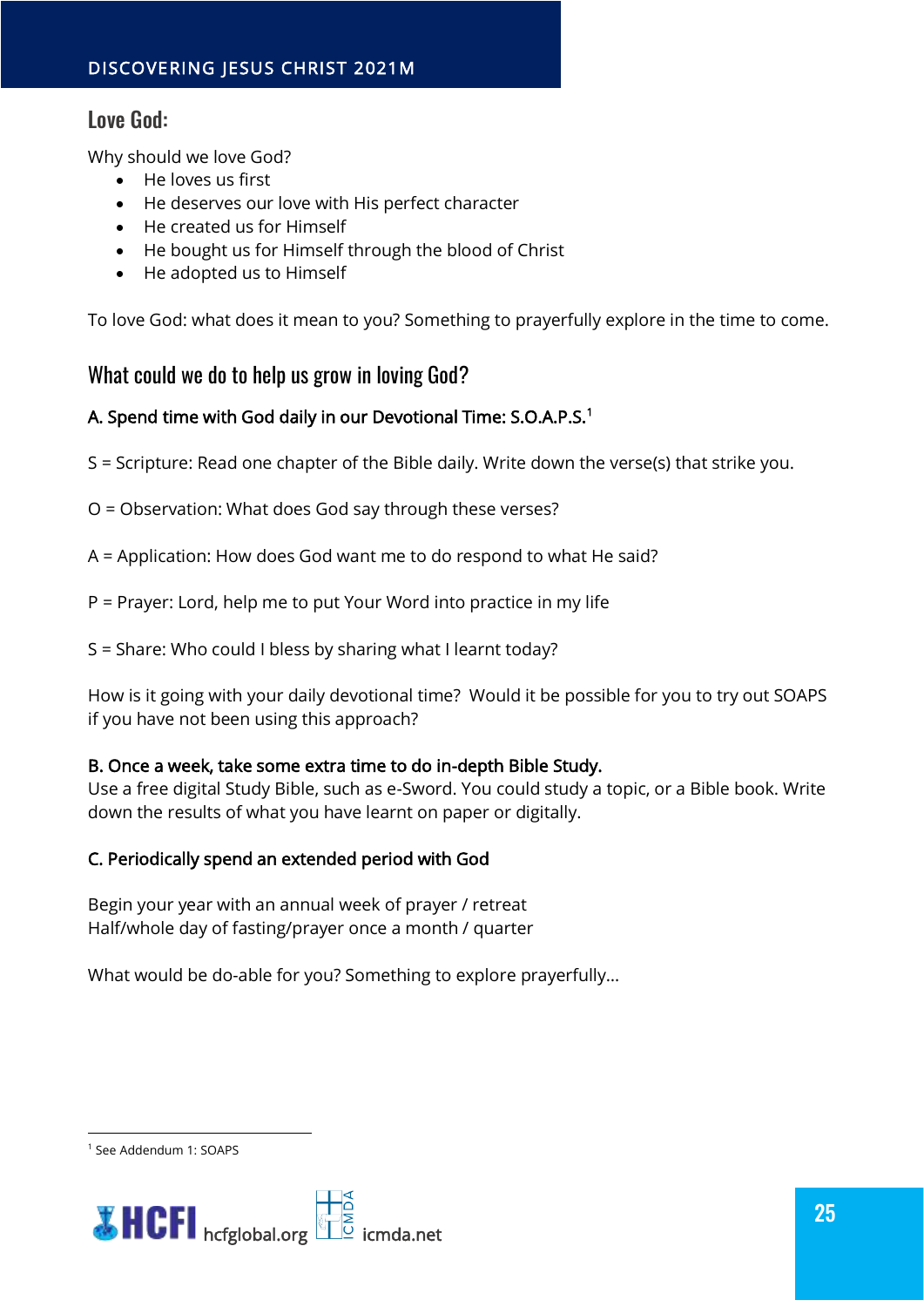#### Discussion based on the Scripture and the related input

- Share your answers to one or more of these questions:
	- o What did you discover in today's Bible input?
	- o What did you learn about God / His ways / Jesus Christ?
	- o What did you learn about people / yourself?
- What could Jesus be saying to you about what He has taught you in this meeting? How could that affect your family, friends, congregation, workplace, and neighbourhood?

# <span id="page-25-0"></span>Look Forward: Bless one another to obey (1/3 of your time)

- What does Jesus want you to do about what He taught you? Pray about it now and write down your answer. "With the Lord's help I will…" Participants share and write down one another's answers
- Pray with one another:
	- o For the Lord's help to implement your "I will…" statements
	- o For one another's challenges/struggles shared in Part One
	- o For the people on your Lost List (VIP's Very Important Persons)
- When and where do we meet again?

Note: make sure your "I will" statements meet the SMARTIE criteria:

S = specific; M = measurable; A = attainable; R = result-oriented; T = time-limited; I = in line with the vision to see God's kingdom come in your five social circles; E = exalting God

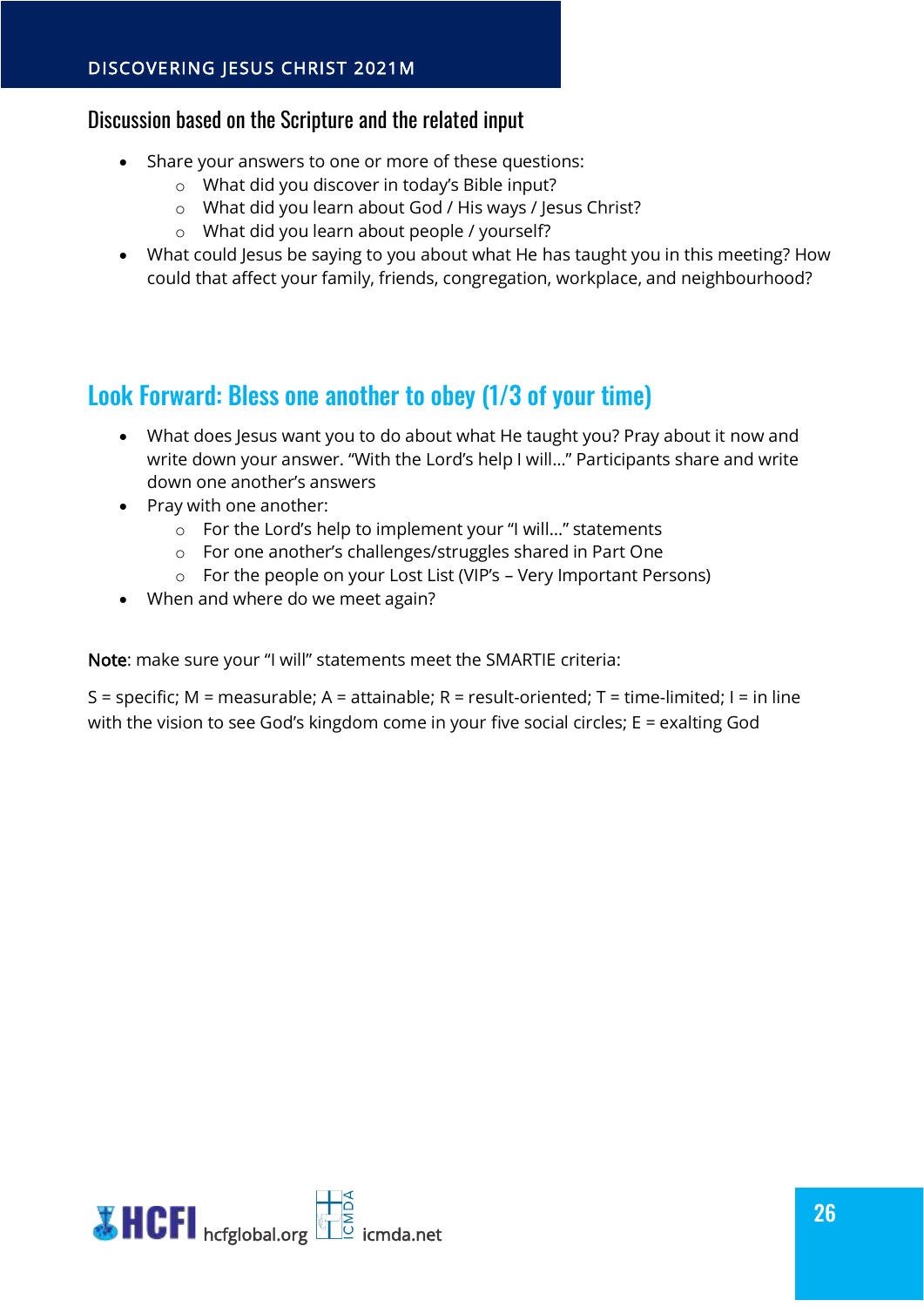# <span id="page-26-0"></span>Meeting 9: The Great Commandment Part Two

## <span id="page-26-1"></span>Look Back: Celebration and Fellowship (1/3 of your time)

- What happened in the past week that you are thankful for?
- What challenges / struggles are you facing right now?
- How did it go with your "I will…" statement?

# <span id="page-26-2"></span>Look Up: Listen to God's Word (1/3 of your time)

#### Luke 10:27 (ESV) (Please read aloud twice)

You shall love the Lord your God with all your heart, with all your soul, with all your strength and with all your mind and your neighbour as yourself.

In Part One we looked at the order and sequence that Jesus uses.

- ➢ Order:
	- a. First commandment is about loving God in a comprehensive way
	- b. Second commandment is about loving our neighbour and loving ourselves (two in one)
- ➢ Sequence:
	- a. First love God.
	- b. Then love your neighbour.
	- c. Then love yourself.

The construction of these two love commandments reflects Jesus Christ's vision of life, including His view of spirituality. In short, He declares that life is about relationships in which God clearly takes first place. Together we look up to learn from Him.

Note: The Great Commandment has three elements: Love God, love your neighbour, love yourself.

In this meeting we explore the second element: Love your neighbour.

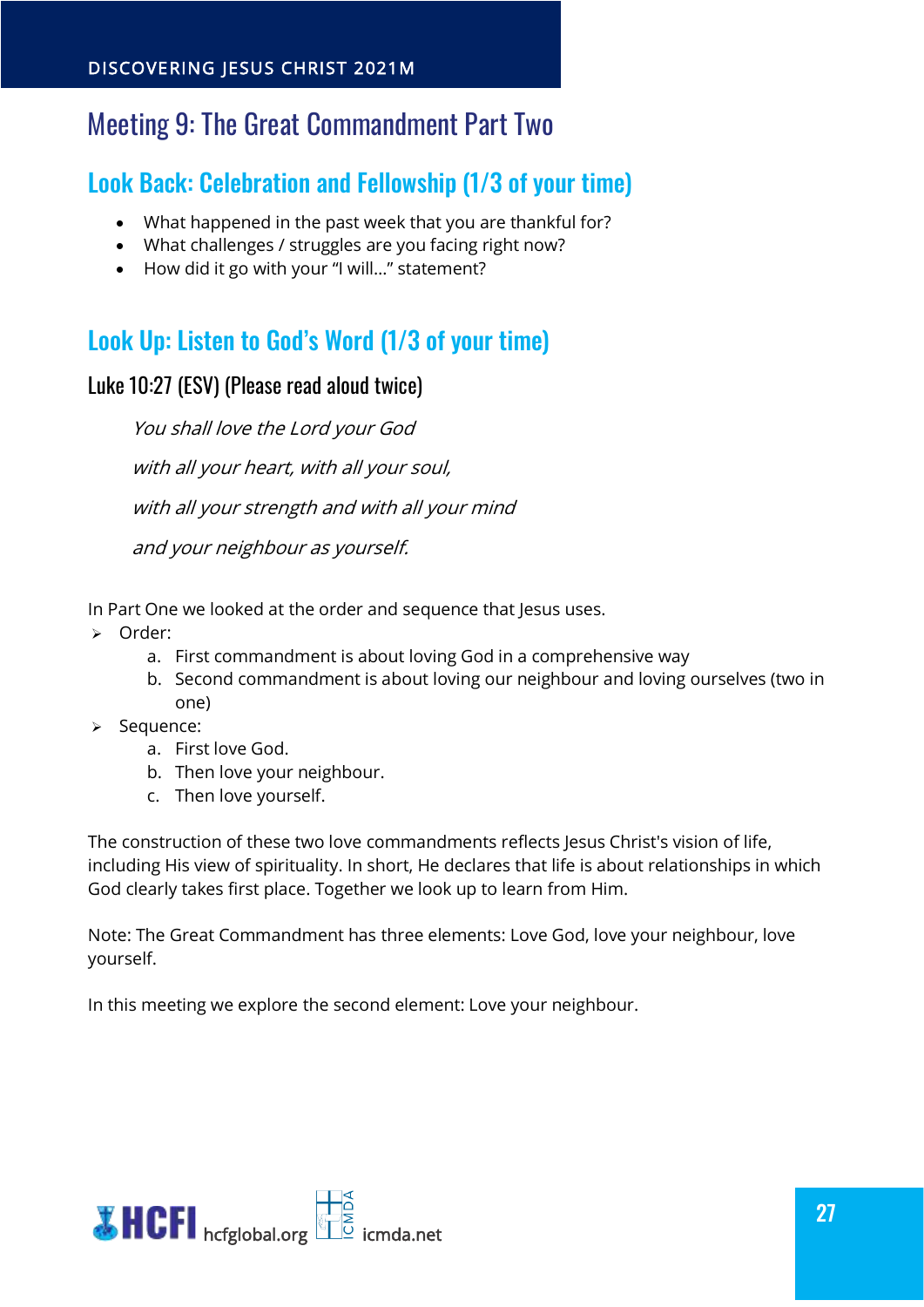Love your neighbour:

*Where is my neighbour? In my five social circles. I am a neighbour to these people…*



*Let us take a closer look at our five social circles:* 

| A: Nearest<br>neighbour | <b>B: Neighbour</b>        | C: Neighbour<br>further away               | D: Neighbour<br>(inter)national       |
|-------------------------|----------------------------|--------------------------------------------|---------------------------------------|
| Direct family           | <b>Extended family</b>     | Tribe / People<br>group                    | All tribes<br>(inter)national         |
| <b>Closest friends</b>  | Good friends               | Friends                                    | Acquaintances                         |
| Discovery<br>Group      | Home group / cell<br>group | Local<br>congregation                      | Body of Christ<br>(inter)national     |
| Direct<br>colleagues    | Other colleagues           | Institution/<br>Business / Clinic /<br>etc | Professional world<br>(inter)national |
| Direct<br>neighbours    | Neighbourhood /<br>suburb  | Town / city                                | Country /<br>World                    |
|                         |                            |                                            |                                       |

My responsibility to love my neighbour starts with my nearest neighbour in each of my social circles. I am learning to have more and more room in my heart for more and more people = the heavenly antidote to the deadly poison of selfishness/egoism. The real question to ask is this: Whose neighbour am I? In this way we become disciples of Jesus Christ who share His heart for the whole world.

#### Personal action point:

Indicate per social circle who is closest to you and who is furthest away from you. What does the Lord want to make clear to you about this? Is somebody too far away? Is somebody taking the rightful place of another? You might want to prayerfully explore these questions.

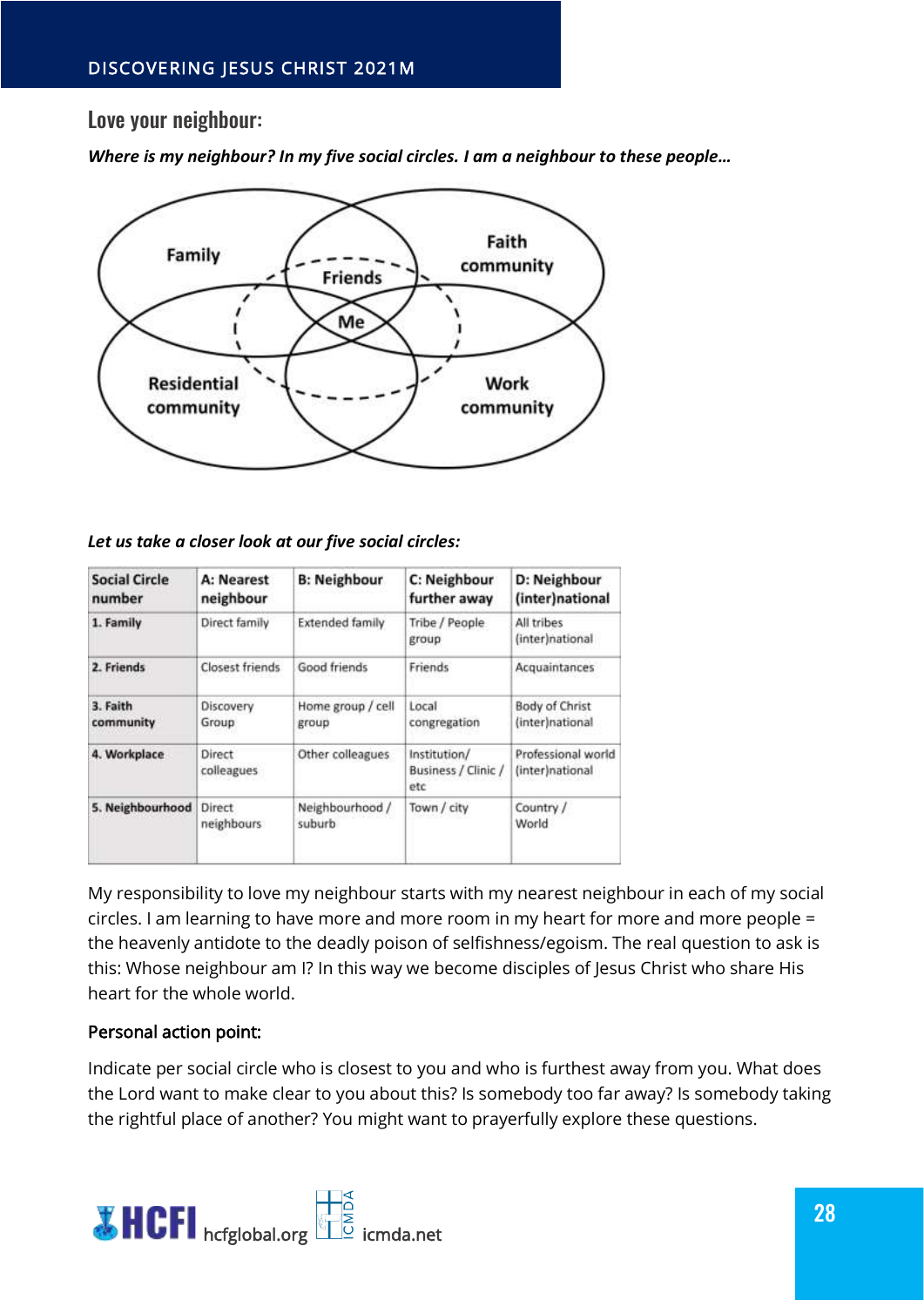#### Discussion based on the Scripture and the related input

- Share your answers to one or more of these questions:
	- o What did you discover in today's Bible input?
	- o What did you learn about God / His ways / Jesus Christ?
	- o What did you learn about people / yourself?
- What could Jesus be saying to you about what He has taught you in this meeting? How could that affect your family, friends, congregation, workplace, and neighbourhood?

## <span id="page-28-0"></span>Look Forward: Bless one another to obey (1/3 of your time)

- What does Jesus want you to do about what He taught you? Pray about it now What does Jesus want you to do about what He taught you? Pray about it now and write down your answer. "With the Lord's help I will…" Participants share and write down one another's answers
- Pray with one another:
	- o For the Lord's help to implement your "I will…" statements
	- o For one another's challenges/struggles shared in Part One
	- $\circ$  For the people on your Lost List (VIP's Very Important Persons)
- When and where do we meet again?

Note: make sure your "I will" statements meet the SMARTIE criteria:

S = specific; M = measurable; A = attainable; R = result-oriented; T = time-limited; I = in line with the vision to see God's kingdom come in your five social circles; E = exalting God

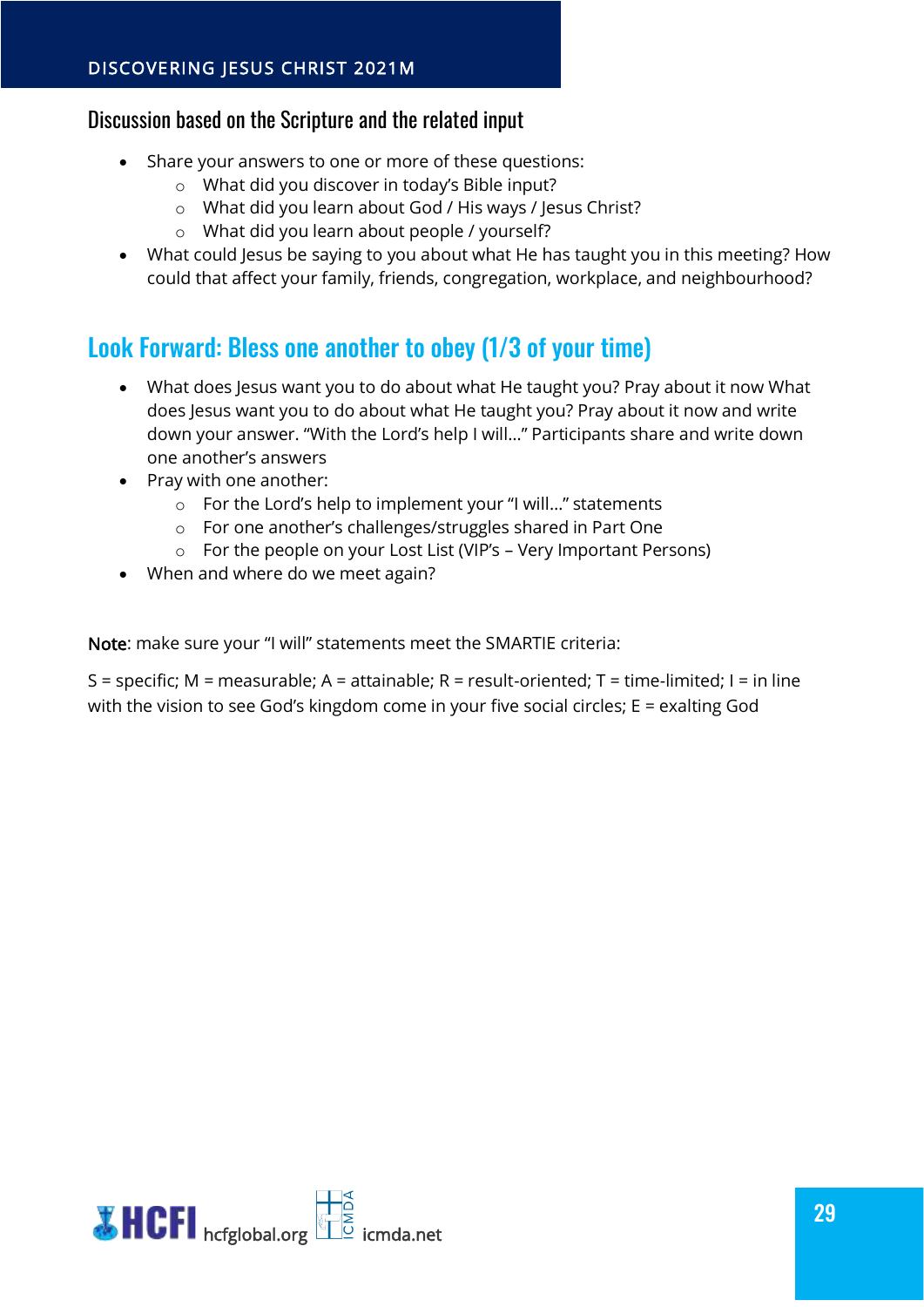# <span id="page-29-0"></span>Meeting 10: The Great Commandment Part Three

# <span id="page-29-1"></span>Look Back: Celebration and Fellowship (1/3 of your time)

- What happened in the past week that you are thankful for?
- What challenges / struggles are you facing right now?
- How did it go with your "I will…" statement?

# <span id="page-29-2"></span>Look Up: Listen to God's Word (1/3 of your time)

#### Luke 10:27 (ESV) (Please read aloud twice)

You shall love the Lord your God with all your heart, with all your soul, with all your strength and with all your mind and your neighbour as yourself.

Pay attention to the order and sequence that Jesus uses.

- ➢ Order:
	- a. First commandment is about loving God in a comprehensive way
	- b. Second commandment is about loving our neighbour and loving ourselves (two in one)
- ➢ Sequence:

…

- a. First love God.
- b. Then love your neighbour.
- c. Then love yourself.

The construction of these two love commandments reflects Jesus Christ's vision of life, including His view of spirituality. In short, He declares that life is about relationships in which God clearly takes first place. Together we look up to learn from Him.

Note: The Great Commandment has three elements: Love God, love your neighbour, love yourself.

In this meeting we will explore the third element: Love yourself.

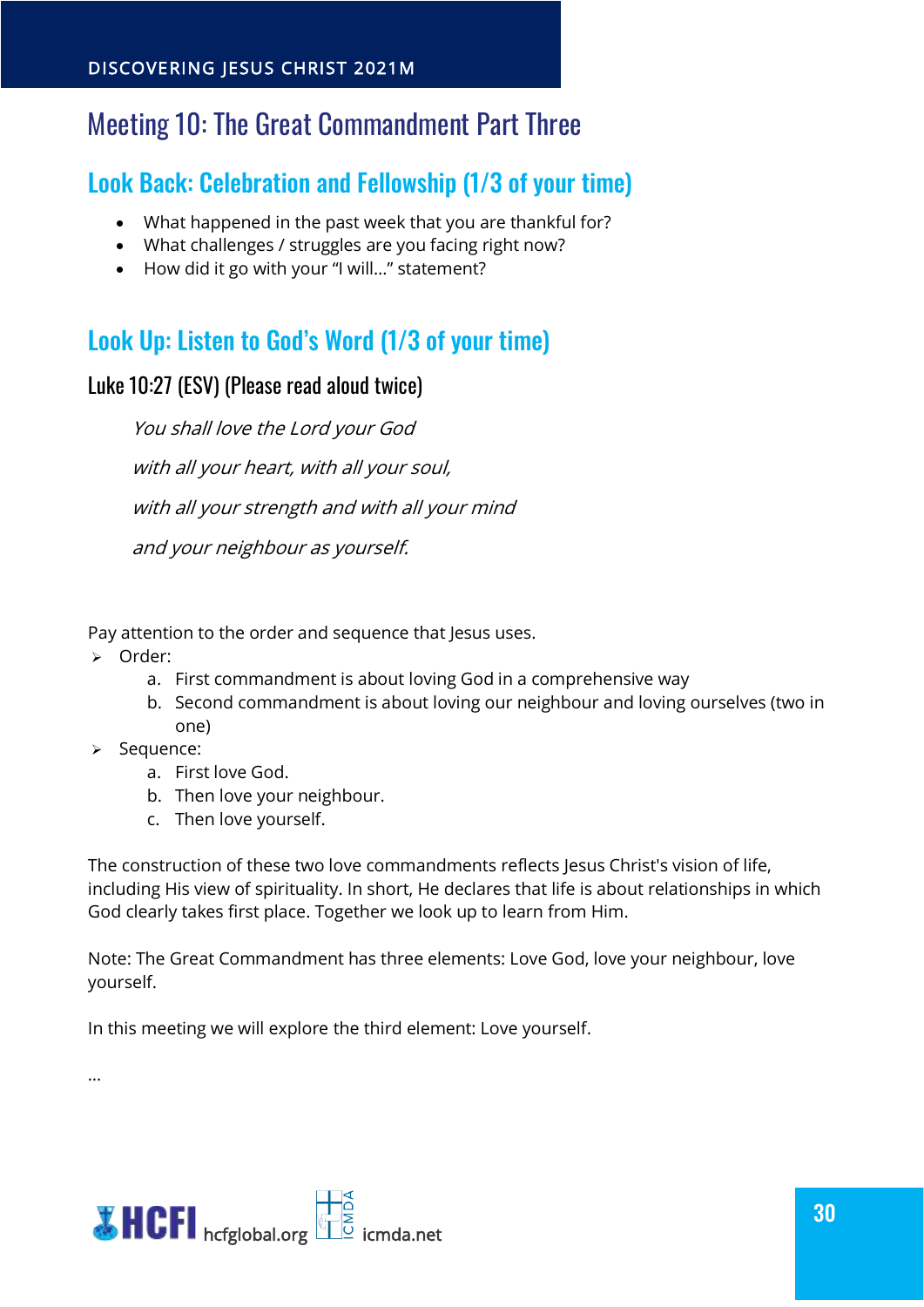#### Love yourself

#### Unhealthy self-love

- Interpreting / considering everything in relation to yourself and not to other people or things
- Tunnel vision for one's own interests and no eye for the other
- Put yourself on the throne of your heart as a matter of course; my will must be done
- Pride (comparing yourself with others and finding yourself superior)
- Inferiority (comparing yourself to others and finding yourself inferior)
- ?

#### Healthy self-love

- Legitimate and appropriate attention to your own interests
- Good stewardship of your health in four areas: physical, psychological, spiritual, social
- Accepting your responsibility to grow to maturity by loving God and your neighbour as yourself
- Aim to grow in wisdom, maturity, and Christlikeness
- ?

#### Some questions to help you discern between healthy and unhealthy self-love

- Do you want to make yourself look better than others?
- Are you more concerned about how good you look on the outside than about your inner beauty?
- Do you act in order to be praised by others?
- Do you tend to have too high expectations of others, thus making sure they fall short of the mark?
- Are you more interested in people doing things your way than in working together to find the best ways?

Suggestion: Include enough re-creation / relaxation in your schedule to charge your batteries and prevent burn-out

What could you do to improve your health in these four areas (physical, psychological, spiritual, social)? Something to prayerfully explore in the coming period.

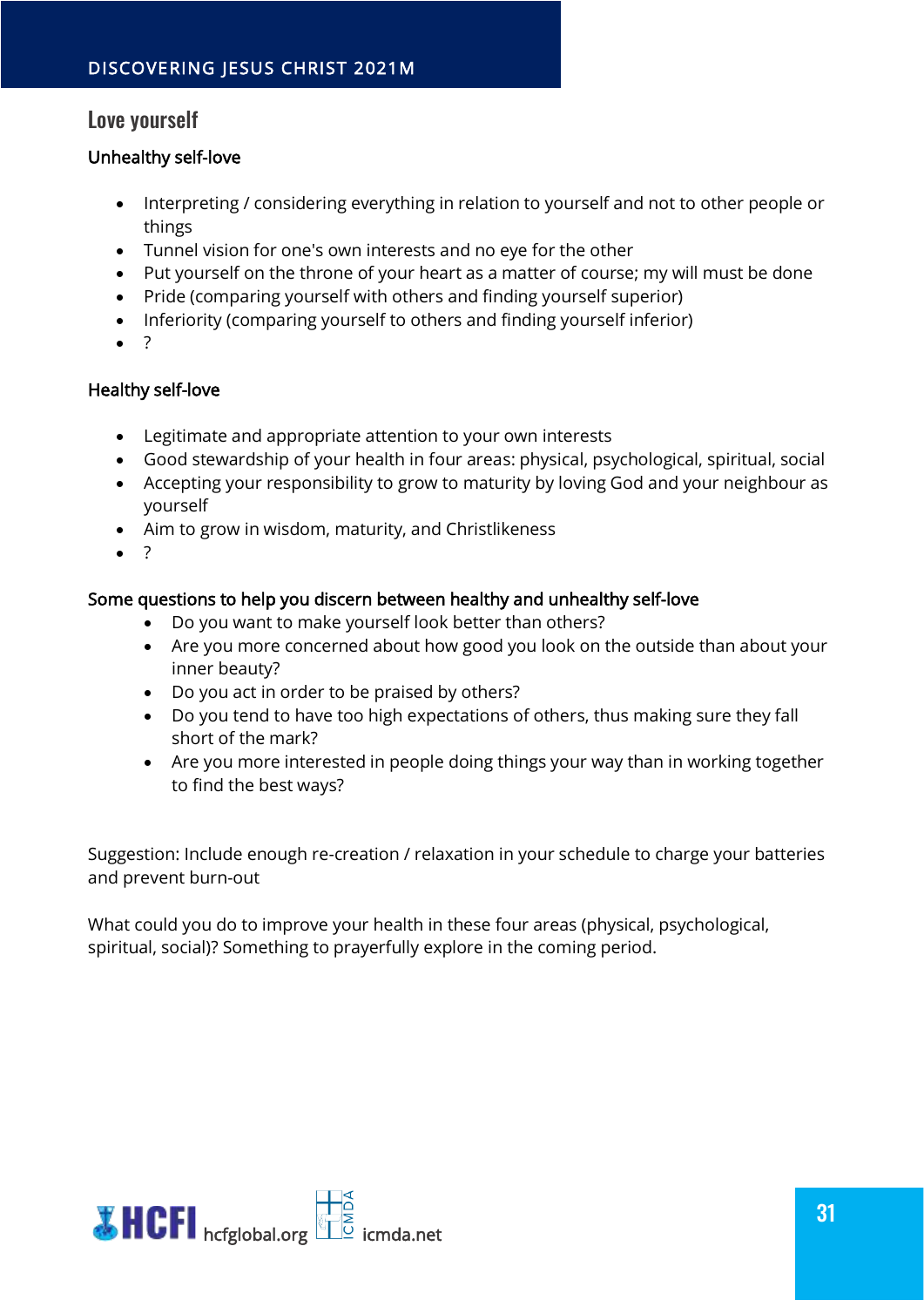### What will be the result if I love God and my neighbour as myself?

We will see growth moving through continuing cycles of prepare, sow, grow and harvest. God will give the growth as we prepare, sow, disciple, and harvest.



What progress are you making in these four process areas?

#### Discussion based on the Scripture and the related input

- Share your answers to one or more of these questions:
	- o What did you discover in today's Bible input?
	- o What did you learn about God / His ways / Jesus Christ?
	- o What did you learn about people / yourself?
- What could Jesus be saying to you about what He has taught you in this meeting? How could that affect your family, friends, congregation, workplace, and neighbourhood?

# <span id="page-31-0"></span>Look Forward: Bless one another to obey (1/3 of your time)

- What does Jesus want you to do about what He taught you? Pray about it now and write down your answer. "With the Lord's help I will…" Participants share and write down one another's answers
- Pray with one another:

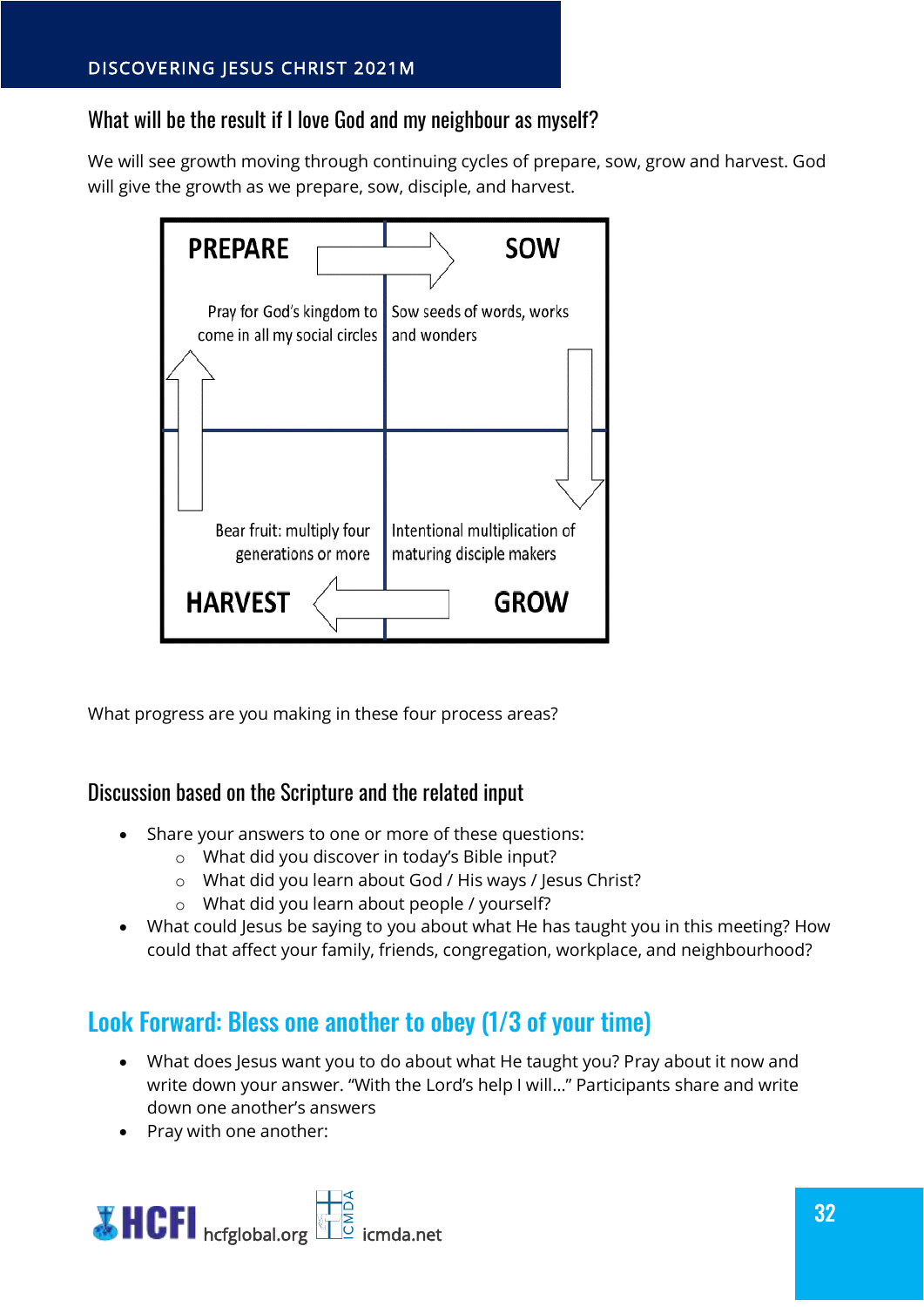- o For the Lord's help to implement your "I will…" statements
- o For one another's challenges/struggles shared in Part One
- o For the people on your Lost List (VIP's Very Important Persons)
- When and where do we meet again?

Note: make sure your "I will" statements meet the SMARTIE criteria:

S = specific; M = measurable; A = attainable; R = result-oriented; T = time-limited; I = in line with the vision to see God's kingdom come in your five social circles; E = exalting God

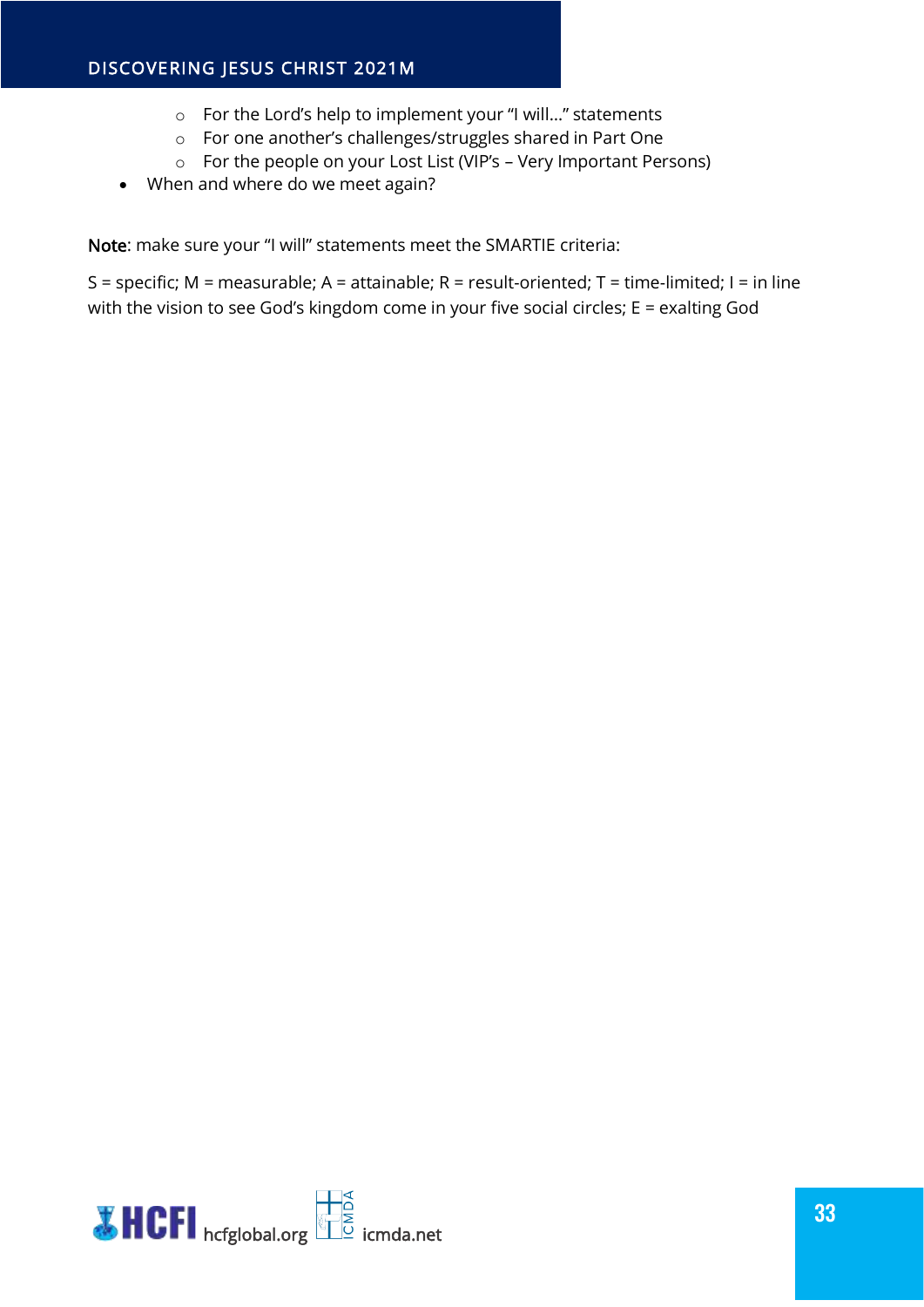# <span id="page-33-0"></span>Meeting 11: The Great Prayer: Pray "Our Father…"

# <span id="page-33-1"></span>Look Back: Celebration and Fellowship (1/3 of your time)

Welcome everybody and open with prayer.

- What happened in the past week that makes you grateful?
- How did it go with the implementation of your "I will…" statements?
- What challenges/struggles are you facing right now?

## <span id="page-33-2"></span>Look Up: Listen to God's Word (1/3 of your time)

Read Matthew 6:9-13 (own translation) (Please read aloud twice)

Father of us who is in Heaven

Your Name be hallowed

Your kingdom be coming

Your will be done on earth as it is in heaven

Give us this day our daily bread

Forgive us our debts as we forgive those that trespass against us

Lead us not into temptation but

Deliver us from evil

Your kingdom it is

Your power it is

Your glory it is

For ever and ever, Amen

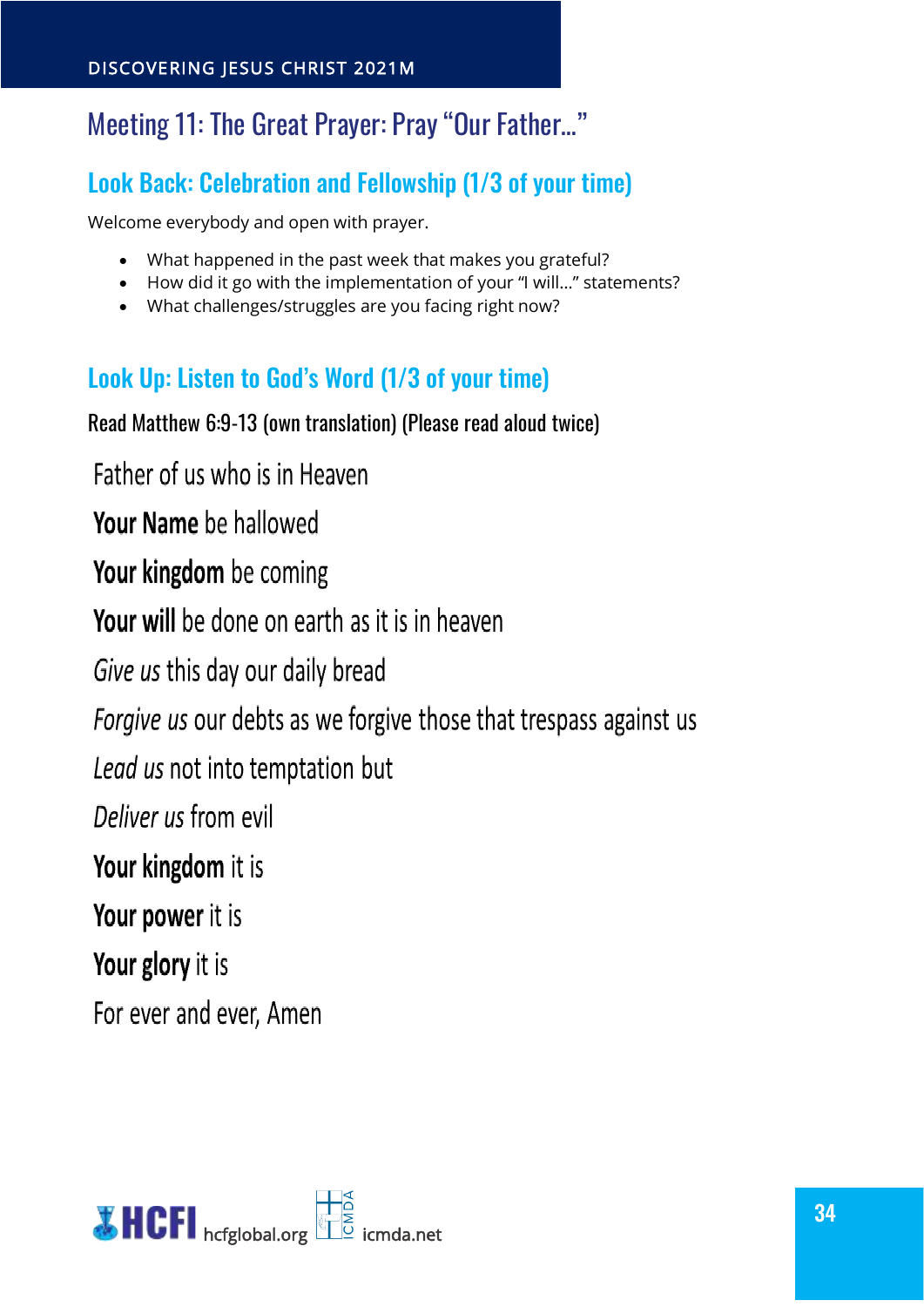#### Key points to discuss about praying as Jesus taught us to pray

All the key elements of what prayer is really about are included in this inspired prayer.

| Father of us who is in Heaven       | God exists, He is where He was when He                                                         |
|-------------------------------------|------------------------------------------------------------------------------------------------|
| Your Name be hallowed               | created the universe = outside it                                                              |
| Your kingdom be coming              | His character is revealed in His Name - it is<br>glorious!                                     |
| Your will be done                   | Therefore, only His rule is acceptable                                                         |
| On earth as it is in heaven         | His rule comes when we do what He wants                                                        |
| Give us                             | Petition 1: We come with empty hands for                                                       |
| Our daily bread today               | everything we need; we are poor                                                                |
| Forgive us                          | Petition 2: We need to be reconciled with                                                      |
| Our debts as we forgive our debtors | God and with our neighbor                                                                      |
| Lead us -                           | Petition 3: We need God's guidance in the<br>right ways and wisdom to avoid the wrong          |
| Not into temptation but             | Petition 4: We need to be delivered from                                                       |
| Deliver us                          | everything that prevents us from doing the                                                     |
| From evil                           | will of our Father: our flesh, sin of ourselves<br>and others, devil and demons, world and its |
| For:                                | seductions                                                                                     |
| Your kingdom it is                  | We seek His kingdom first                                                                      |
| Your power it is and                | We can do this only in the power He gives                                                      |
| Your glory it is                    | Therefore, He gets all the glory                                                               |
| For ever and ever, Amen.            | In all eternity. Yes, so it is!                                                                |

#### Discussion based on the Scripture and related input

- Share your answers to one or more of these questions:
	- o What did you discover in today's Bible input?
	- o What did you learn about God / His ways / Jesus Christ?
	- o What did you learn about people / yourself?
- What could Jesus be saying to you about what He has taught you in this meeting? How could that affect your family, friends, congregation, workplace, and neighbourhood?

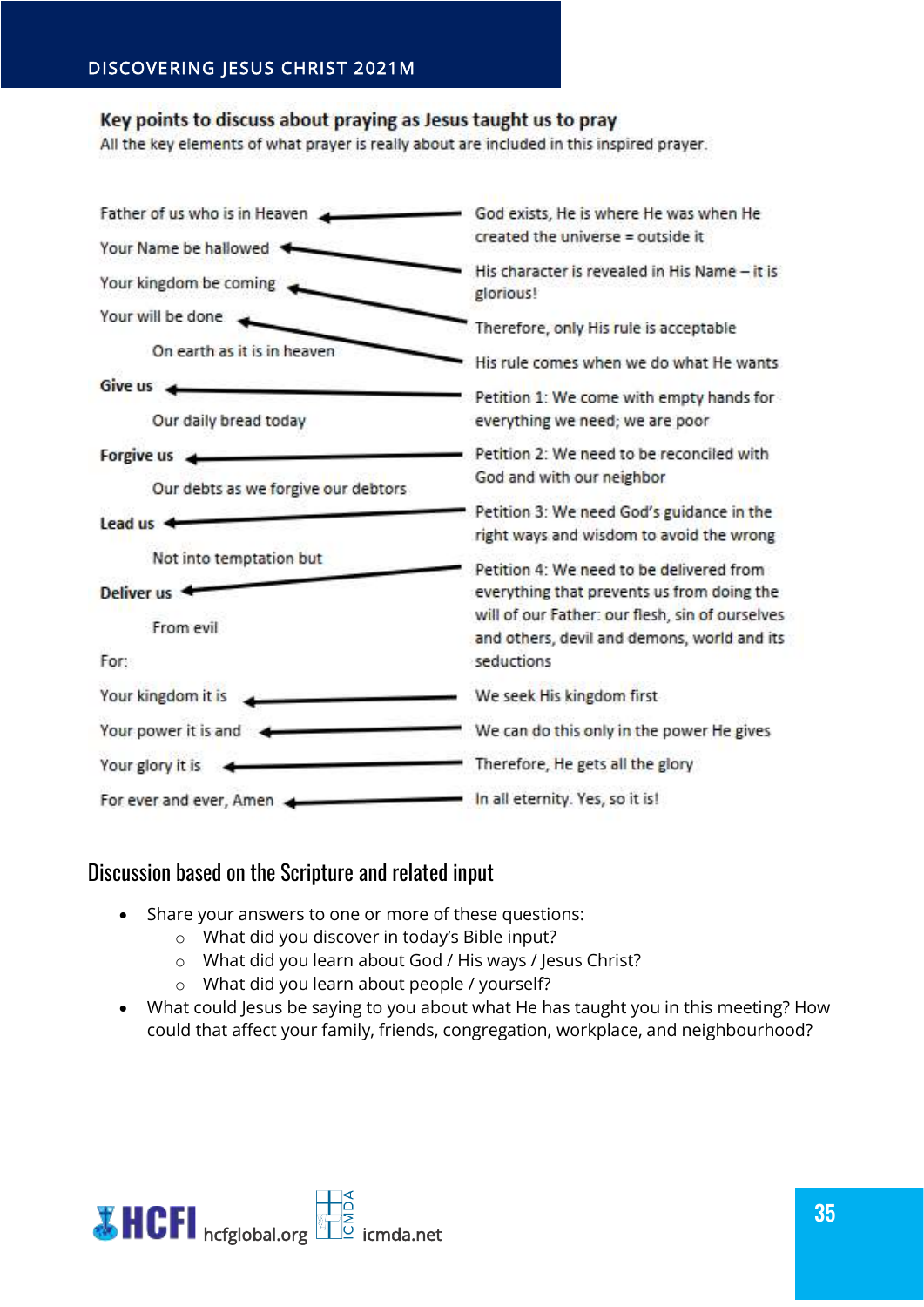#### DISCOVERING JESUS CHRIST 2021M

How you could pray for the coming of God's kingdom in your five social circles

| <b>Ministry</b><br>Pray for God's<br>kingdom to come in<br>all social circles | <b>Sowing Field</b><br>Sowing seeds of<br>God's kingdom<br>through words,<br>works and wonders | <b>Growing Field</b><br>Intentional<br>multiplication of<br>maturing disciple<br>makers | <b>Harvest Field</b><br>Multiply four<br>spiritual<br>generations or<br>more |
|-------------------------------------------------------------------------------|------------------------------------------------------------------------------------------------|-----------------------------------------------------------------------------------------|------------------------------------------------------------------------------|
|                                                                               |                                                                                                |                                                                                         |                                                                              |
|                                                                               |                                                                                                |                                                                                         |                                                                              |
|                                                                               |                                                                                                |                                                                                         |                                                                              |
|                                                                               |                                                                                                |                                                                                         |                                                                              |
|                                                                               |                                                                                                |                                                                                         |                                                                              |
|                                                                               |                                                                                                | <b>Preparing Field</b>                                                                  |                                                                              |

You could also use the above table for a prayerful evaluation how much progress you have made toward multiplication of maturing disciple makers in each of your social circles. Maybe something to do when you are alone with the Lord?

#### Lost List:

Start with one or two persons (your V.I.P.'s) from your social circles 1, 2, 4 and 5. Grow the list gradually as your personal prayer life develops

## <span id="page-35-0"></span>Look Forward: Bless one another to obey (1/3 of your time)

- What does Jesus want you to do about what He taught you? Pray about it now and write down your answer. "With the Lord's help I will…" Participants share and write down one another's answers
- Pray with one another:
	- o For the Lord's help to implement your "I will…" statements
	- o For one another's challenges/struggles shared in Part One
	- o For the people on your Lost List (VIP's Very Important Persons)
- When and where do we meet again?

Note: make sure your "I will" statements meet the SMARTIE goal criteria

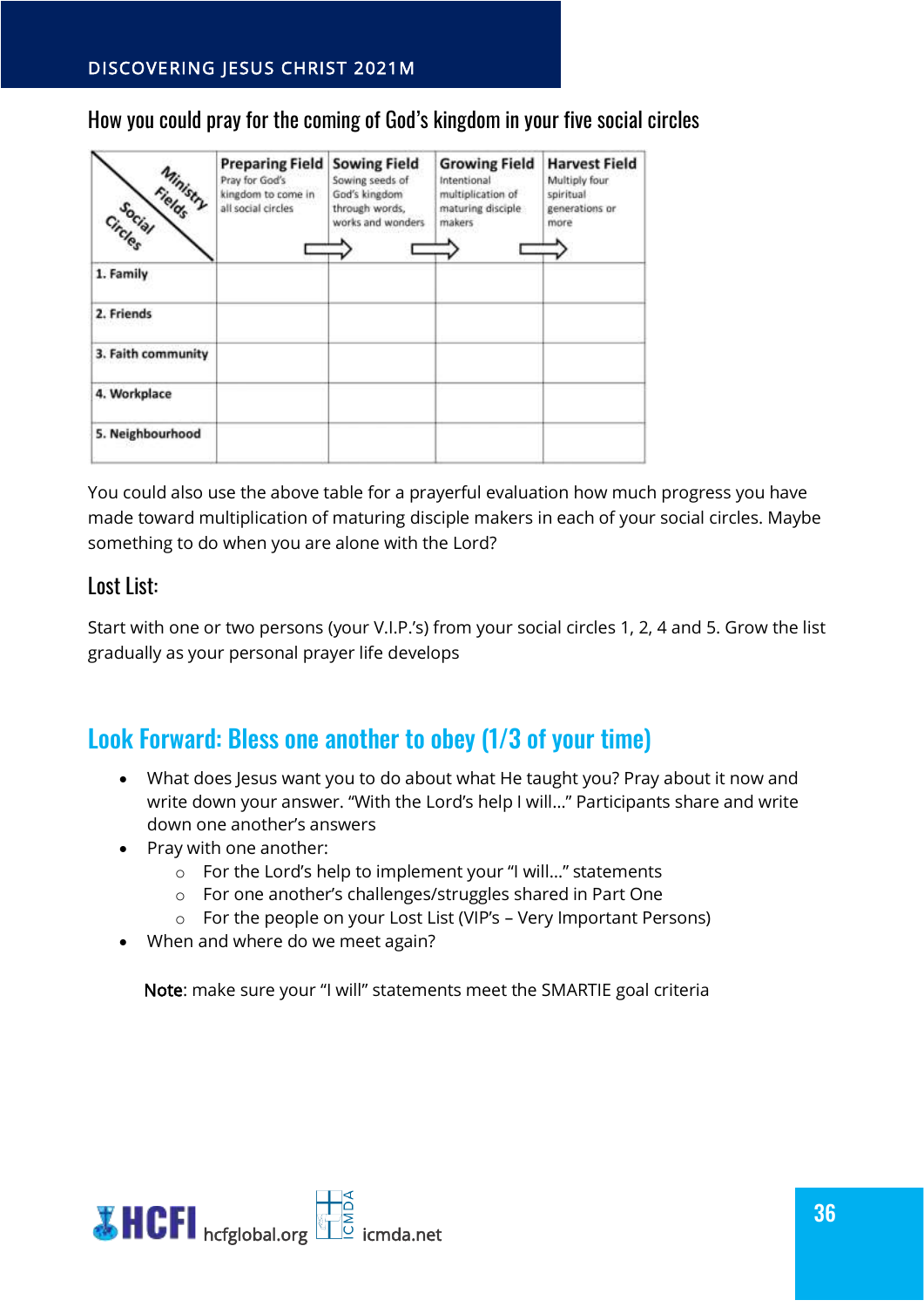# <span id="page-36-0"></span>Meeting 12: The Great Commission: Make disciples of all nations

## <span id="page-36-1"></span>Look Back: Celebration and Fellowship (1/3 of your time)

Welcome everybody and open with prayer.

- What happened in the past week that makes you grateful?
- How did it go with the implementation of your "I will..." statements?
- What challenges/struggles are you facing right now?

# <span id="page-36-2"></span>Look Up: Listen to God's Word (1/3 of your time)

#### Read Matthew 28:18-20 aloud twice

And Jesus came and spoke to them, saying, "All authority has been given to Me in heaven and on earth.

Therefore, as you go, make disciples of all the nations, baptizing them into the name of the Father and of the Son and of the Holy Spirit, teaching them to observe all things that I have commanded you;

and lo, I am with you always, even to the end of the age." Amen.



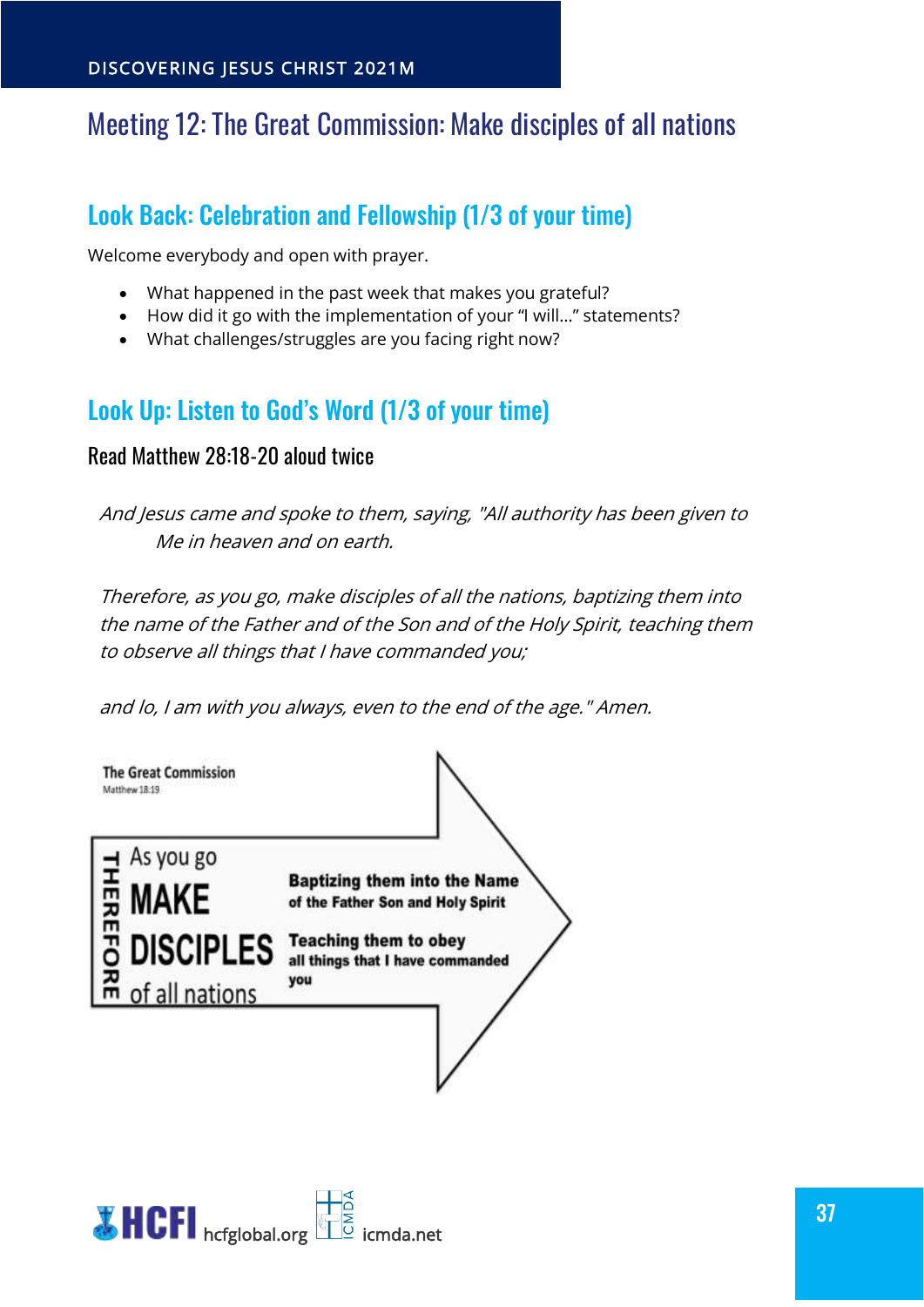# <span id="page-37-0"></span>Why the Great Commission?

1. The power of In-depth disciple making



## 2. The power of multiplying of disciple makers (inter)nationally



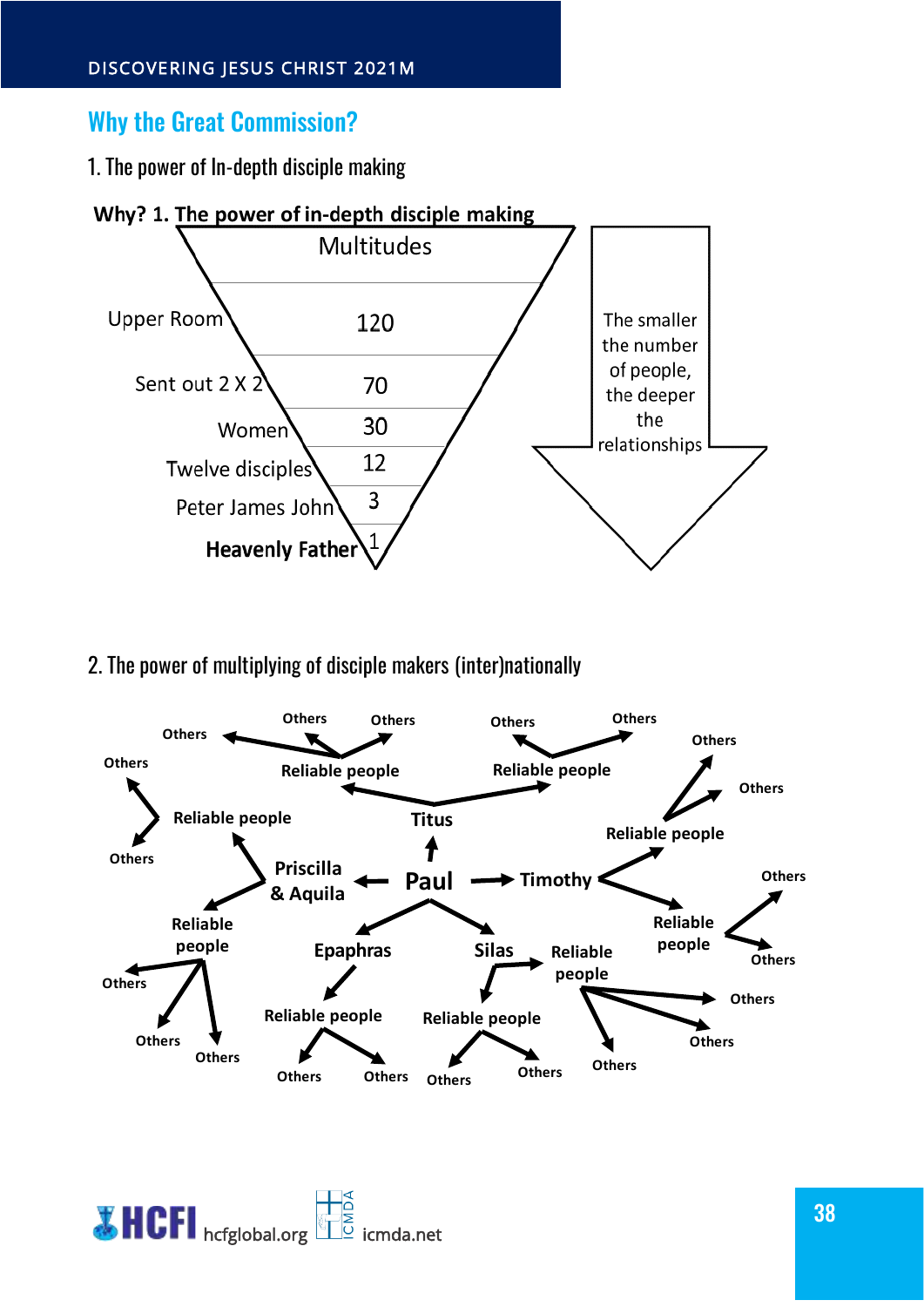3. The power of multiplying disciple makers in your social circles



Why does the Lord want you to become involved in the intentional multiplication of disciple makers?

#### Discussion based on the Scripture and related Input

- Share your answers to one or more of these questions:
	- o What did you discover in today's Bible input?
	- o What did you learn about God / His ways / Jesus Christ?
	- o What did you learn about people / yourself?
- What could Jesus be saying to you about what He has taught you in this meeting? How could that affect your family, friends, congregation, workplace, and neighbourhood?

## <span id="page-38-0"></span>Look Forward: Bless one another to obey (1/3 of your time)

- What does Jesus want you to do about what He taught you? Pray about it now and write down your answer. "With the Lord's help I will…" Participants share and write down one another's answers
- Pray with one another:
	- o For the Lord's help to implement your "I will…" statements
	- o For one another's challenges/struggles shared in Part One
	- o For the people on your Lost List (VIP's Very Important Persons)
- When and where do we meet again?

Note: make sure your "I will" statements meet the SMARTIE goal criteria

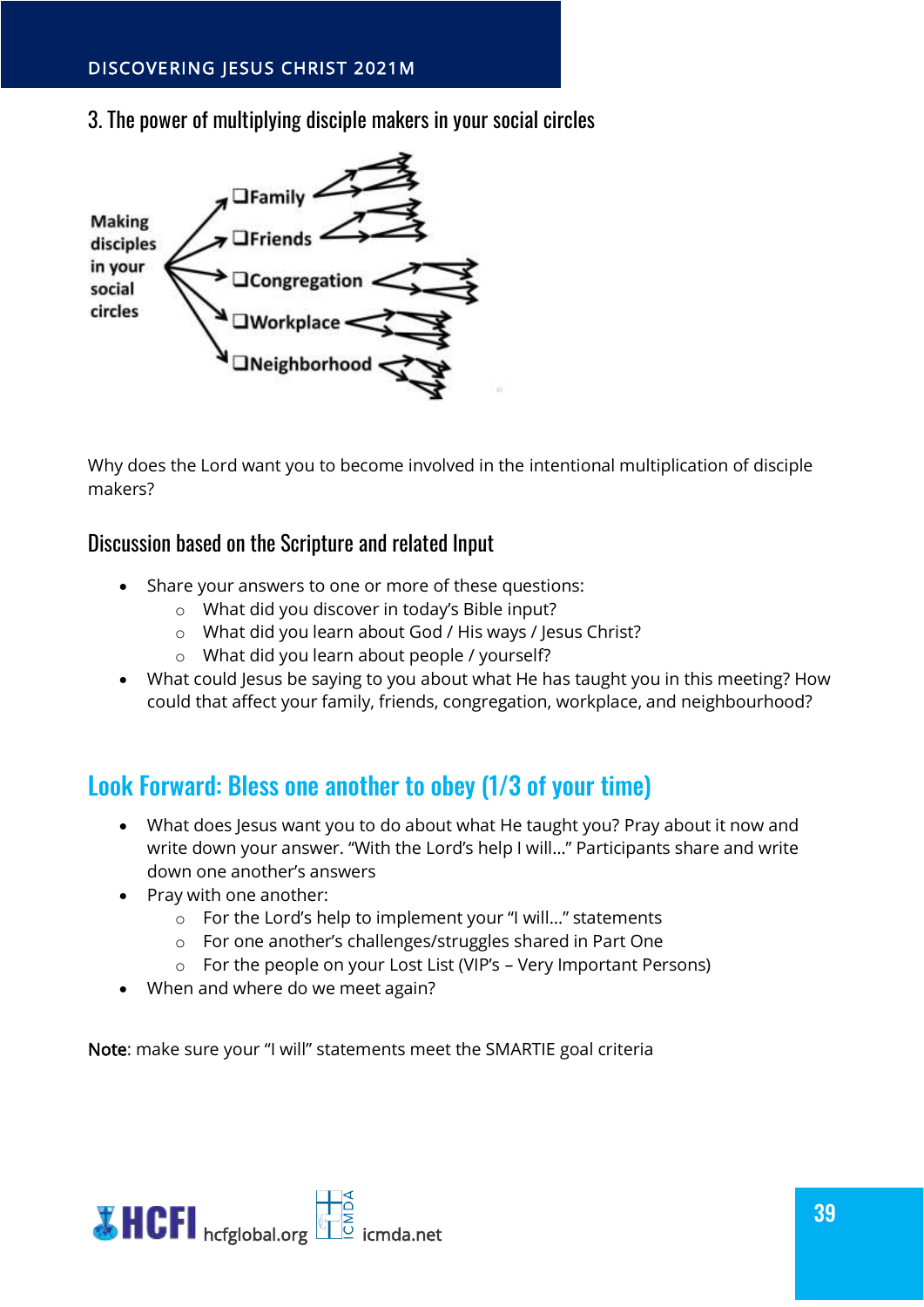# <span id="page-39-0"></span>Meeting 13: The Great Priority: Seek first God's Kingdom

# <span id="page-39-1"></span>Look Back: Celebration and Fellowship (1/3 of your time)

Welcome everybody and open with prayer.

- What happened in the past week that makes you grateful?
- How did it go with the implementation of your "I will…" statements?
- What challenges are you facing?

# <span id="page-39-2"></span>Look Up: Listen to God's Word (1/3 of your time)

#### Read Matthew 6:32b-34a aloud twice

For your heavenly Father knows that you need all these things. But seek first the kingdom of God and His righteousness, and all these things shall be added to you. Therefore, do not worry about tomorrow, for tomorrow will worry about its own things…

The purpose of this meeting is to help you focus on two Kingdom of God priorities:

- 1. Preparing the field through prayer, and
- 2. Sowing seeds of God's kingdom

#### 1. Seek first God's kingdom through prayer:

How do you pray for His kingdom to come in your social circles? Any progress? Helpful discoveries? Do you have encouragement or advice you can share with us? Group members share with one another.

| <b>Ministry</b><br>Circles | <b>Preparing Field</b><br>Pray for God's<br>kingdom to come in<br>all social circles | <b>Sowing Field</b><br>Sowing seeds of<br>God's kingdom<br>through words,<br>works and wonders | <b>Growing Field</b><br>Intentional<br>multiplication of<br>maturing disciple<br>makers: | <b>Harvest Field</b><br>Multiply four<br>spiritual<br>generations or<br>more |
|----------------------------|--------------------------------------------------------------------------------------|------------------------------------------------------------------------------------------------|------------------------------------------------------------------------------------------|------------------------------------------------------------------------------|
| 1. Family<br>2. Friends    |                                                                                      |                                                                                                |                                                                                          |                                                                              |
| 3. Faith community         |                                                                                      |                                                                                                |                                                                                          |                                                                              |
| 4. Workplace               |                                                                                      |                                                                                                |                                                                                          |                                                                              |
| 5. Neighbourhood           |                                                                                      |                                                                                                |                                                                                          |                                                                              |

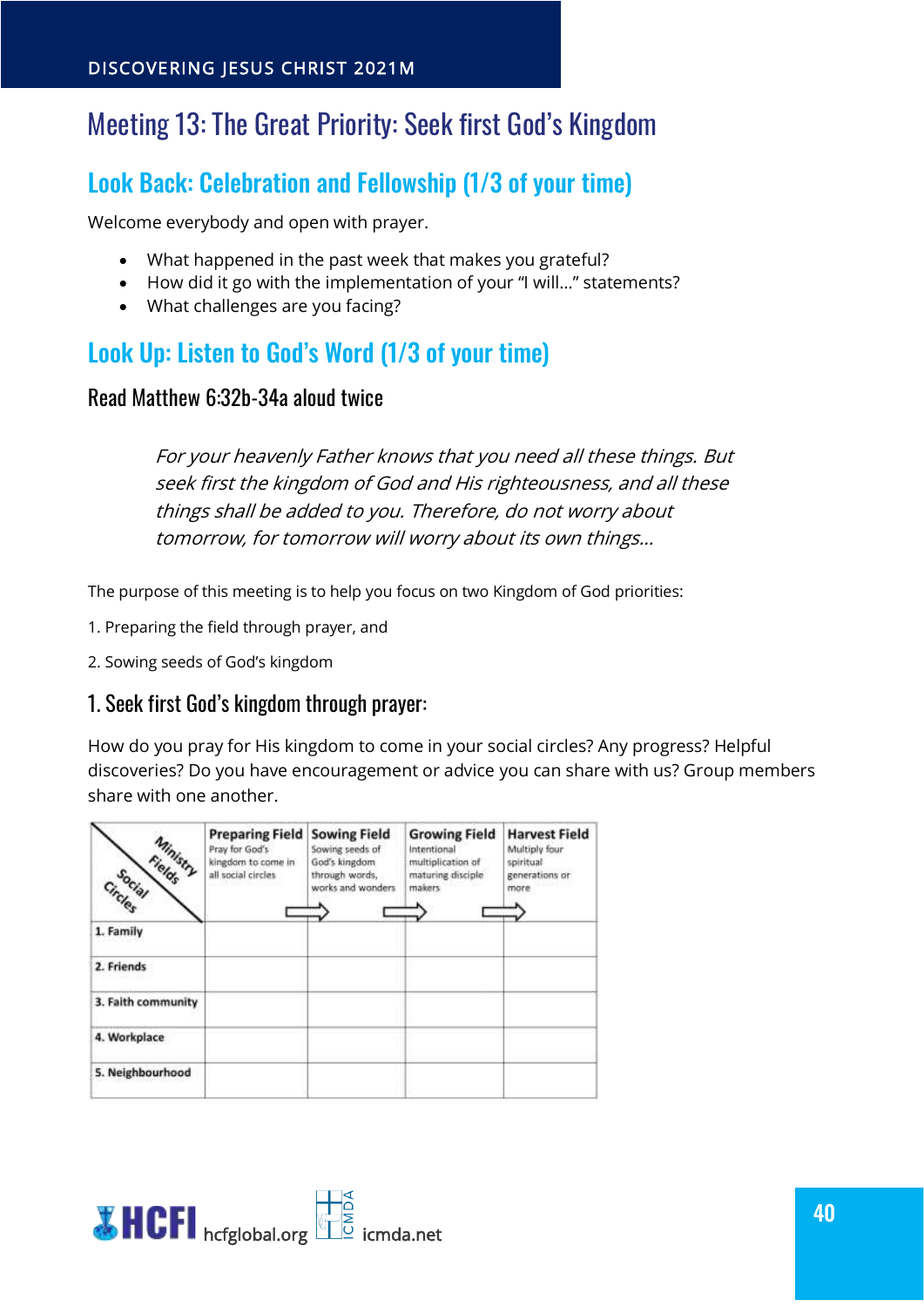#### 2. Seek first God's kingdom through sowing:

#### You can sow seeds of God's kingdom through sharing Good News

Sharing Good News has three elements: Their Story; Your Story, the Big Story.

Their Story = their situation; Your Story = your testimony; the Big Story = the Gospel.

First find out what Their Story is. Then share appropriate elements from Your Story. When the Lord gives the opportunity, share the Big Story.

#### Their Story

We need to learn to listen well because we want to connect to what God is already doing in their lives. Do this by asking open-ended questions such as the two key questions we ask at the beginning of each meeting:

- ➢ What happened this past week that makes you grateful?
- ➢ What are you struggling with? What challenges are you facing?
- ➢ Please tell me more about yourself
- $\triangleright$  How do you see the purpose of your life?
- ➢ Where do you go for answers when you face difficult decisions?

#### Your Story

You need to learn how to share Your Story in fifteen seconds and in two minutes. It is helpful to learn to share your story in two ways.

> o The first way is the Three-Part Story: A. Before Jesus, my life was like this. B. Then Jesus became involved. C. Now my life looks like this.

The main point here: you want to emphasize the significant difference Jesus Christ has made in your life.

- o Application: Share the fifteen second version of your Three-Part Story with one another in the group right now.
	- $\circ$  The second way is the Why Jesus Story: The reason why I am a disciple of Jesus Christ is…

The main point here: you want to explain why it made sense to you to become a disciple of Jesus Christ.

o Application: Share the fifteen second version of your Why Jesus Story with one another in the group right now.

#### How to make a good connection between Their Story and Your Story

The flow of the conversation: Everyday topic  $\rightarrow$  meaningful topic  $\rightarrow$  spiritual topic. Avoid the mistake of jumping into a spiritual conversation before people are ready for it. Remember, we are witnesses of Christ who share about Him with permission, respect, and sensitivity.

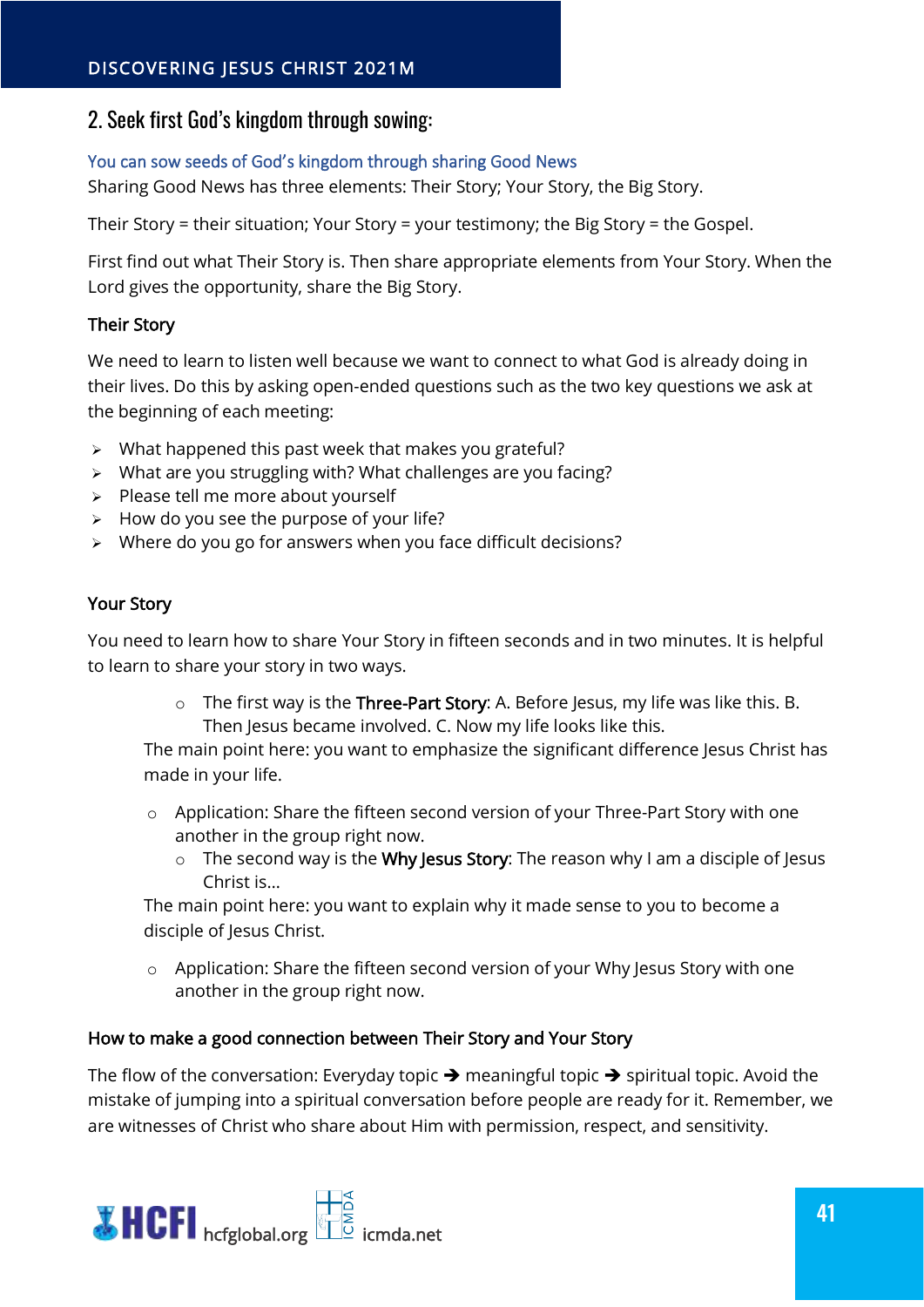First, listen to Their Story until you get an impression of what God is already doing in their lives.

Then select an appropriate part of Your Story and share it in fifteen seconds. The Three-Part Story works well here.

Get their feedback about what you shared. If their response indicates that they are interested, ask whether they would like to hear the Big Story.

If they agree to hear the Big Story, share it with them.

#### The Big Story

A helpful way to share the Big Story is to use the Three Circles presentation. You can watch various versions on YouTube. This is one possibility: <https://www.youtube.com/watch?v=5W8ynRMr59k>



Application: Watch the video and practice how to share it on some of your friends and/or family members. Next time each member of the group will get the opportunity to share the Three Circles Big Story with the group

#### You can sow seeds of God's kingdom through B.L.E.S.S. prayers

If they agree to be prayed for, pray a B.L.E.S.S. prayer for them.

- $B = Body \rightarrow Health$  Healing, physical well-being
- $L =$  Labor  $\rightarrow$  Work / finances
- $\cdot$  E = Emotional  $\rightarrow$  Psychological well-being
- $\cdot$  S = Social  $\rightarrow$  Relationships in 5 Social Circles
- $S =$  Spiritual  $\rightarrow$  Growth in knowing / loving God

Make it a habit to pray BLESS prayers for the people in your five social circles or whenever somebody asks you to pray for them. A BLESS prayer demonstrates an integral approach to prayer

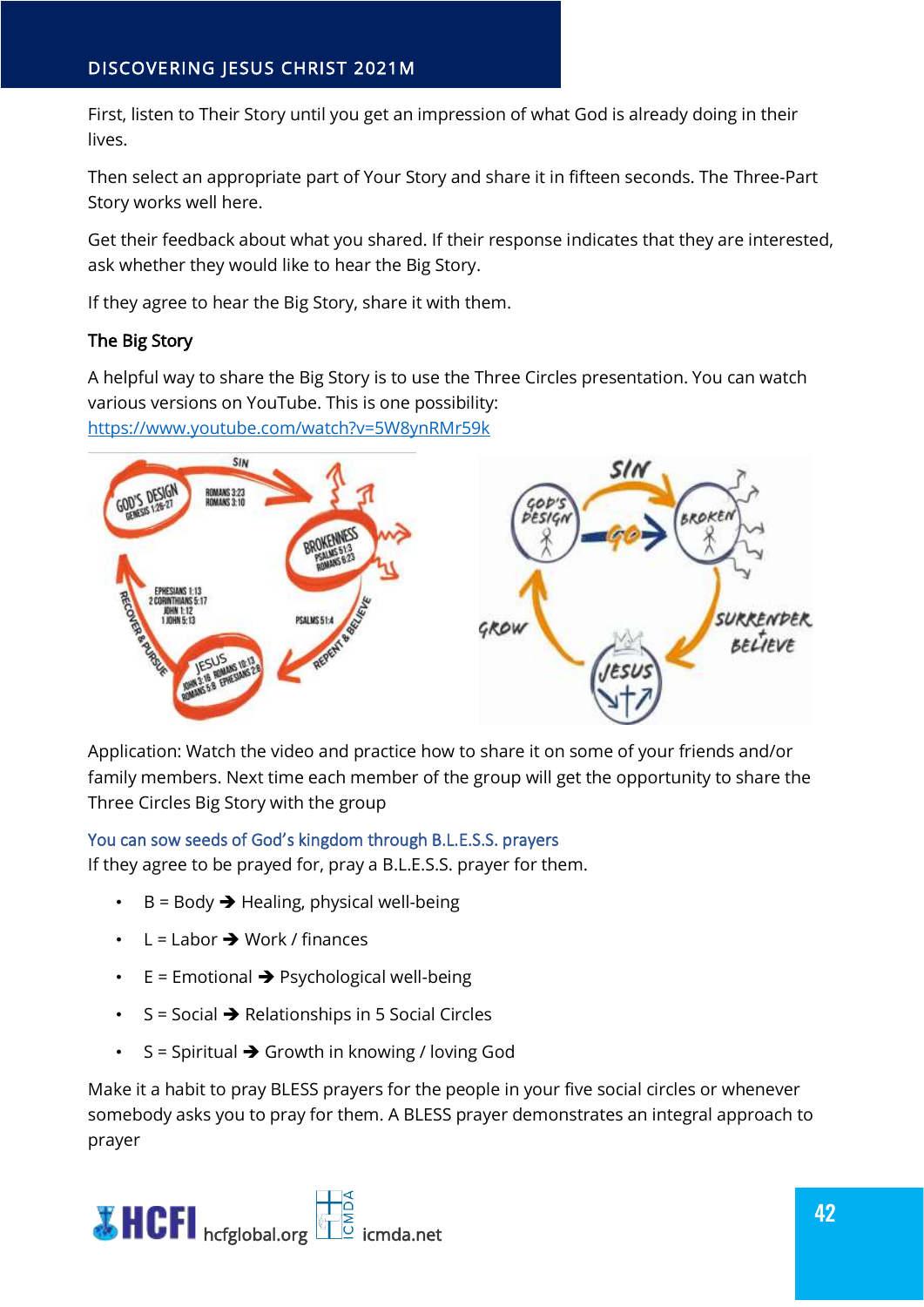#### Discussion based on the Scripture and input

- Share your answers to one or more of these questions:
	- o What did you discover in today's Bible input?
	- o What did you learn about God / His ways / Jesus Christ?
	- o What did you learn about people / yourself?
- What could Jesus be saying to you about what He has taught you in this meeting? How could that affect your family, friends, congregation, workplace, and neighbourhood?

## <span id="page-42-0"></span>Look Forward: Bless one another to obey (1/3 of your time)

- What does Jesus want you to do about what He taught you? Pray about it now and write down your answer. "With the Lord's help I will…" Participants share and write down one another's answers
- Pray with one another:
	- o For the Lord's help to implement your "I will…" statements
	- o For one another's challenges/struggles shared in Part One
	- o For the people on your Lost List (VIP's Very Important Persons)
- When and where do we meet again?

Note: make sure your "I will" statements meet the SMARTIE goal criteria:

S = specific; M = measurable; A = attainable; R = result-oriented; T = time-limited; I = in line with the vision to see God's kingdom come in your five social circles (family, friends, faith community, workplace, neighbourhood); E = exalting God

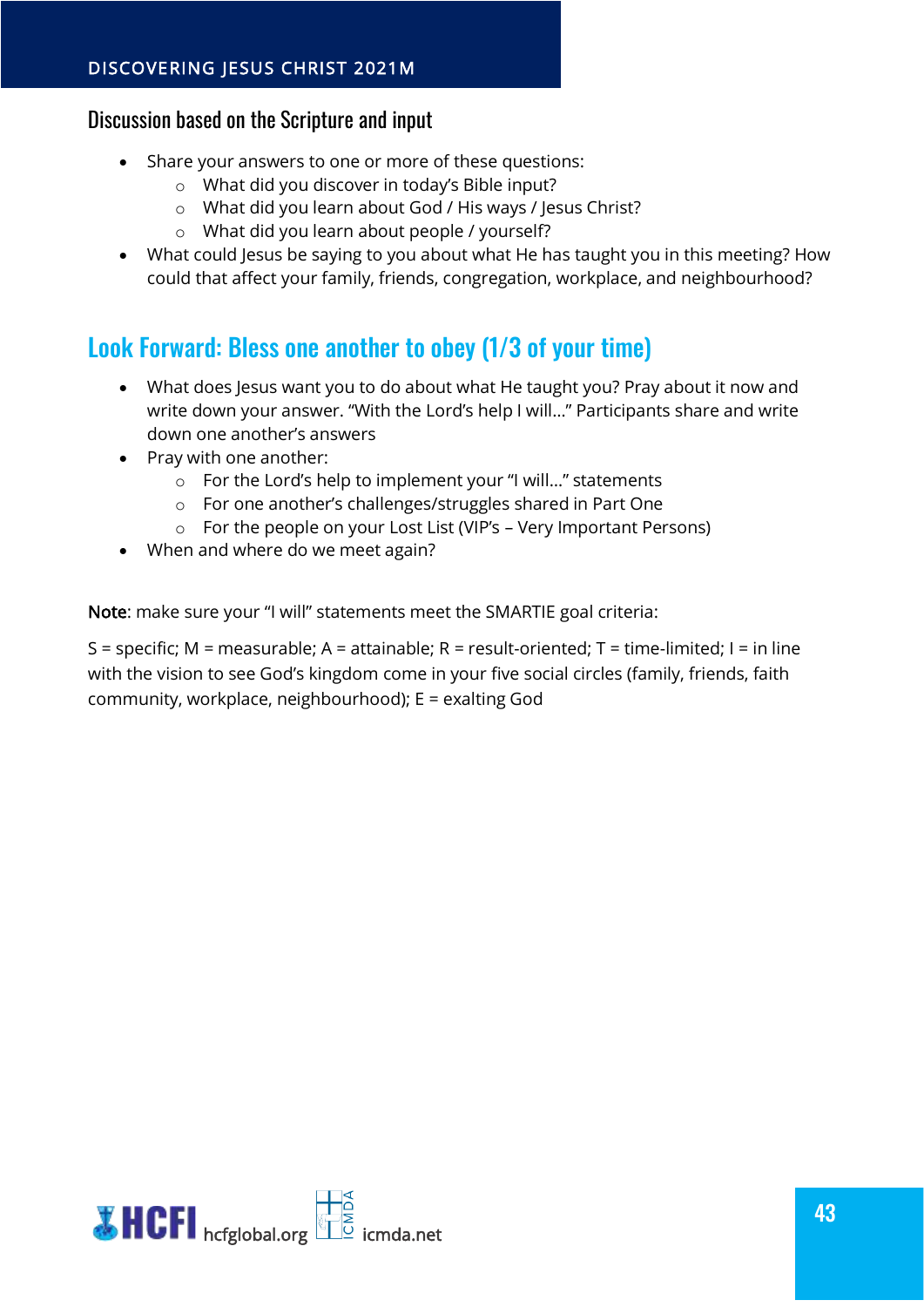# <span id="page-43-0"></span>Meeting 14: The Great Lifestyle: Live the Beatitudes

## <span id="page-43-1"></span>Look Back: Celebration and Fellowship (1/3 of your time)

Welcome everybody and open with prayer.

- What happened in the past week that makes you grateful?
- How did it go with the implementation of your "I will..." statements?
- What challenges are you facing?

# <span id="page-43-2"></span>Look Up: Listen to God's Word (1/3 of your time)

#### Read Matthew 5:3-11 (Please read aloud twice)

Blessed are the poor in spirit, for theirs is the kingdom of heaven. Blessed are those who mourn, for they shall be comforted. Blessed are the meek, for they shall inherit the earth. Blessed are those who hunger and thirst for righteousness, for they shall be filled. Blessed are the merciful, for they shall obtain mercy. Blessed are the pure in heart, for they shall see God. Blessed are the peacemakers, for they shall be called sons of God. Blessed are those who are persecuted for righteousness' sake, for theirs is the kingdom of heaven.

The main point of this Meeting is to make clear that blessedness/happiness is not a goal to aim for. Rather, it is the fruit of having a Christlike character. That is what we should aim for! In the Beatitudes we learn about eight key characteristics of Christlikeness.

#### What does it mean to be blessed?

"Blessed" = 'makarioi' in original Greek language of New Testament. Root words of 'makarioi' = 'me' (not) + 'ker' (death / fate)  $\rightarrow$  not enslaved by death or fate.

Two-fold meaning of 'Blessed':

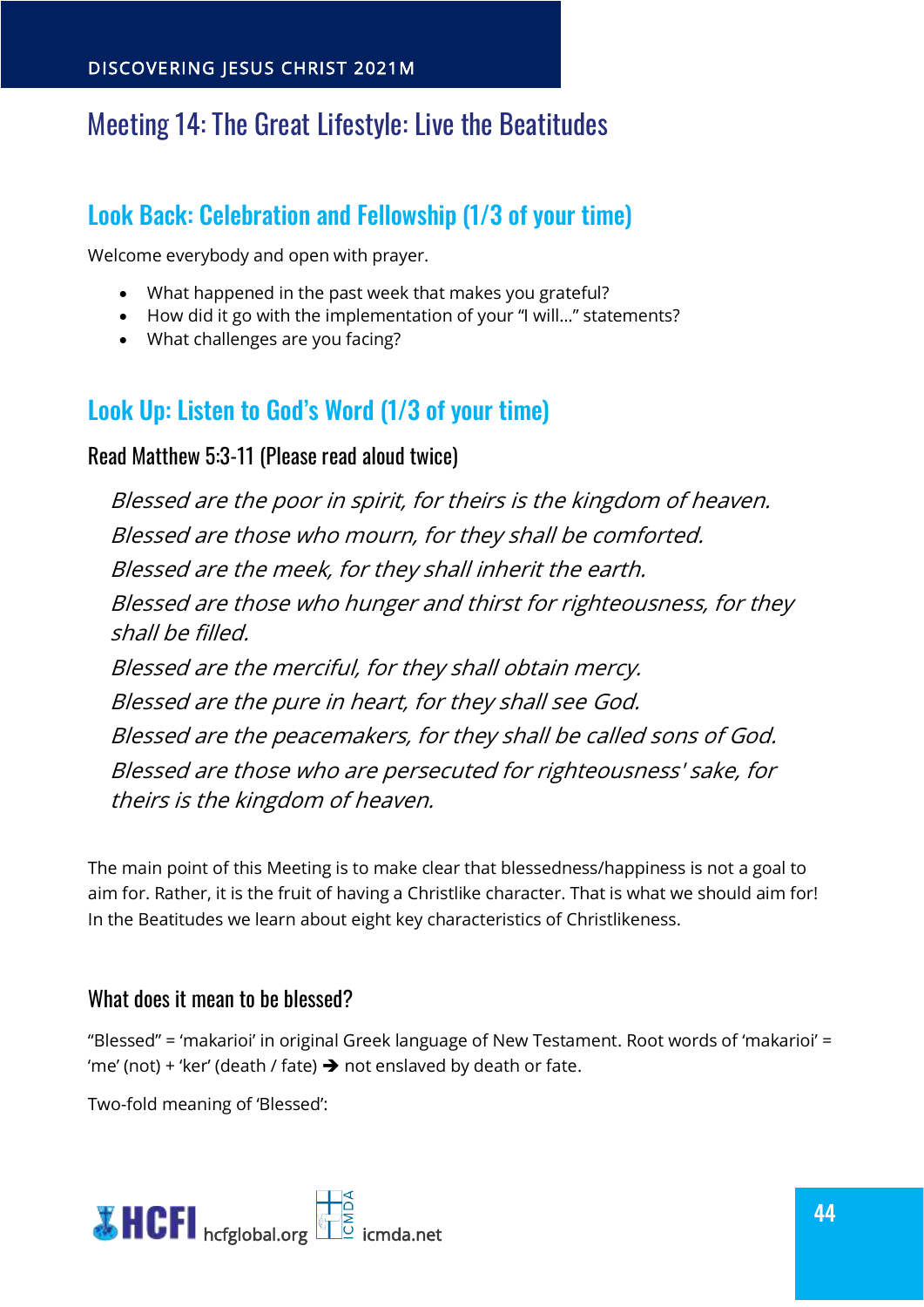- 1. The profound eschatological religious joy of the citizens of the kingdom of God that transcends even adverse circumstances
- 2. A person of whom Jesus Christ says:
	- 1. You are singularly favoured
	- 2. You are graciously approved
	- 3. You are a liberated heir of My abundant life

Note: Jesus said, "Blessed are…" and not "Blessed will be…"

In summary: In Christ we already have fulness of blessing. We already "are blessed" if we have Christlike character. This is where we need growth – to become more like Jesus.

#### Eight characteristics of Christlikeness

Instead of reading this whole page aloud, take some time to pray read this page silently and prayerfully for yourself. Ask the Lord what He wants to say to you personally about these characteristics. Anything He wants you to repent of? Priorities you should put right? Restitution to make? Forgiveness to be extended? Forgiveness to be asked? Reconciliation to be pursued?

#### Blessed are the poor in spirit

The poor in spirit deeply realize they are unable to save themselves, unable to buy their salvation, unable to merit their salvation. They also deeply realize that Jesus Christ is the only one who can save them. Therefore, they repent of their sin, they accept His rule as Lord and Saviour, and give their lives to seek God's kingdom first

#### Blessed are those who mourn

Those who mourn are grieving because of the destructive power, presence, and impact of sin, sinful nature, Satan, and the world

#### Blessed are the meek

The meek are those who persevere in using the minimum power needed in to bring about justice and agape love in relationships, thus promoting the coming of God's kingdom

#### Blessed are those who hunger and thirst for righteousness

Those who seek, proclaim, and demonstrate God's kingdom and His righteousness with everything they have and are

#### Blessed are the merciful

Those who extend mercy and forgiveness because they have received the same from the Lord, and as a result demonstrate the Lord's compassion with words, works, and wonders.

#### Blessed are the pure in heart

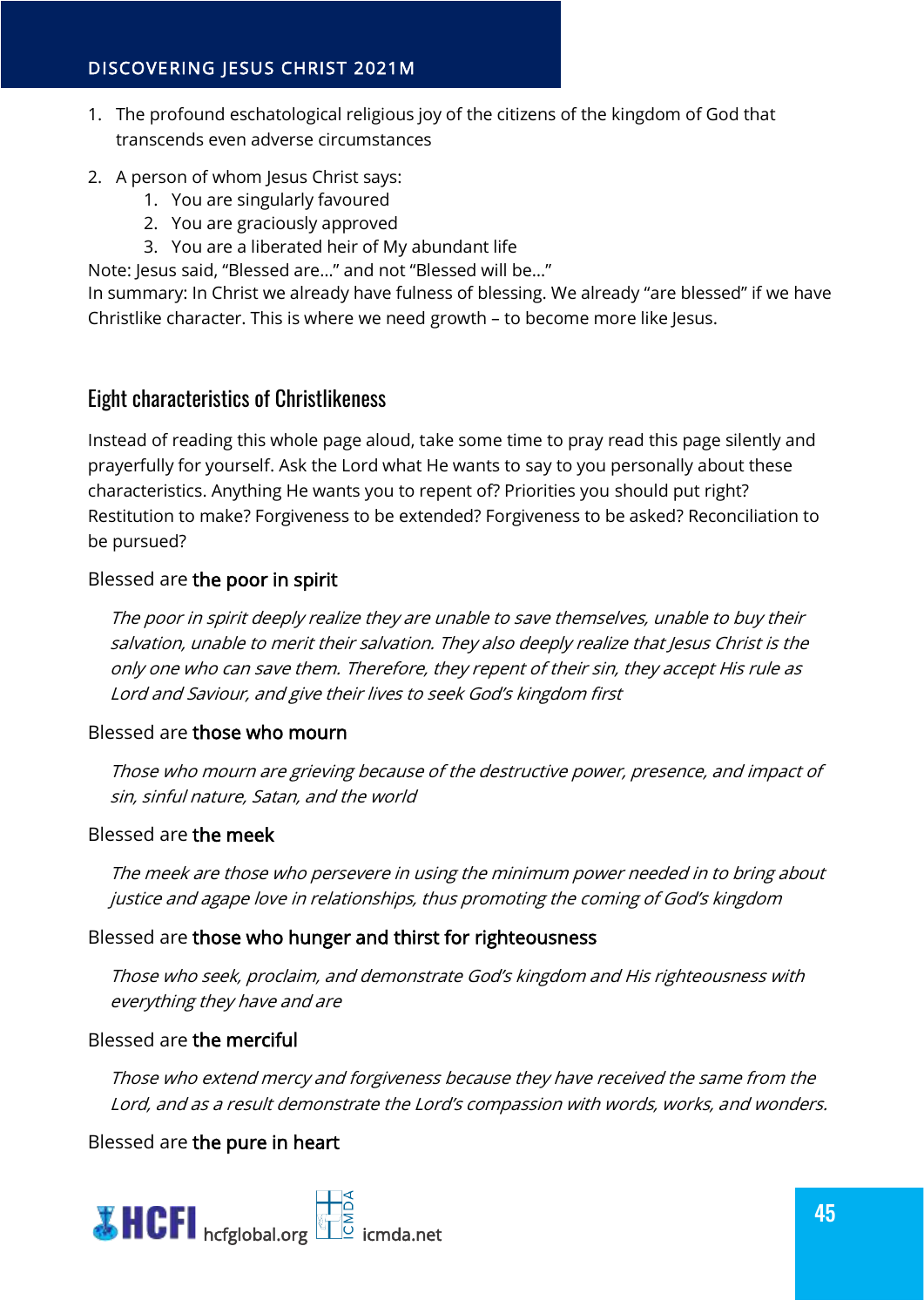Those who have been cleansed from sin and sinful behaviour on the inside and who have been set apart for God to be used for His purposes, and who have given themselves fully to Biblical processes of becoming more Christlike.

#### Blessed are the peacemakers

Those who in the power of the Holy Spirit bring God's shalom into situations of conflicts, problems, hindrances, alienation, and enmity.

#### Blessed are those who are persecuted for righteousness' sake

Those who persevere in obeying the Lord and in doing what is right in God's eyes, regardless of the amount of persecution they experience in the process of doing so.

#### Discussion based on the Scripture and related Input

- Share your answers to one or more of these questions:
	- o What did you discover in today's Bible input?
	- o What did you learn about God / His ways / Jesus Christ?
	- o What did you learn about people / yourself?
- What could Jesus be saying to you about what He has taught you in this meeting? How could that affect your family, friends, congregation, workplace, and neighbourhood?

## <span id="page-45-0"></span>Look Forward: Bless one another to obey (1/3 of your time)

- What does Jesus want you to do about what He taught you? Pray about it now and write down your answer. "With the Lord's help I will…" Participants share and write down one another's answers
- Pray with one another:
	- o For the Lord's help to implement your "I will…" statements
	- o For one another's challenges/struggles shared in Part One
	- o For the people on your Lost List (VIP's Very Important Persons)
- When and where do we meet again?

Note: make sure your "I will" statements meet the SMARTIE goal criteria:

S = specific; M = measurable; A = attainable; R = result-oriented; T = time-limited; I = in line with the vision to see God's kingdom come in your five social circles (family, friends, faith community, workplace, neighbourhood); E = exalting God

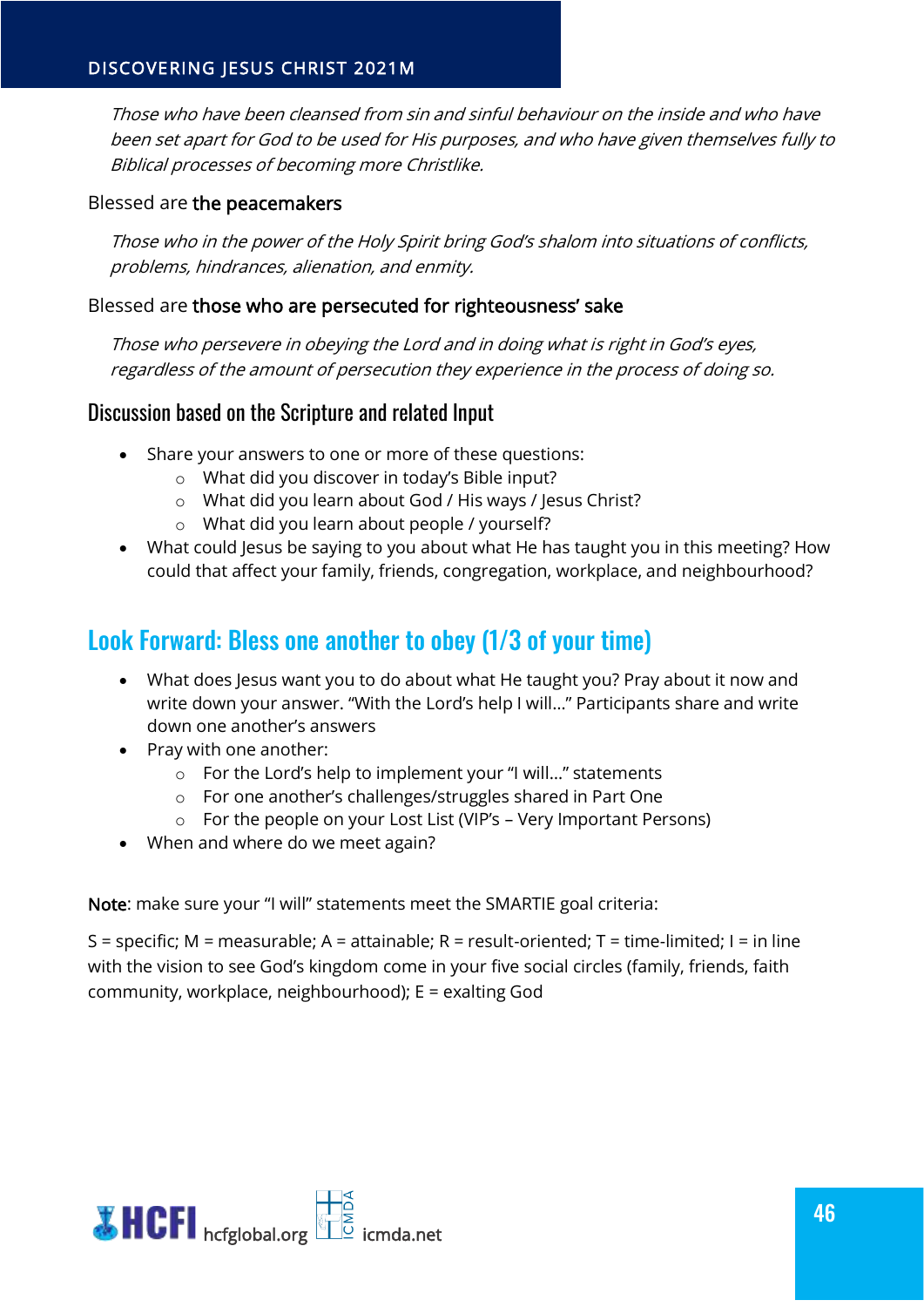# <span id="page-46-0"></span>Meeting 15: The Great Calling: As the Father has sent Me…

## <span id="page-46-1"></span>Look Back: Celebration and Fellowship (1/3 of your time)

Welcome everybody and open with prayer.

- What happened in the past week that makes you grateful?
- How did it go with the implementation of your "I will..." statements?
- What challenges are you facing?

# <span id="page-46-2"></span>Look Up: Listen to God's Word (1/3 of your time)

John 20:21 and Luke 4:16-21 (Read aloud twice)

"Shalom!" Jesus repeated.

### "Just as the Father has sent Me,

even so I myself am sending you."

------

So He came to Nazareth, where He had been brought up. And as His custom was, He went into the synagogue on the Sabbath day, and stood up to read. And He was handed the book of the prophet Isaiah. And when He had opened the book, He found the place where it was written:

"THE SPIRIT OF THE LORD IS UPON ME, BECAUSE HE HAS ANOINTED ME TO PREACH THE GOSPEL TO THE POOR; HE HAS SENT ME TO HEAL THE BROKENHEARTED, TO PROCLAIM LIBERTY TO THE CAPTIVES AND RECOVERY OF SIGHT TO THE BLIND, TO SET AT LIBERTY THOSE WHO ARE OPPRESSED; TO PROCLAIM THE ACCEPTABLE YEAR OF THE LORD."

Then He closed the book and gave it back to the attendant and sat down. And the eyes of all who were in the synagogue were fixed on Him. And He began to say to them, "Today this Scripture is fulfilled in your hearing."

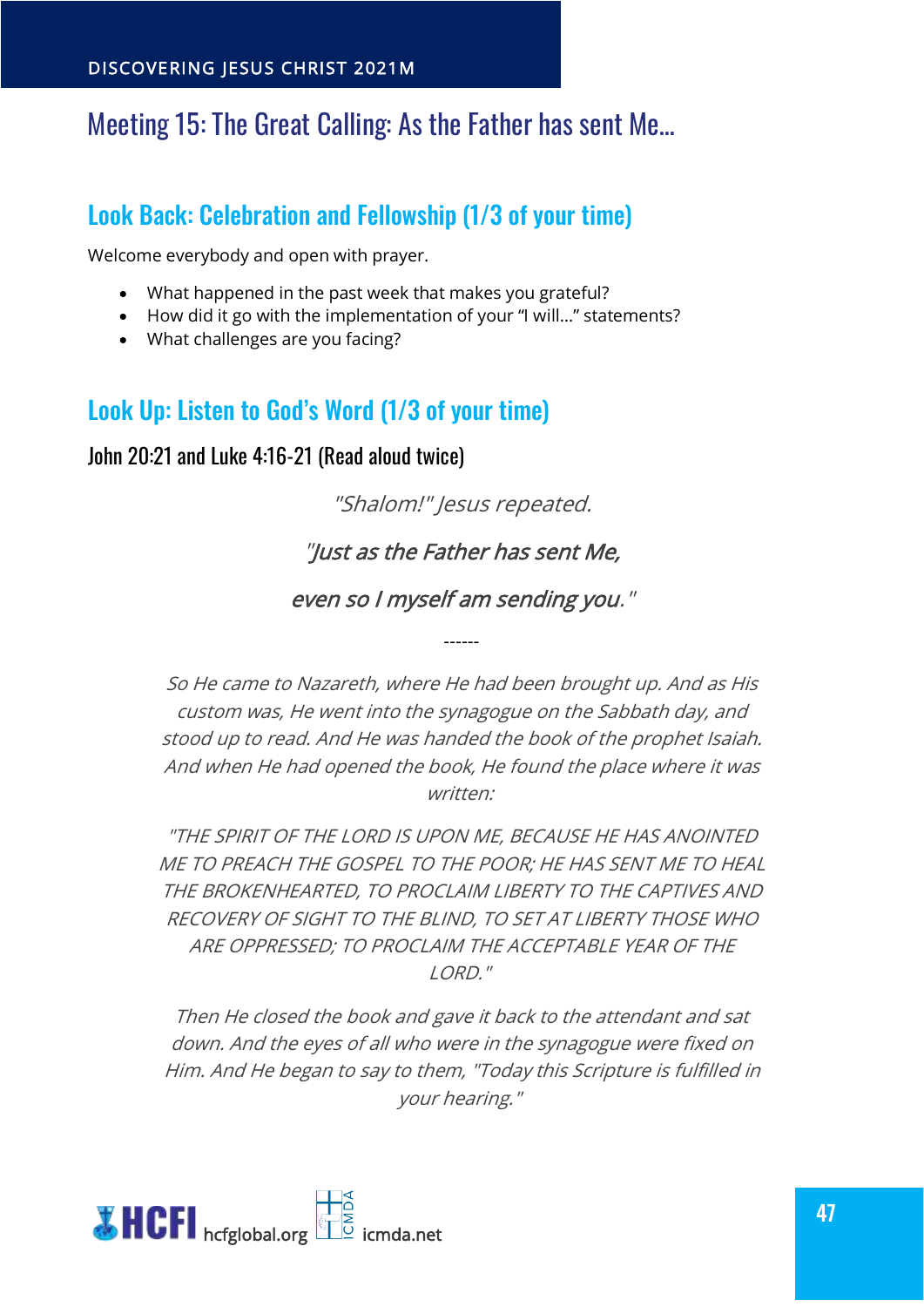#### DISCOVERING JESUS CHRIST 2021M

The main point of this Meeting is that Jesus Christ is sending each one of us out to continue in the calling He Himself has received.

Every one of us is called to full-time service in the Kingdom of God: in family, among friends, in the congregation, in the workplace, in the neighbourhood and to the ends of the earth – wherever He wants to place and use us.

The calling of Jesus included four pillars of ministry that are automatically part of our calling. We will explore these elements briefly.

As you explore the four pillars, remember to consider the four aspects of integral ministry: physical, psychological, spiritual, social.

#### Pillar 1: Preaching (Preach the Gospel to the poor)

Proclaiming and demonstrating the Good News of the Kingdom of God through words, works and wonders.

Wise witnesses who are Christ's ambassadors with respect, permission, and sensitivity

#### Pillar 2: Healing (Heal the broken-hearted; recover sight to the blind)

Integral healing: physical, psychological, spiritual, and social

We cannot always heal, but we can always care

Good palliative care turns a deathbed into a doorway of hope

#### Pillar 3: Deliverance (Liberty to the captives)

Setting people free from the power of sin, self, Satan and the world

#### Pillar 4: Justice (Set at liberty those who are oppressed)

Proclaiming and demonstrating God's justice in personal and corporate life Furthering Biblical Christian ethics in healthcare

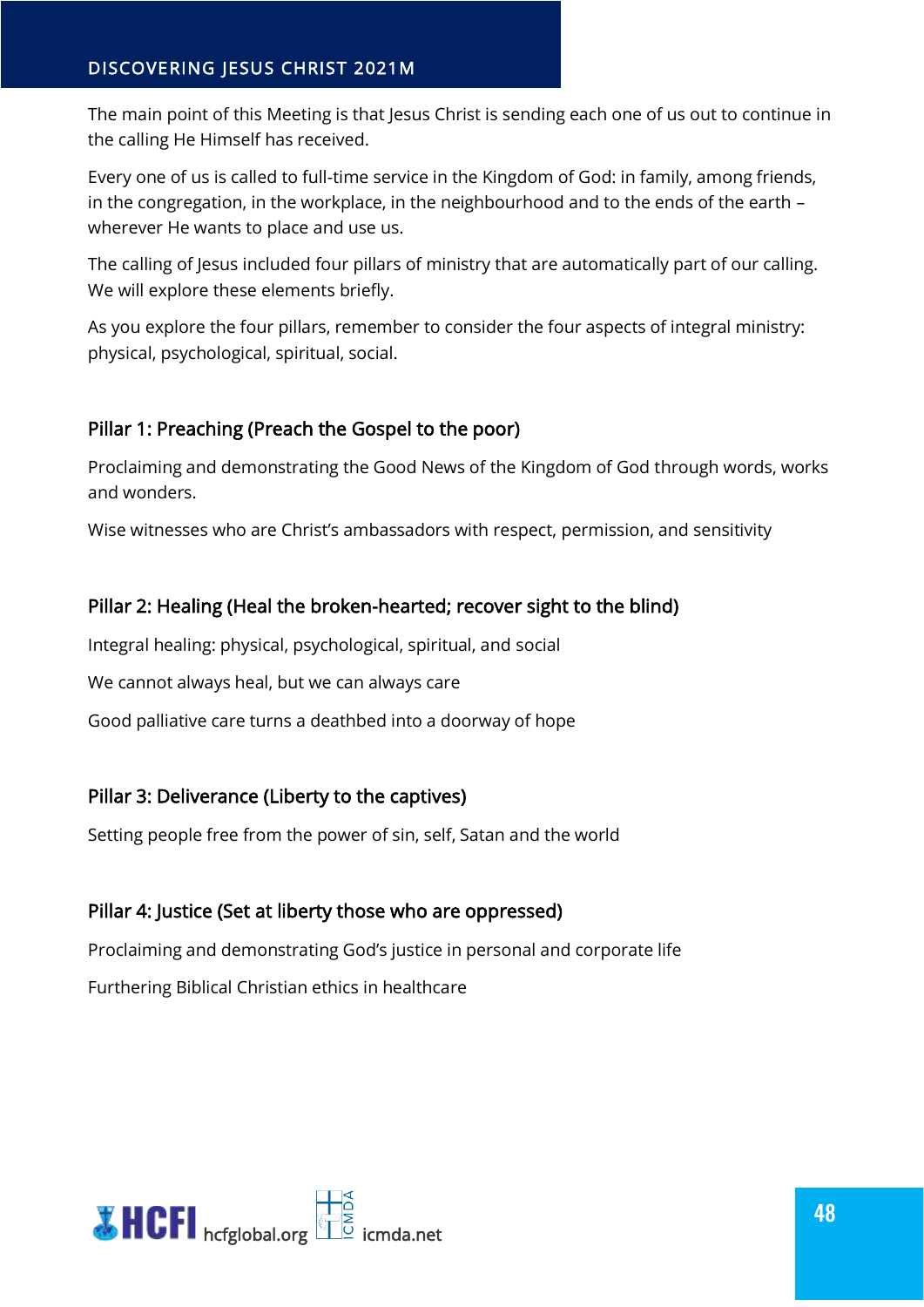#### DISCOVERING JESUS CHRIST 2021M

For personal application: Take some time alone with the Lord and ask Him what He wants to say to you about these four pillars of ministry in your life and calling. Make sure you promote and practice integral ministry: physical, psychological, spiritual, and social.

#### Discussion based on the Scripture and related Input

- Share your answers to one or more of these questions:
	- o What did you discover in today's Bible input?
	- o What did you learn about God / His ways / Jesus Christ?
	- o What did you learn about people / yourself?
- What could Jesus be saying to you about what He has taught you in this meeting? How could that affect your family, friends, congregation, workplace, and neighbourhood?

## <span id="page-48-0"></span>Look Forward: Bless one another to obey (1/3 of your time)

- What does Jesus want you to do about what He taught you? Pray about it now and write down your answer. "With the Lord's help I will…" Participants share and write down one another's answers
- Pray with one another:
	- o For the Lord's help to implement your "I will…" statements
	- o For one another's challenges/struggles shared in Part One
	- $\circ$  For the people on your Lost List (VIP's Very Important Persons)
- When and where do we meet again?

Note: make sure your "I will" statements meet the SMARTIE goal criteria:

S = specific; M = measurable; A = attainable; R = result-oriented; T = time-limited; I = in line with the vision to see God's kingdom come in your five social circles (family, friends, faith community, workplace, neighbourhood); E = exalting God

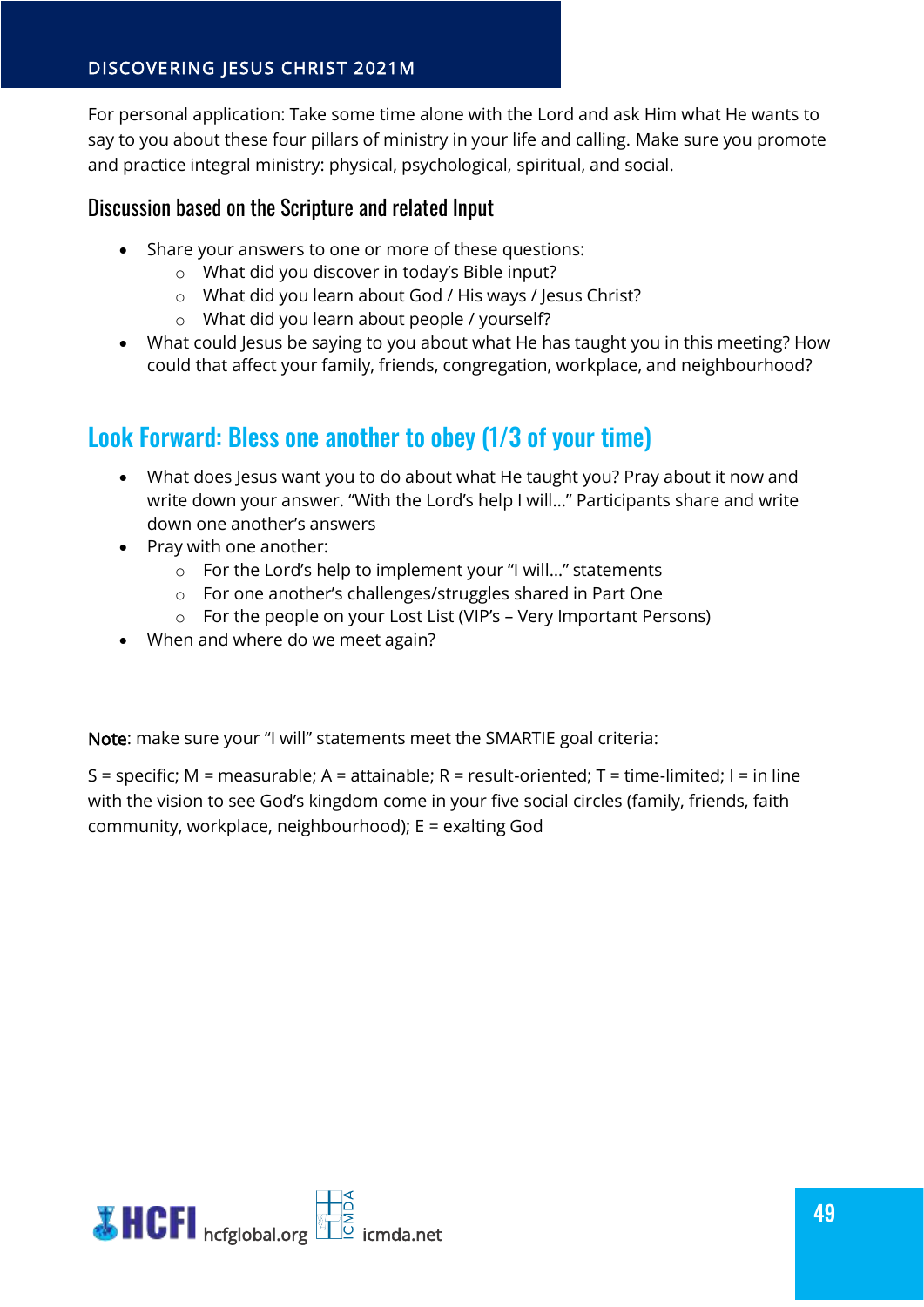# <span id="page-49-0"></span>Meeting 16: The Great Focus: You have done this to Me…

## <span id="page-49-1"></span>Look Back: Celebration and Fellowship (1/3 of your time)

Welcome everybody and open with prayer.

- What happened in the past week that makes you grateful?
- How did it go with the implementation of your "I will..." statements?
- What challenges are you facing?

# <span id="page-49-2"></span>Look Up: Listen to God's Word (1/3 of your time)

#### Read Matthew 25:31-46 CJB aloud twice

When the Son of Man comes in his glory, accompanied by all the angels, he will sit on his glorious throne. All the nations will be assembled before him, and he will separate people one from another as a shepherd separates sheep from goats. The 'sheep' he will place at his right hand and the 'goats' at his left. Then the King will say to those on his right, 'Come, you whom my Father has blessed, take your inheritance, the Kingdom prepared for you from the founding of the world. For I was hungry, and you gave me food, I was thirsty and you gave me something to drink, I was a stranger and you made me your guest, I needed clothes and you provided them, I was sick and you took care of me, I was in prison and you visited me.' Then the people who have done what God wants will reply, 'Lord, when did we see you hungry and feed you, or thirsty and give you something to drink? When did we see you a stranger and make you our guest, or needing clothes and provide them? When did we see you sick or in prison, and visit you?'

The King will say to them, 'Yes! I tell you that whenever you did these things for one of the least important of these brothers of mine, you did them for me!'

Then he will also speak to those on his left, saying, 'Get away from me, you who are cursed! Go off into the fire prepared for the Adversary and his angels! For I was hungry, and you gave me no food, thirsty and you

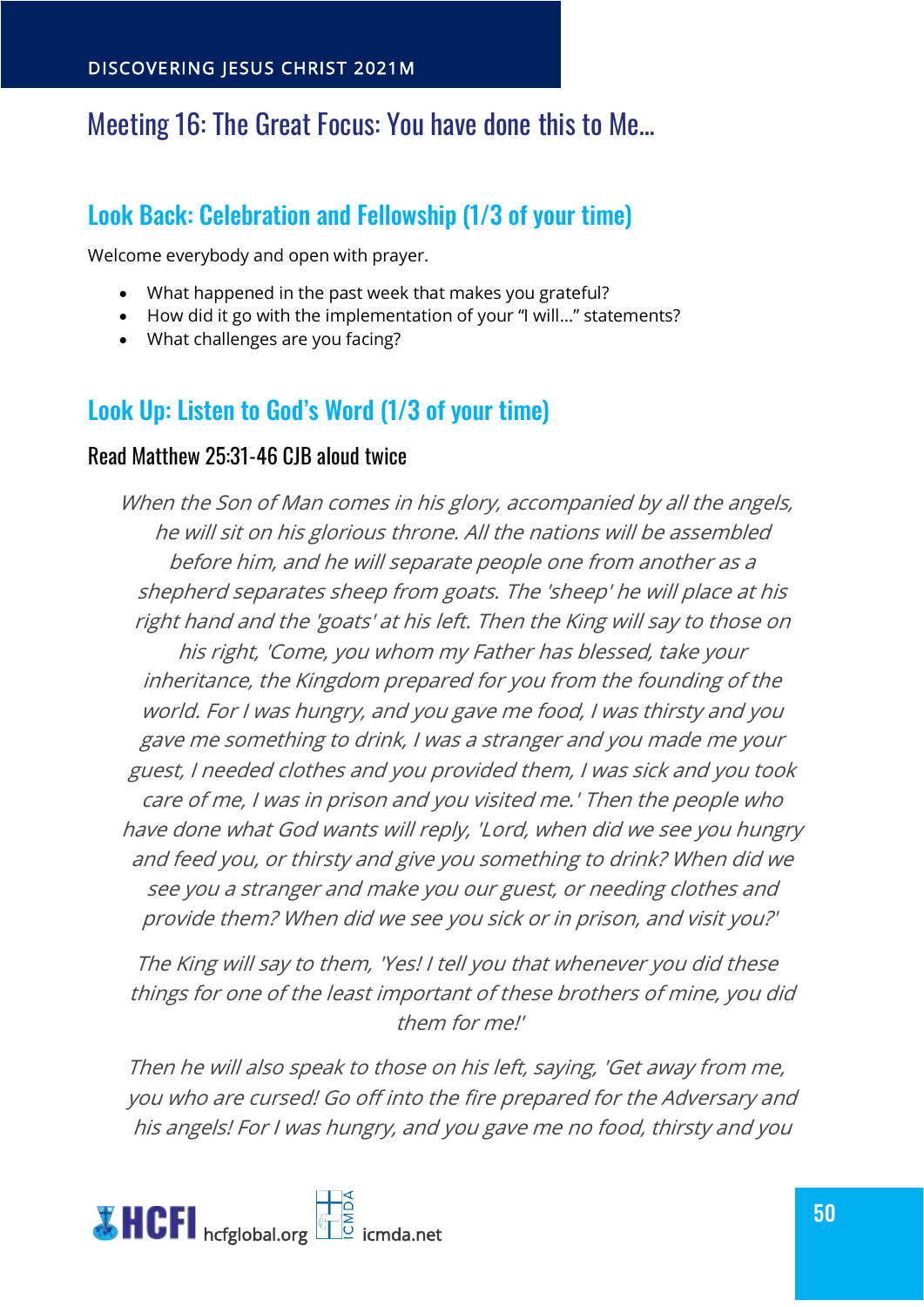gave me nothing to drink, a stranger and you did not welcome me, needing clothes and you did not give them to me, sick and in prison and you did not visit me.' Then they too will reply, 'Lord, when did we see you hungry, thirsty, a stranger, needing clothes, sick or in prison, and not take care of you?' And he will answer them, 'Yes! I tell you that whenever you refused to do it for the least important of these people, you refused to do it for me!' They will go off to eternal punishment, but those who have done what God wants will go to eternal life.

Main point of this meeting: Our Lord takes it very personally how we treat other people. He focuses our attention on target groups that are very important to Him. We need to understand His heart for people so that our lives and ministries reflect His focus.

#### The target groups that are important to Jesus Christ

Go through the list of target groups below. What examples of these target groups do you see in your family, among your friends, in your workplace, in your neighbourhood/city? Remember to consider their needs in an integral way: physical, psychological, spiritual, and social.

- The hungry: Those who need healthy food
- The thirsty: Those who need safe drinking water
- The stranger: Those who need social integration
- The naked: Those who need to have their shame covered
- The sick: Those who need compassionate care
- The prisoner: Those who need to face the consequences of their sin, make restitution, be reconciled with those they have harmed and eventually be reintegrated into society

| <b>INTEGRAL NEEDS</b>             | Physical | Psychological | Spiritual | <b>Social</b> |
|-----------------------------------|----------|---------------|-----------|---------------|
| Hunger/food                       |          |               |           |               |
| Thirst/water                      |          |               |           |               |
| Social isolation /<br>integration |          |               |           |               |
| Clothes / covering                |          |               |           |               |
| Sick / Compassion                 |          |               |           |               |
| Prisoner / deliverance            |          |               |           |               |

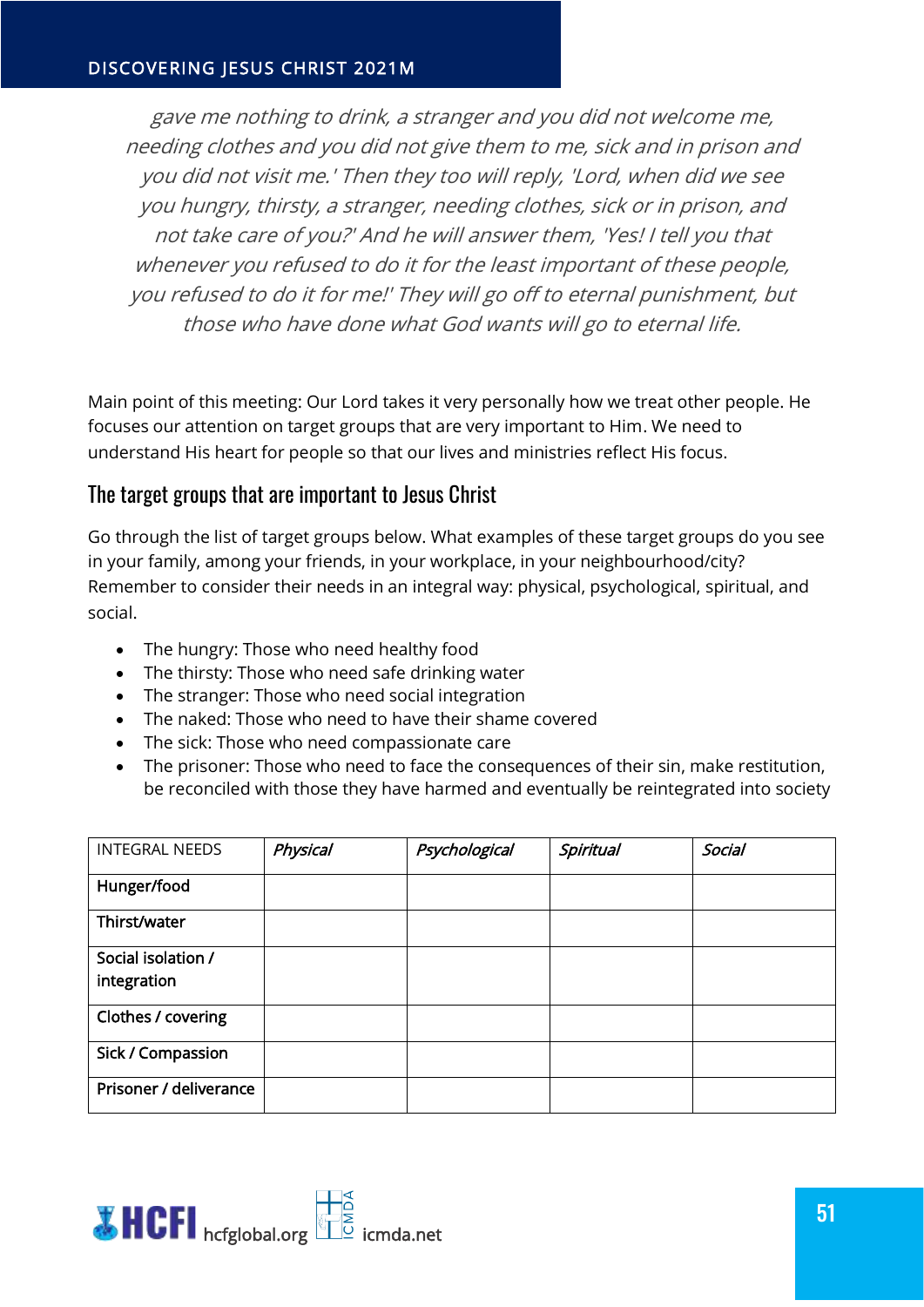#### Discussion based on the Scripture and related Input

- Share your answers to one or more of these questions:
	- o What did you discover in today's Bible input?
	- o What did you learn about God / His ways / Jesus Christ?
	- o What did you learn about people / yourself?
- What could Jesus be saying to you about what He has taught you in this meeting? How could that affect your family, friends, congregation, workplace, and neighbourhood?

## <span id="page-51-0"></span>Look Forward: Bless one another to obey (1/3 of your time)

- What does Jesus want you to do about what He taught you? Pray about it now and write down your answer. "With the Lord's help I will…" Participants share and write down one another's answers
- Pray with one another:
	- o For the Lord's help to implement your "I will…" statements
	- o For one another's challenges/struggles shared in Part One
	- o For the people on your Lost List (VIP's Very Important Persons)
- When and where do we meet again?

Note: make sure your "I will" statements meet the SMARTIE goal criteria:

S = specific; M = measurable; A = attainable; R = result-oriented; T = time-limited; I = in line with the vision to see God's kingdom come in your five social circles (family, friends, faith community, workplace, neighbourhood); E = exalting God

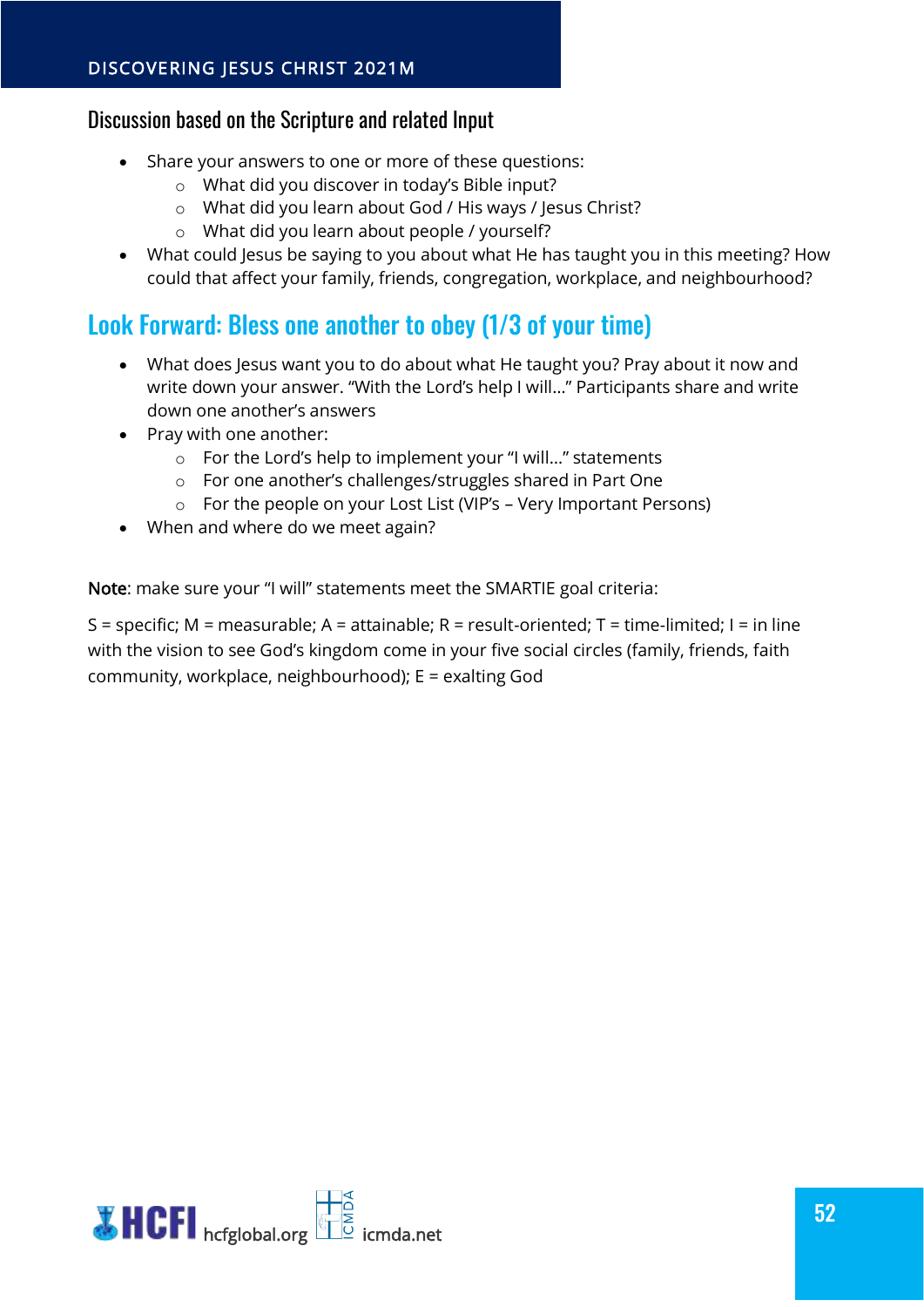# <span id="page-52-0"></span>Now that you have completed this Discovery Group Series:

You could discover more about what it means to be a disciple of Jesus Christ.

Available materials:

- Discovering God (the Big Story of the Bible from Genesis to Revelation)
- Discovering God's kingdom (the teachings of Jesus Christ about God's kingdom)
- Discovering Integral Health and Healing (Exploring key aspects of health and healing)

The latest versions of these materials are available on:

www.hcfglobal.org/discipleship

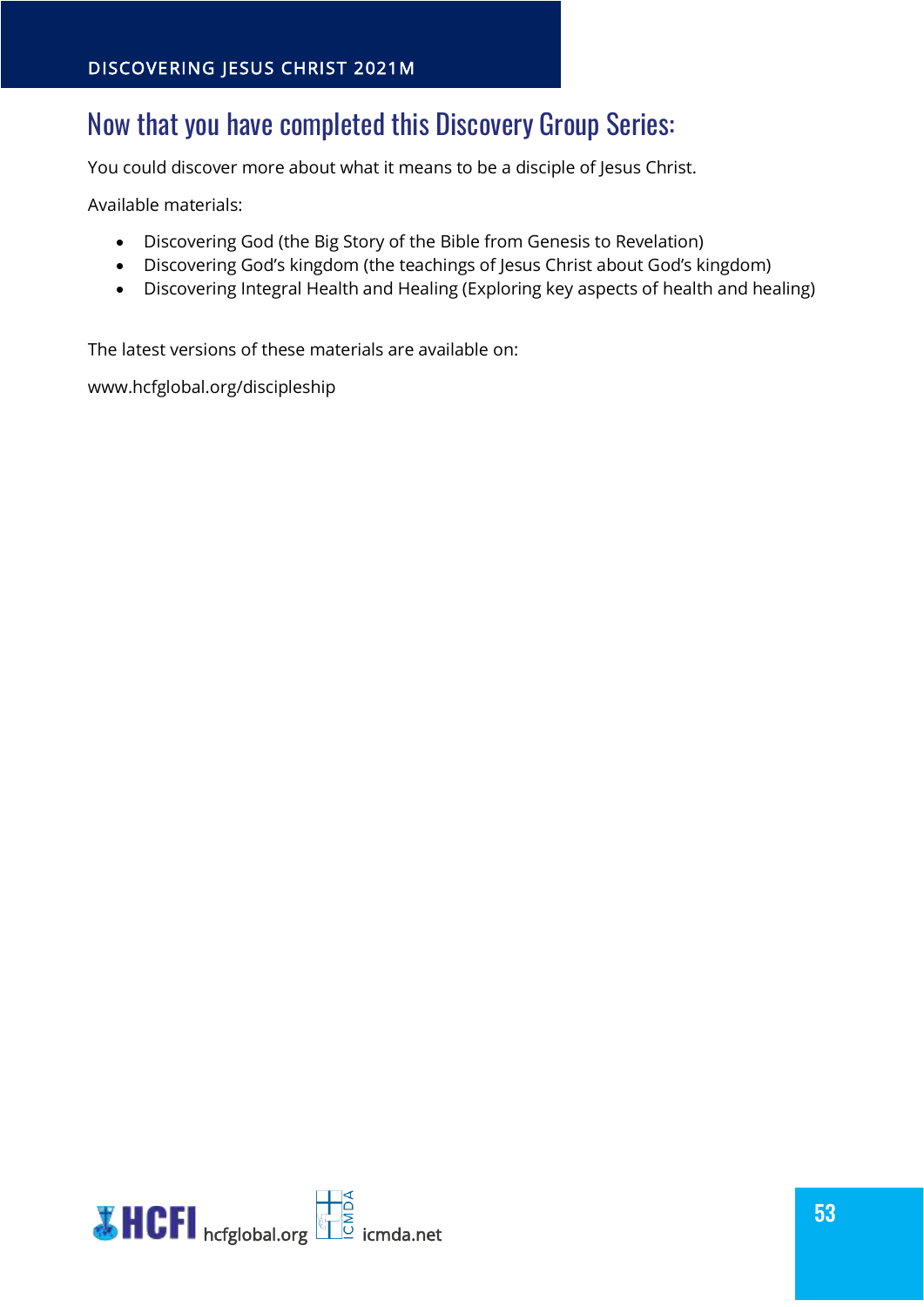# <span id="page-53-0"></span>**Addendum One: SOAPS**



# **S.O.A.P.S. Daily Devotional Time**

Use a systematic approach to go through the whole Bible in your daily devotional times

To start with, prayerfully read one chapter a day and use a devotional notebook to write down your **SOAPS notes** 

Option one: Start at the beginning of the Bible and proceed from there

Option two: Switch between a chapter in the Old Testament and one in the New Testament on alternate days

Option three: The Seven Sections Approach, which is explained later

Choose the option that works best for you

SOAPS UK 2021C www.hcfglobal.org www.icmda.net

**Use a Devotional Notebook to** record the five elements of your **SOAPS** 

- 1. S = Scripture: Praverfully read one chapter of the Bible. Write down the portion of that chapter that speaks to you
- 2. O = Observation: What does this portion of the Bible say about God, His ways, people, you?
- 3. A = Application: How does God want you to respond to what He said to you through His Word?
- 4. P = Prayer: Ask God to help you to respond to Him in a way that brings Him joy.
- 5. S = Share: With whom will you try to share what you learnt during your SOAPS time?

SOAPS UK 2021C www.hcfglobal.org www.icmda.net  $\overline{2}$ 



T ICMDA

**THCEI**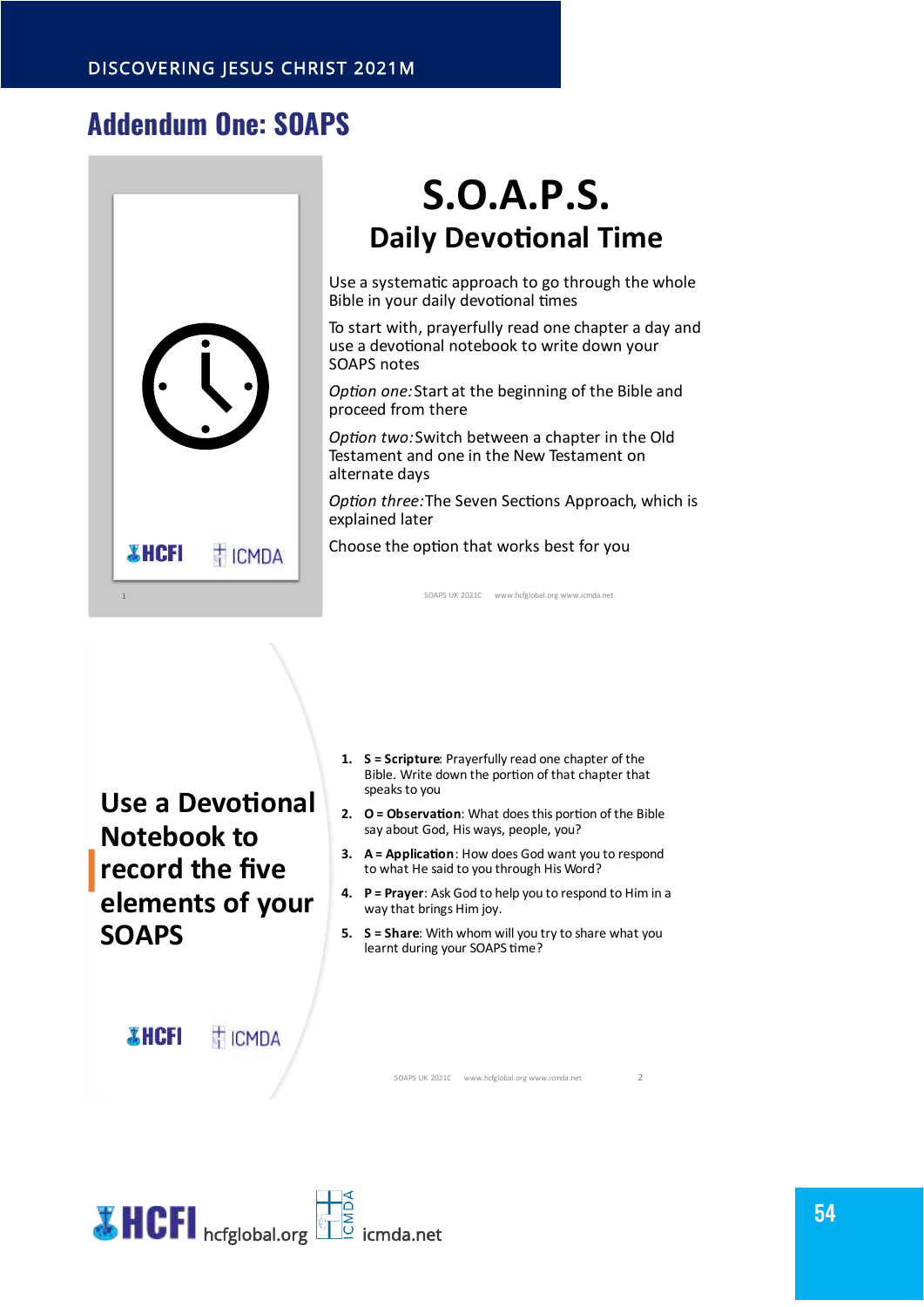## **The Seven Sections Approach**

**1. Genesis to Deuteronomy** 

- 2. Joshua to Job
- **3. Psalms**
- **4. Proverbs to Song of Solomon**
- **5. Isaiah to Malachi**
- **6. Matthew to Acts**
- **7. Romans to Revelation**

**Practical Tip:** You might want to make seven book markers one for each section

SOAPS UK 2021C www.hcfglobal.org www.icmda.net

T ICMDA

**THCFI** 

**•** 

 $\mathbf{1}^{\mathsf{s}}$  3' After one week you will have read the first chapter in each of the seven sections

 $\bullet$ 

**How to go** through the **Seven Sections:** 

**TICMDA THCFI** 

 $\mathbf{1}^{\mathsf{s}}$  3' At the end of the second week, you will have read the second chapter in each of the seven sections

 $\bullet$ seven sections. Continue using the same systematic approach to read the whole Bible

Once you have completed a section, go through it again. You will read some sections more frequently but that is fine

> SOAPS UK 2021C www.hcfglobal.org www.icmda.net  $\overline{\phantom{a}}$